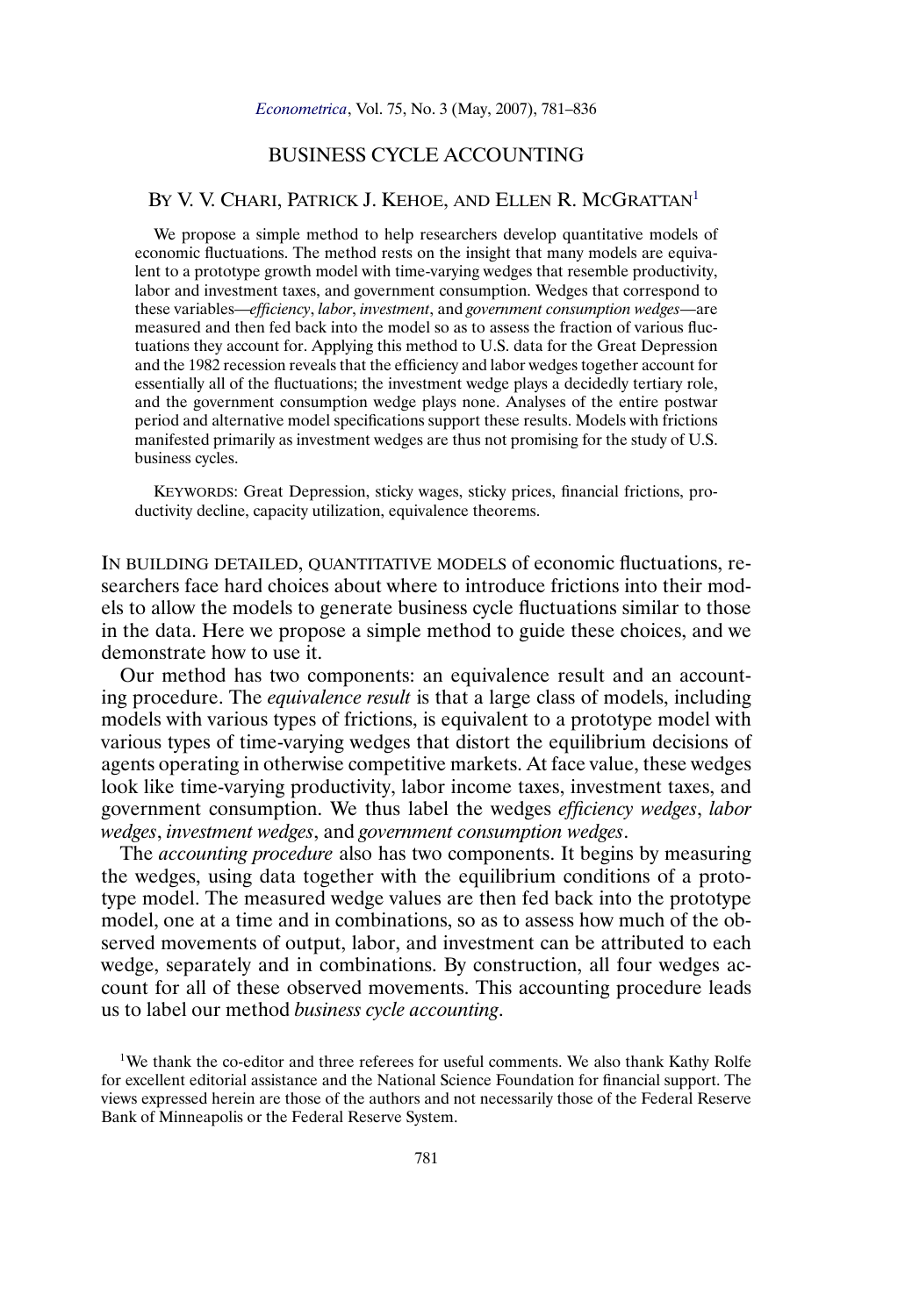<span id="page-1-0"></span>To demonstrate how the accounting procedure works, we apply it to two actual U.S. business cycle episodes: the most extreme in U.S. history, the Great Depression (1929–1939), and a downturn less severe and more like those seen since World War II, the 1982 recession. For the Great Depression period, we find that, in combination, the efficiency and labor wedges produce declines in output, labor, and investment from 1929 to 1933 only slightly more severe than in the data. These two wedges also account fairly well for the behavior of those variables in the recovery. Over the entire Depression period, however, the investment wedge actually drives output the wrong way, leading to an increase in output during much of the 1930s. Thus, the investment wedge cannot account for either the long, deep downturn or the subsequent slow recovery. Our analysis of the more typical 1982 U.S. recession produces essentially the same results for the efficiency and labor wedges in combination. Here the investment wedge plays essentially no role. In both episodes, the government consumption wedge plays virtually no role.

We extend our analysis to the entire postwar period by developing some summary statistics for 1959–2004. The statistics we focus on are the output fluctuations induced by each wedge alone and the correlations between those fluctuations and those actually in the data. Our findings from these statistics suggest that over the entire postwar period, the investment wedge plays a somewhat larger role in business cycle fluctuations than in the 1982 recession, but its role is substantially smaller than that of either the labor or efficiency wedges.

We begin the demonstration of our proposed method by establishing equivalence results that link the four wedges to detailed models. We start with detailed model economies in which technologies and preferences are similar to those in a benchmark prototype economy, and we show that frictions in the detailed economies manifest themselves as wedges in the prototype economy. We show that an economy in which the technology is constant but input-financing frictions vary over time is equivalent to a growth model with efficiency wedges. We show that an economy with sticky wages and monetary shocks, like that of Bordo, Erceg, and Evans [\(2000\)](#page-53-0), is equivalent to a growth model with labor wedges. In the [Appendix,](#page-47-0) we show that an economy with the type of credit market frictions considered by Bernanke, Gertler, and Gilchrist [\(1999\)](#page-53-0) is equivalent to a growth model with investment wedges. Also in the [Appendix,](#page-47-0) we show that an open economy model with fluctuating borrowing and lending is equivalent to a prototype (closed-economy) model with government consumption wedges. In the working paper version of this paper (Chari, Kehoe, and McGrattan [\(2004\)](#page-53-0)), we also showed that an economy with the type of credit market frictions considered by Carlstrom and Fuerst (1997) is equivalent to a growth model with investment wedges, and that an economy with unions and antitrust policy shocks, like that of Cole and Ohanian [\(2004\)](#page-54-0), is equivalent to a growth model with labor wedges.

Similar equivalence results can be established when technology and preferences in detailed economies are very different from those in the prototype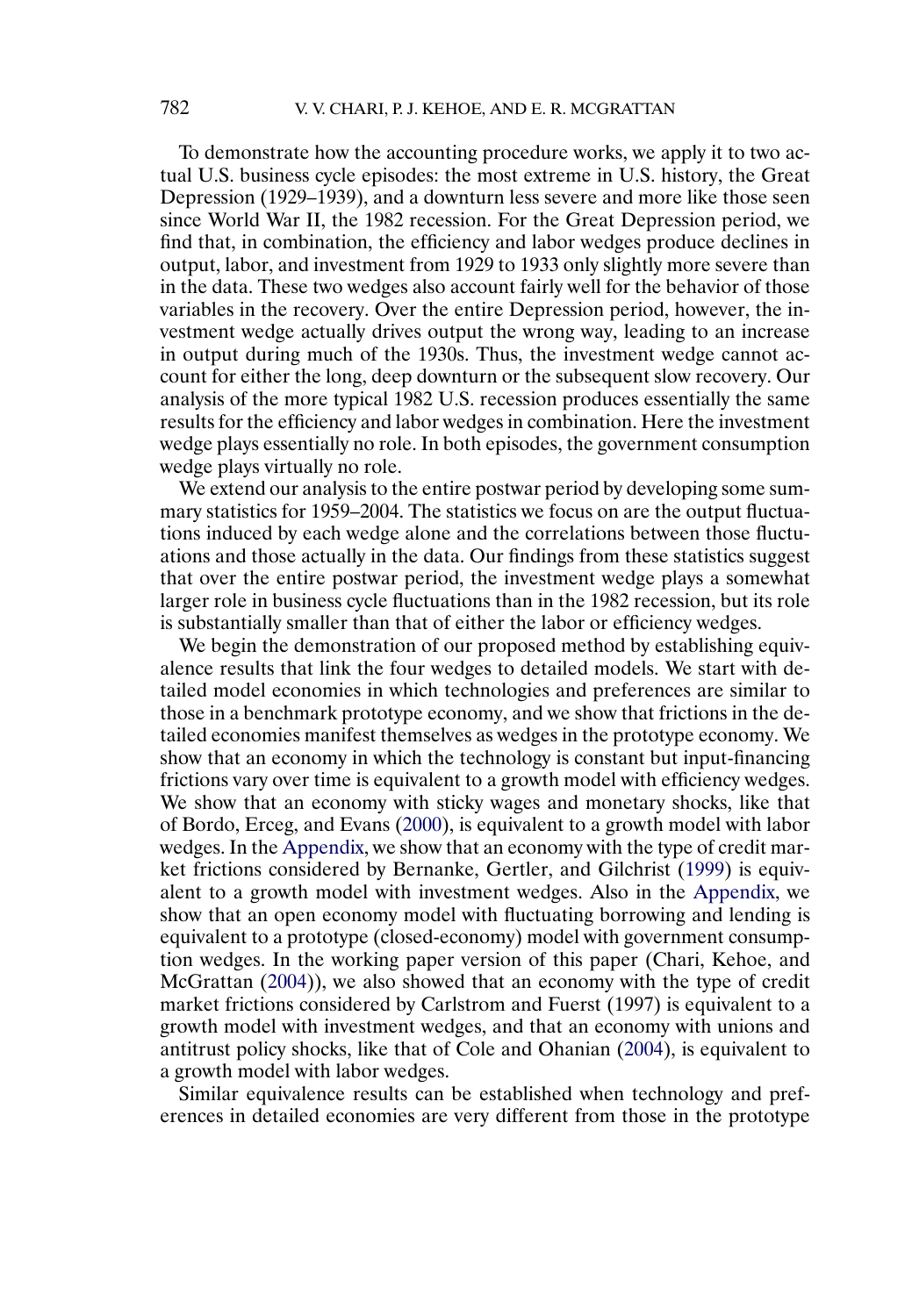<span id="page-2-0"></span>economy. In such situations, the prototype economy can have wedges even if the detailed economies have no frictions. We show how wedges in the benchmark prototype economy can be decomposed into a part due to frictions and a part due to differences in technology and preferences by constructing alternative prototype economies that have technologies and preferences similar to those in the detailed economy.

Our quantitative findings suggest that financial frictions that manifest themselves primarily as investment wedges did not play a primary role in the Great Depression or postwar recessions. Such financial frictions play a prominent role in the models of Bernanke and Gertler [\(1989\)](#page-53-0), Carlstrom and Fuerst [\(1997\)](#page-53-0), Kiyotaki and Moore [\(1997\)](#page-54-0), and Bernanke, Gertler, and Gilchrist [\(1999\)](#page-53-0). More promising, our findings suggest, are models in which the underlying frictions manifest themselves as efficiency and labor wedges. One such model is the input-financing friction model described here in which financial frictions manifest themselves primarily as efficiency wedges. This model is consistent with the views of Bernanke [\(1983\)](#page-53-0) on the importance of financial frictions. Also promising are sticky-wage models with monetary shocks, such as that of Bordo, Erceg, and Evans [\(2000\)](#page-53-0), and models with monopoly power, such as that of Cole and Ohanian [\(2004\)](#page-54-0) in which the underlying frictions manifest themselves primarily as labor wedges. In general, this application of our method suggests that successful future work will likely include mechanisms in which efficiency and labor wedges have a primary role and the investment wedge has, at best, a tertiary role. We view this finding as our key substantive contribution.

In our quantitative work, we also analyze some detailed economies with quite different technology and preferences than those in our benchmark prototype economy. These include variable instead of fixed capital utilization, different labor supply elasticities, and costs of adjusting investment. For these alternative detailed economies, we decompose the benchmark prototype wedges into their two sources—frictions and specification differences—by constructing alternative prototype economies that are equivalent to the detailed economies and so can measure the part of the wedges due to frictions. We find that with regard to the investment wedge's role in the business cycle, frictions driving that wedge are unchanged by different labor supply elasticities and worsened by variable capital utilization—with the latter specification, for example, the investment wedge boosts output even more during the Great Depression than it did in the benchmark economy. With investment adjustment costs, the frictions driving investment wedges do at least depress output during the downturns, but only modestly. Altogether, these analyses reinforce our conclusion that the investment wedge plays a decidedly tertiary role in business cycle fluctuations.

Our business cycle accounting method is intended to shed light on promising classes of mechanisms through which primitive shocks lead to economic fluctuations. It is not intended to identify the primitive sources of shocks. Many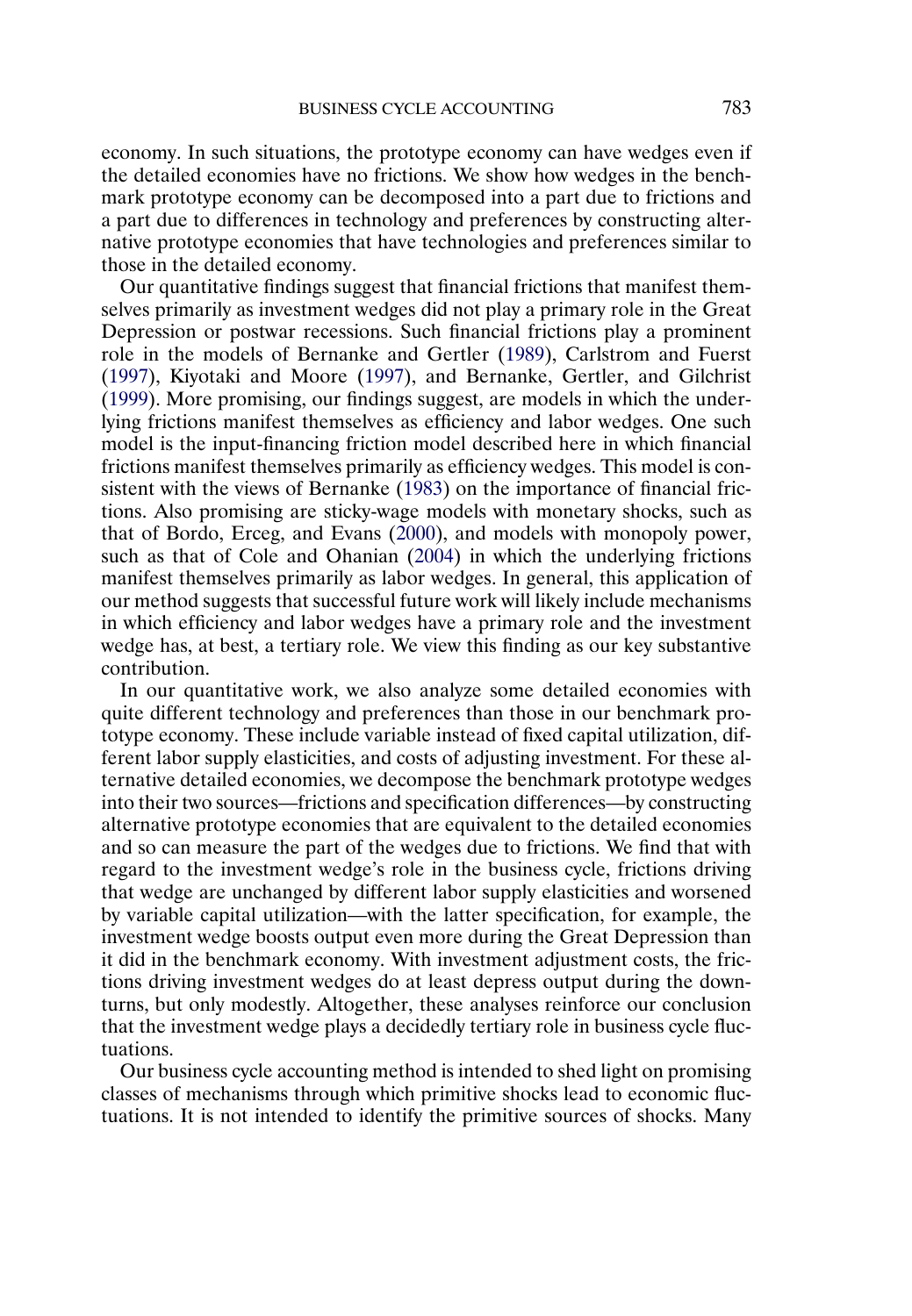<span id="page-3-0"></span>economists think, for example, that monetary shocks drove the U.S. Great Depression, but these economists disagree about the details of the driving mechanism. Our analysis suggests that models in which financial frictions show up primarily as investment wedges are not promising while models in which financial frictions show up as efficiency or labor wedges may well be. Thus, we conclude that researchers interested in developing models in which monetary shocks lead to the Great Depression should focus on detailed models in which financial frictions manifest themselves as efficiency and labor wedges.

Other economists, including Cole and Ohanian [\(1999,](#page-54-0) [2004\)](#page-54-0) and Prescott [\(1999\)](#page-54-0), emphasize nonmonetary factors behind the Great Depression, downplaying the importance of money and banking shocks. For such economists, our analysis guides them to promising models, like that of Cole and Ohanian (2004), in which fluctuations in the power of unions and cartels lead to labor wedges, and other models in which poor government policies lead to efficiency wedges.

In terms of method, the equivalence result provides the logical foundation for the way our accounting procedure uses the measured wedges. At a mechanical level, the wedges represent deviations in the prototype model's first-order conditions and in its relationship between inputs and outputs. One interpretation of these deviations, of course, is that they are simply errors, so that their size indicates the goodness-of-fit of the model. Under that interpretation, however, feeding the measured wedges back into the model makes no sense. Our equivalence result leads to a more economically useful interpretation of the deviations by linking them directly to classes of models; that link provides the rationale for feeding the measured wedges back into the model.

Also in terms of method, the accounting procedure goes beyond simply plotting the wedges. Such plots, by themselves, are not useful in evaluating the quantitative importance of competing mechanisms of business cycles because they tell us little about the equilibrium responses to the wedges. Feeding the measured wedges back into the prototype model and measuring the model's resulting equilibrium responses is what allows us to discriminate between competing mechanisms.

Finally, in terms of method, our decomposition of business cycle fluctuations is quite different from traditional decompositions. Those decompositions attempt to isolate the effects of (so-called) primitive shocks on equilibrium outcomes by making identifying assumptions, typically zero–one restrictions on variables and shocks. The problem with the traditional approach is that finding identifying assumptions that apply to a broad class of detailed models is hard. Hence, this approach is not useful in pointing researchers toward classes of promising models. Our approach, in contrast, can be applied to a broad class of detailed models. Our equivalence results, which provide a mapping from wedges to frictions in particular detailed models, play the role of the identifying assumptions in the traditional approach. This mapping is detailed-model specific and is the key to interpreting the properties of the wedges we document. For any detailed model of interest, researchers can use the mapping that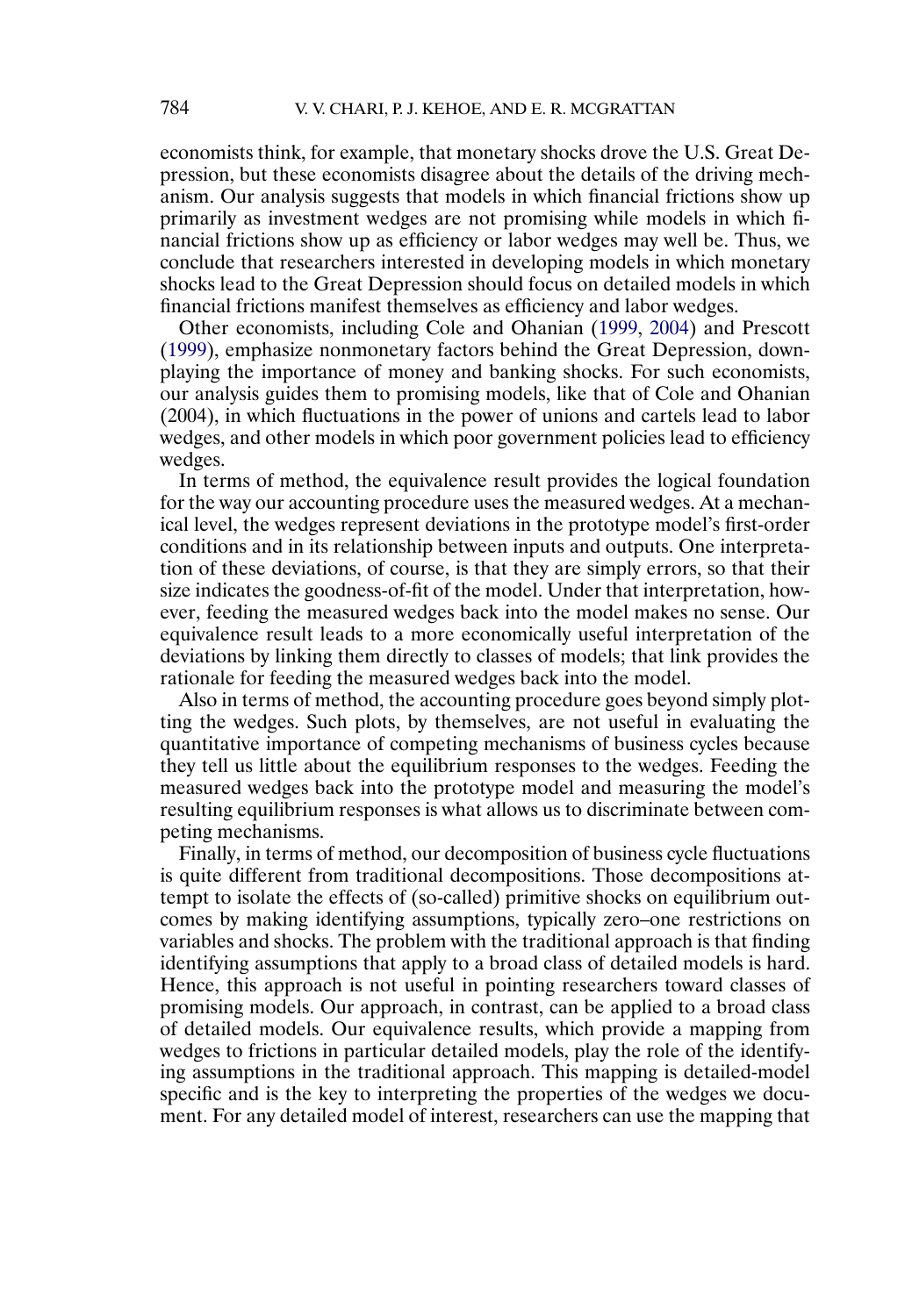<span id="page-4-0"></span>is relevant for their model to learn whether it is promising. In this sense, our approach, while being purposefully less ambitious than the traditional approach, is much more flexible than that approach.

Our accounting procedure is intended to be a useful first step in guiding the construction of detailed models with various frictions to help researchers decide which frictions are quantitatively important to business cycle fluctuations. The procedure is not a way to test particular detailed models. If a detailed model is at hand, then it makes sense to confront that model directly with the data. Nevertheless, our procedure is useful in analyzing models with many frictions. For example, some researchers, such as Bernanke, Gertler, and Gilchrist [\(1999\)](#page-53-0) and Christiano, Gust, and Roldos [\(2004\)](#page-53-0), have argued that the data are well accounted for by models that include a host of frictions (such as credit market frictions, sticky wages, and sticky prices). Our analysis suggests that the features of these models that primarily lead to investment wedges can be dropped with only a modest effect on the models' ability to account for the data.

Our work here is related to a vast business cycle literature that we discuss in detail after we describe and apply our new method.

#### 1. DEMONSTRATING THE EQUIVALENCE RESULT

Here we show how various detailed models that have underlying distortions are equivalent to a prototype growth model that has one or more wedges.

#### 1.1. *The Benchmark Prototype Economy*

The *benchmark* prototype economy that we use later in our accounting procedure is a stochastic growth model. In each period  $t$ , the economy experiences one of finitely many events  $s_t$ , which index the shocks. We denote by  $s^t = (s_0, \ldots, s_t)$  the history of events up through and including period t, and often refer to  $s<sup>t</sup>$  as the *state*. The probability, as of period 0, of any particular history  $s^t$  is  $\pi_t(s^t)$ . The initial realization  $s_0$  is given. The economy has four exogenous stochastic variables, all of which are functions of the underlying random variable  $s^t$ : the *efficiency wedge*  $A_t(s^t)$ , the *labor wedge*  $1 - \tau_{lt}(s^t)$ , the *investment wedge*  $1/[1 + \tau_{xt}(s^t)]$ , and the *government consumption wedge*  $g_t(s^t)$ .

In the model, consumers maximize expected utility over per capita consumption  $c_t$  and per capita labor  $l_t$ ,

$$
\sum_{t=0}^{\infty}\sum_{s^t}\beta^t\pi_t(s^t)U(c_t(s^t),l_t(s^t))N_t,
$$

subject to the budget constraint

$$
c_t + [1 + \tau_{xt}(s^t)]x_t(s^t)
$$
  
=  $[1 - \tau_{tt}(s^t)]w_t(s^t)I_t(s^t) + r_t(s^t)k_t(s^{t-1}) + T_t(s^t)$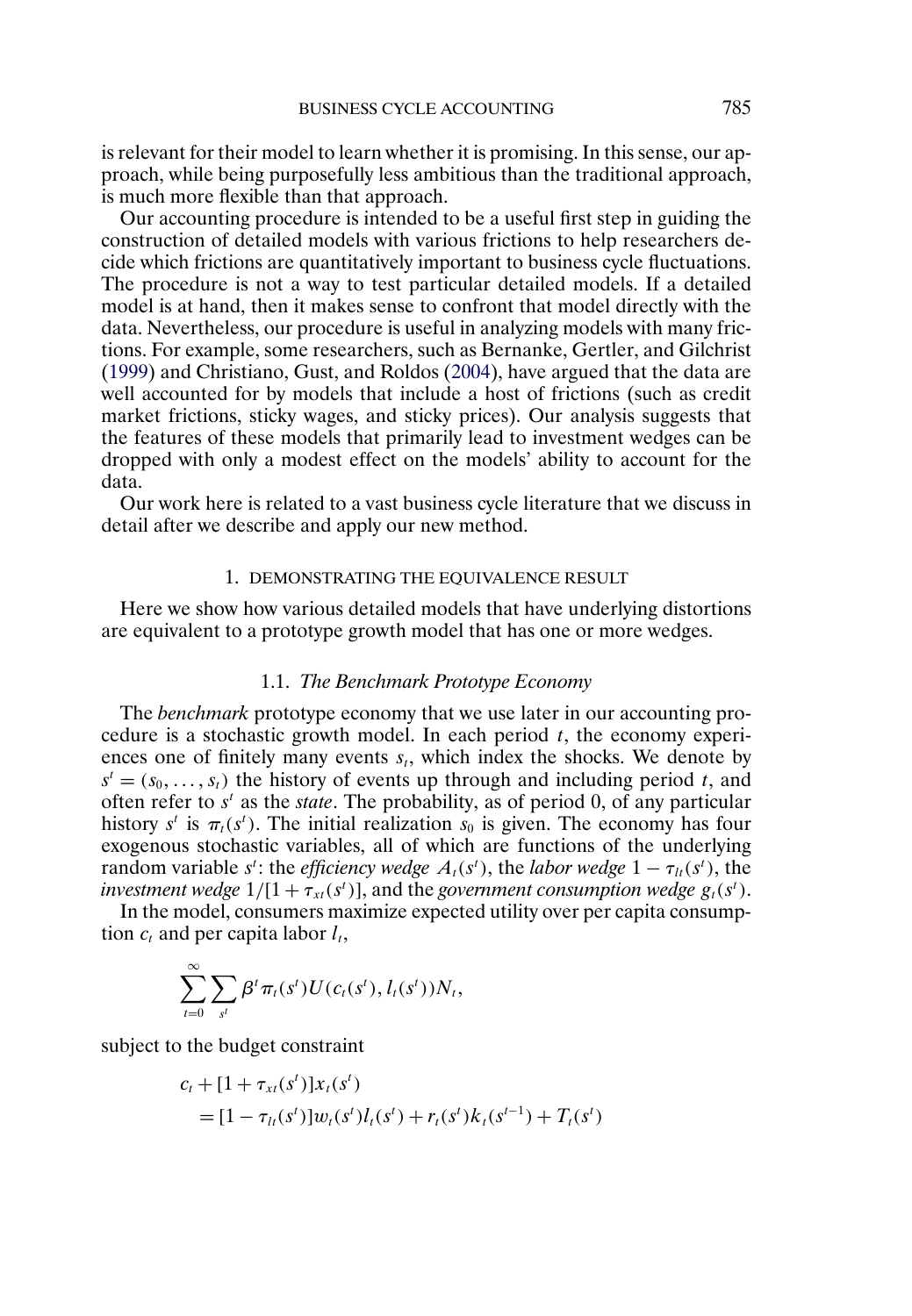and the capital accumulation law

(1) 
$$
(1 + \gamma_n)k_{t+1}(s^t) = (1 - \delta)k_t(s^{t-1}) + x_t(s^t),
$$

where  $k_t(s^{t-1})$  denotes the per capita capital stock,  $x_t(s^t)$  is per capita investment,  $w_t(s^t)$  is the wage rate,  $r_t(s^t)$  is the rental rate on capital,  $\beta$  is the discount factor,  $\delta$  is the depreciation rate of capital,  $N_t$  is the population with growth rate equal to  $1 + \gamma_n$ , and  $T_t(s^t)$  is per capita lump-sum transfers.

The production function is  $A(s^t)F(k_t(s^{t-1}), (1+\gamma)^t l_t(s^t))$ , where  $1+\gamma$  is the rate of labor-augmenting technical progress, which is assumed to be a constant. Firms maximize profits given by  $A_t(s^t)F(k_t(s^{t-1}), (1+\gamma)^t l_t(s^t))$  –  $r_t(s^t)k_t(s^{t-1}) - w_t(s^t)l_t(s^t).$ 

The equilibrium of this benchmark prototype economy is summarized by the resource constraint

(2) 
$$
c_t(s^t) + x_t(s^t) + g_t(s^t) = y_t(s^t),
$$

where  $y_t(s^t)$  denotes per capita output, together with

(3) 
$$
y_t(s^t) = A_t(s^t)F(k_t(s^{t-1}), (1+\gamma)^t l_t(s^t)),
$$

(4) 
$$
-\frac{U_{lt}(s^t)}{U_{ct}(s^t)}=[1-\tau_{lt}(s^t)]A_t(s^t)(1+\gamma)^tF_{lt},
$$

and

(5) 
$$
U_{ct}(s^{t})[1 + \tau_{xt}(s^{t})]
$$
  
\n
$$
= \beta \sum_{s^{t+1}} \pi_t(s^{t+1}|s^{t}) U_{ct+1}(s^{t+1})
$$
  
\n
$$
\times \{A_{t+1}(s^{t+1}) F_{kt+1}(s^{t+1}) + (1 - \delta)[1 + \tau_{xt+1}(s^{t+1})]\},
$$

where, here and throughout, notations like  $U_{ct}$ ,  $U_{tt}$ ,  $F_{tt}$ , and  $F_{kt}$  denote the derivatives of the utility function and the production function with respect to their arguments, and  $\pi_t(s^{t+1}|s^t)$  denotes the conditional probability  $\overline{\pi}_t(s^{t+1})/\pi_t(s^t)$ . We assume that  $g_t(s^t)$  fluctuates around a trend of  $(1+\gamma)^t$ .

Notice that in this benchmark prototype economy, the efficiency wedge resembles a blueprint technology parameter, and the labor wedge and the investment wedge resemble tax rates on labor income and investment. Other more elaborate models could be considered, such as models with other kinds of frictions that look like taxes on consumption or on capital income. Consumption taxes induce a wedge between the consumption–leisure marginal rate of substitution and the marginal product of labor in the same way as do labor income taxes. Such taxes, if they are time-varying, also distort the intertemporal margins in (5). Capital income taxes induce a wedge between the intertemporal marginal rate of substitution and the marginal product of capital that is only

<span id="page-5-0"></span>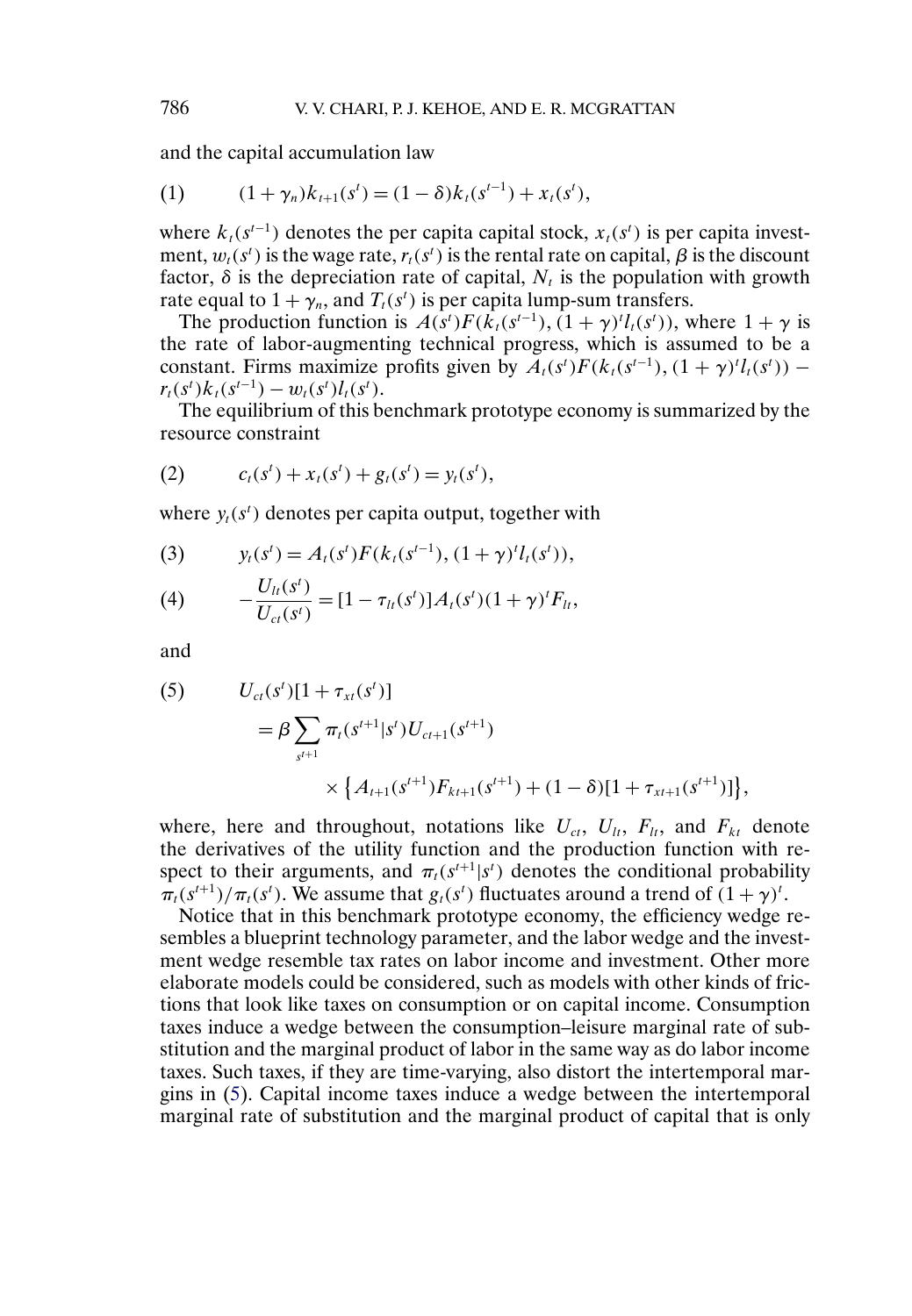<span id="page-6-0"></span>slightly different from the distortion induced by a tax on investment. We experimented with intertemporal distortions that resemble capital income taxes rather than investment taxes and found that our substantive conclusions are unaffected. (For details, see Chari, Kehoe, and McGrattan [\(2006\)](#page-53-0), hereafter referred to as the *technical appendix*.)

We emphasize that each of the wedges represents the overall distortion to the relevant equilibrium condition of the model. For example, distortions both to labor supply affecting consumers and to labor demand affecting firms distort the static first-order condition [\(4\)](#page-5-0). Our labor wedge represents the sum of these distortions. Thus, our method identifies the overall wedge induced by both distortions and does not identify each separately. Likewise, liquidity constraints on consumers distort the consumer's intertemporal Euler equation, while investment financing frictions on firms distort the firm's intertemporal Euler equation. Our method combines the Euler equations for the consumer and the firm, and, therefore, identifies only the overall wedge in the combined Euler equation given by [\(5\)](#page-5-0). We focus on the overall wedges because what matters in determining business cycle fluctuations is the overall wedges, not each distortion separately.

## 1.2. *The Mapping—From Frictions to Wedges*

Now we illustrate the mapping between detailed economies and prototype economies for two types of wedges. We show that input-financing frictions in a detailed economy map into efficiency wedges in our prototype economy. Sticky wages in a monetary economy map into our prototype (real) economy with labor wedges. In the [Appendix,](#page-47-0) we show as well that investment-financing frictions map into investment wedges and that fluctuations in net exports in an open economy map into government consumption wedges in our prototype (closed) economy. In general, our approach is to show that the frictions associated with specific economic environments manifest themselves as distortions in first-order conditions and resource constraints in a growth model. We refer to these distortions as *wedges*.

We choose simple models so as to illustrate how the detailed models map into the prototypes. Because many models map into the same configuration of wedges, identifying one particular configuration does not uniquely identify a model; rather, it identifies a whole class of models consistent with that configuration. In this sense, our method does not uniquely determine the model that is most promising to analyze business cycle fluctuations. It does, however, guide researchers to focus on the key margins that need to be distorted so as to capture the nature of the fluctuations.

# A. *Efficiency wedges*

In many economies, underlying frictions either within or across firms cause factor inputs to be used inefficiently. These frictions in an underlying economy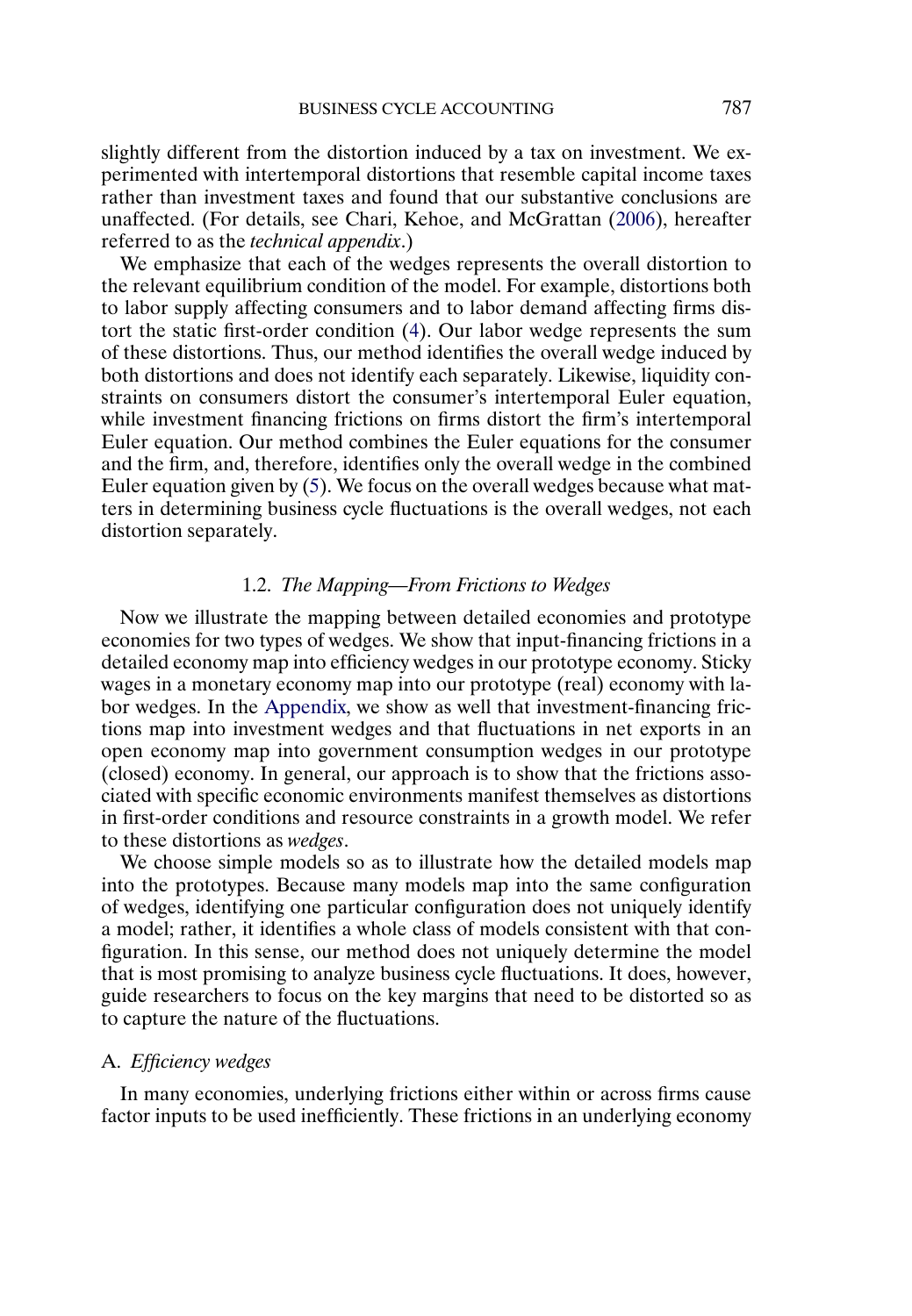often show up as aggregate productivity shocks in a prototype economy similar to our benchmark economy. Schmitz [\(2005\)](#page-55-0) presented an interesting example of within-firm frictions that resulted from work rules that lower measured productivity at the firm level. Lagos [\(2006\)](#page-54-0) studied how labor market policies lead to misallocations of labor across firms and, thus, to lower aggregate productivity. Chu [\(2001\)](#page-53-0) and Restuccia and Rogerson [\(2003\)](#page-54-0) showed how government policies at the levels of plants and establishments lead to lower aggregate productivity.

Here we develop a detailed economy with input-financing frictions and use it to make two points. This economy illustrates the general idea that frictions that lead to inefficient factor utilization map into efficiency wedges in a prototype economy. Beyond that, however, the economy also demonstrates that financial frictions can show up as efficiency wedges rather than as investment wedges. In our detailed economy, financing frictions lead some firms to pay higher interest rates for working capital than do other firms. Thus, these frictions lead to an inefficient allocation of inputs across firms.

i. *A detailed economy with input-financing frictions.* Consider a simple detailed economy with financing frictions that distort the allocation of intermediate inputs across two types of firms. Both types of firms must borrow to pay for an intermediate input in advance of production. One type of firm is more financially constrained in the sense that it pays a higher interest rate on borrowing than does the other type. We think of these frictions as capturing the idea that some firms, such as small firms, often have difficulty borrowing. One motivation for the higher interest rate faced by the financially constrained firms is that moral hazard problems are more severe for small firms.

Specifically, consider the following economy. Aggregate gross output  $q_t$  is a combination of the gross output  $q_{it}$  from the economy's two sectors, indexed  $i = 1, 2$ , where 1 indicates the sector of firms that are more financially constrained and 2 denotes the sector of firms that are less financially constrained. The sectors' gross output is combined according to

(6) 
$$
q_t = q_{1t}^{\phi} q_{2t}^{1-\phi},
$$

where  $0 < \phi < 1$ . The representative producer of the gross output  $q_t$  chooses  $q_{1t}$  and  $q_{2t}$  to solve this problem,

$$
\max q_t - p_{1t}q_{1t} - p_{2t}q_{2t},
$$

subject to (6), where  $p_{it}$  is the price of the output of sector *i*.

The resource constraint for gross output in this economy is

(7) 
$$
c_t + k_{t+1} + m_{1t} + m_{2t} = q_t + (1 - \delta)k_t,
$$

<span id="page-7-0"></span>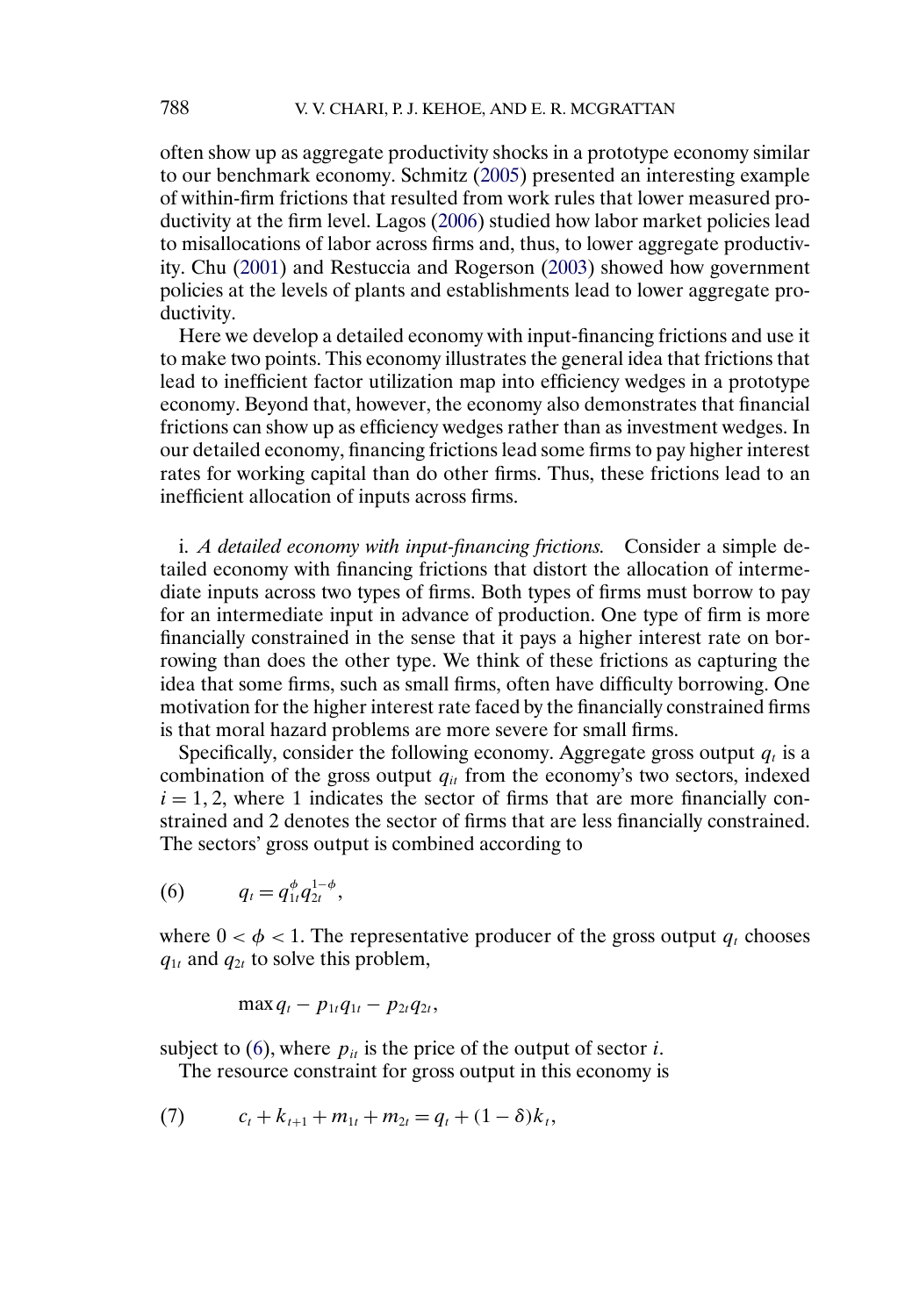where  $c_t$  is consumption,  $k_t$  is the capital stock, and  $m_{1t}$  and  $m_{2t}$  are intermediate goods used in sectors 1 and 2, respectively. Final output, given by  $y_t = q_t$  $m_{1t}-m_{2t}$ , is gross output less the intermediate goods used.

The gross output of each sector i,  $q_{it}$ , is made from intermediate goods  $m_{it}$ and a composite value-added good  $z_{it}$  according to

$$
(8) \tq_{it} = m_{it}^{\theta} z_{it}^{1-\theta},
$$

where  $0 < \theta < 1$ . The composite value-added good is produced from capital  $k_t$ and labor  $l_t$  according to

(9) 
$$
z_{1t} + z_{2t} = z_t = F(k_t, l_t).
$$

The producer of gross output of sector  $i$  chooses the composite good  $z_{it}$  and the intermediate good  $m_{it}$  to solve this problem,

$$
\max p_{it}q_{it} - v_t z_{it} - R_{it}m_{it},
$$

subject to (8). Here  $v_t$  is the price of the composite good and  $R_{it}$  is the gross within-period interest rate paid on borrowing by firms in sector *i*. If firms in sector 1 are more financially constrained than those in sector 2, then  $R_{1t} > R_{2t}$ . Let  $R_{it} = R_t(1+\tau_{it})$ , where  $R_t$  is the rate consumers earn within period t and  $\tau_{it}$ measures the within-period spread, induced by financing constraints, between the rate paid to consumers who save and the rate paid by firms in sector i. Because consumers do not discount utility within the period,  $R_t = 1$ .

In this economy, the representative producer of the composite good  $z_t$ chooses  $k_t$  and  $l_t$  to solve this problem,

$$
\max v_t z_t - w_t l_t - r_t k_t
$$

subject to (9), where  $w_t$  is the wage rate and  $r_t$  is the rental rate on capital.

Consumers solve this problem,

(10) 
$$
\max \sum_{t=0}^{\infty} \beta^t U(c_t, l_t),
$$

subject to

$$
c_t + k_{t+1} = r_t k_t + w_t l_t + (1 - \delta) k_t + T_t,
$$

where  $l_t = l_{1t} + l_{2t}$  is the economy's total labor supply and  $T_t = R_t \sum_i \tau_{it} m_{it}$ denotes lump-sum transfers. Here we assume that the financing frictions act like distorting taxes and the proceeds are rebated to consumers. If, instead, we assumed that these frictions represent, say, lost gross output, then we would adjust the economy's resource constraint [\(7\)](#page-7-0) appropriately.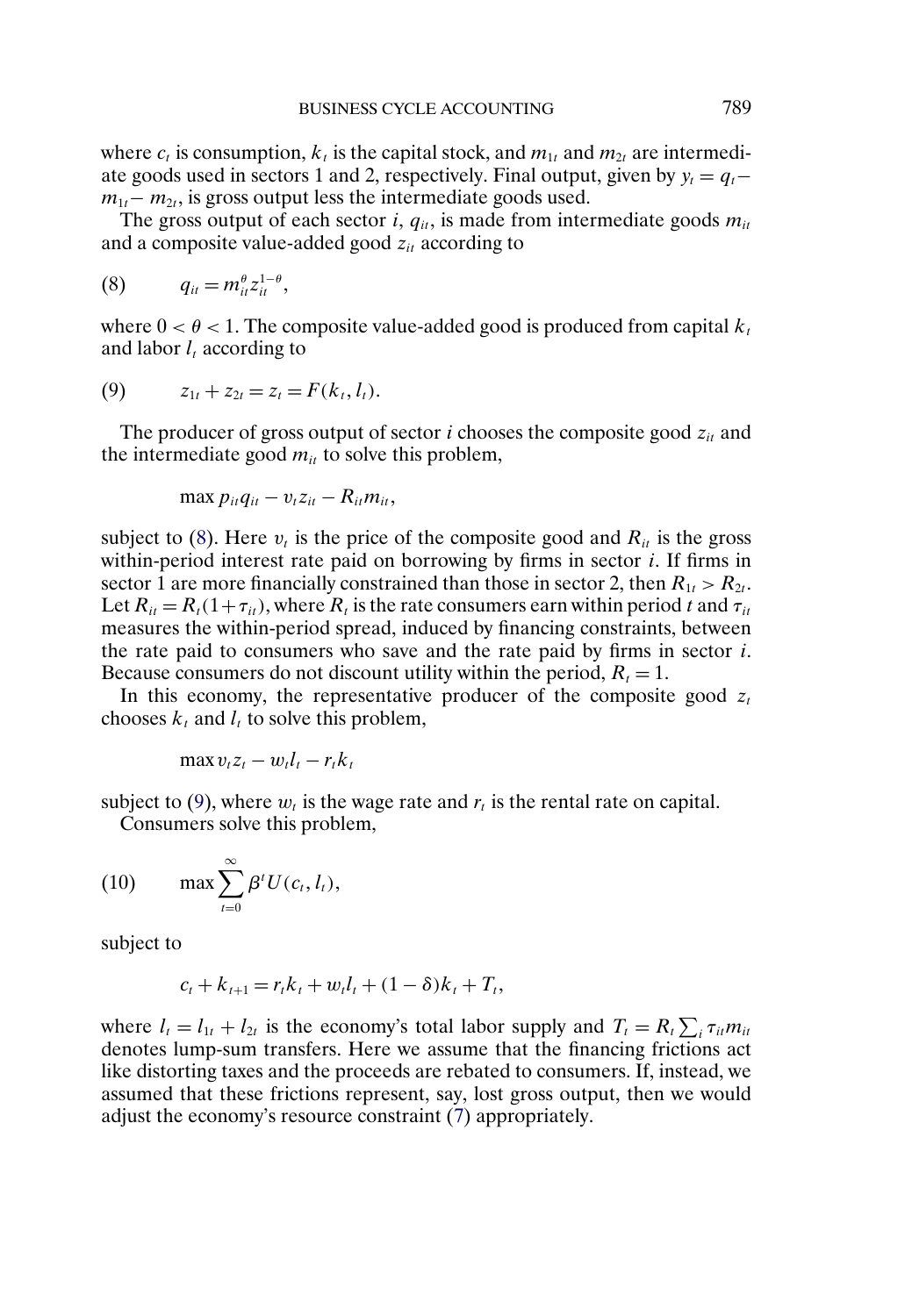ii. *The associated prototype economy with efficiency wedges.* Now consider a version of the benchmark prototype economy that will have the same aggregate allocations as the input-financing frictions economy just detailed. This prototype economy is identical to our benchmark prototype except that the new prototype economy has an investment wedge that resembles a tax on capital income rather than a tax on investment. Here the government consumption wedge is set equal to zero.

Now the consumer's budget constraint is

(11) 
$$
c_t + k_{t+1} = (1 - \tau_{kt})r_t k_t + (1 - \tau_{lt})w_t l_t + (1 - \delta)k_t + T_t
$$

and the efficiency wedge is

(12) 
$$
A_t = \kappa (a_{1t}^{1-\phi} a_{2t}^{\phi})^{\theta/(1-\theta)} [1 - \theta (a_{1t} + a_{2t})],
$$

where  $a_{1t} = \phi/(1 + \tau_{1t}), a_{2t} = (1 - \phi)/(1 + \tau_{2t}), \kappa = [\phi^{\phi}(1 - \phi)^{1 - \phi}\theta^{\theta}]^{1/(1 - \theta)},$ and  $\tau_{1t}$  and  $\tau_{2t}$  are the interest rate spreads in the detailed economy.

Comparing the first-order conditions in the detailed economy with inputfinancing frictions to those of the associated prototype economy with efficiency wedges leads immediately to the following proposition:

PROPOSITION 1: *Consider a prototype economy that has resource constraint*[\(2\)](#page-5-0) *and consumer budget constraint* (11) *that has exogenous processes for the efficiency wedge*  $A_t$  *given in* (12), *the labor wedge given by* 

(13) 
$$
\frac{1}{1-\tau_{lt}} = \frac{1}{1-\theta} \bigg[ 1 - \theta \bigg( \frac{\phi}{1+\tau_{1t}^*} + \frac{1-\phi}{1+\tau_{2t}^*} \bigg) \bigg],
$$

*and the investment wedge given by*  $\tau_{kt} = \tau_{lt}$ , *where*  $\tau_{1t}^*$  *and*  $\tau_{2t}^*$  *are the interest rate spreads from the detailed economy with input-financing frictions*. *Then the equilibrium allocations for aggregate variables in the detailed economy are equilibrium allocations in this prototype economy*.

Consider the following special case of Proposition 1 in which only the efficiency wedge fluctuates. Specifically, suppose that in the detailed economy the interest rate spreads  $\tau_{1t}$  and  $\tau_{2t}$  fluctuate over time, but in such a way that the weighted average of these spreads,

(14) 
$$
a_{1t} + a_{2t} = \frac{\phi}{1 + \tau_{1t}} + \frac{1 - \phi}{1 + \tau_{2t}},
$$

is constant while  $a_{1t}^{1-\phi}a_{2t}^{\phi}$  fluctuates. Then from (13) we see that the labor and investment wedges are constant, and from (12) we see that the efficiency wedge fluctuates. In this case, on average, financing frictions are unchanged, but relative distortions fluctuate. An outside observer who attempted to fit the data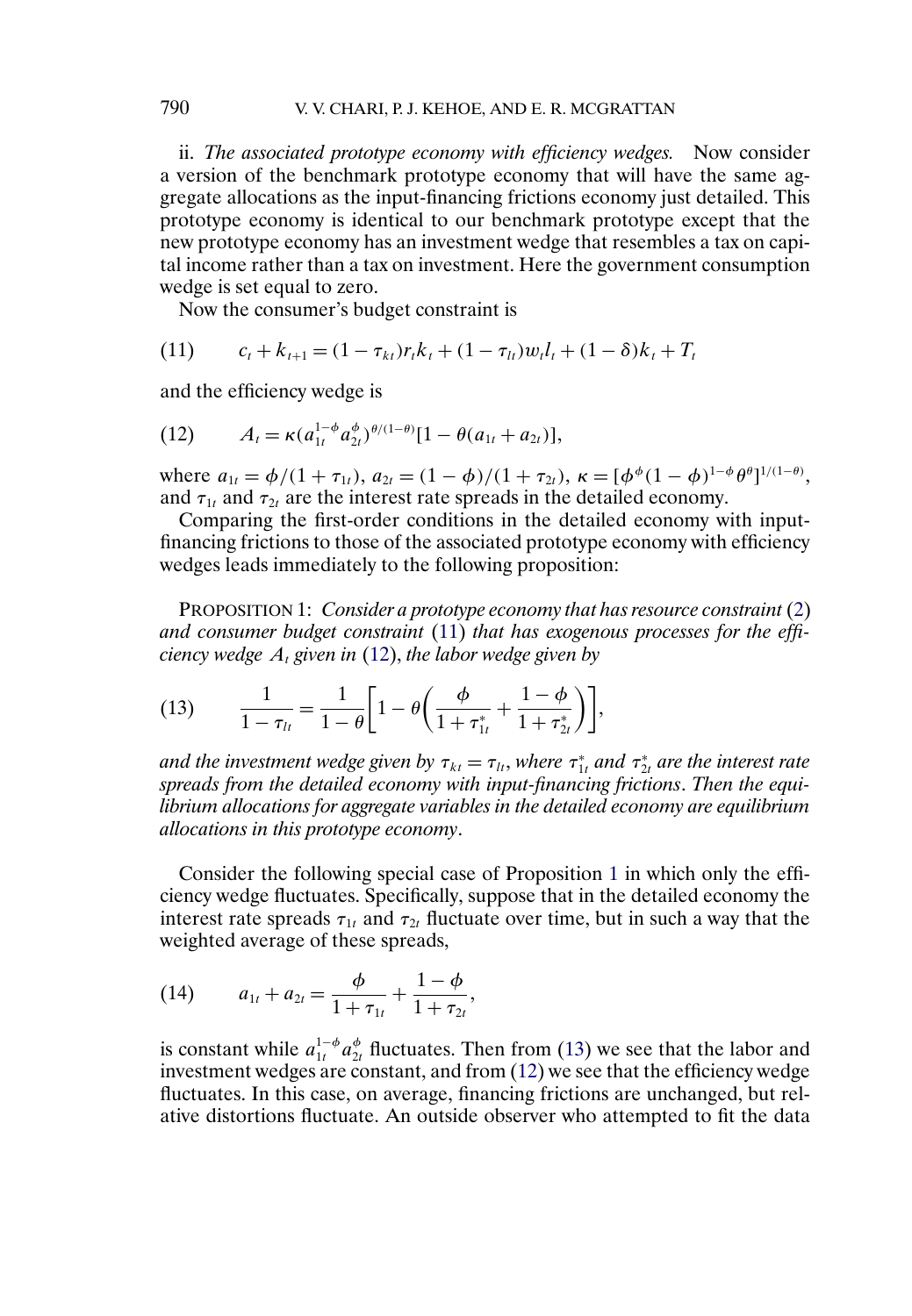<span id="page-10-0"></span>generated by the detailed economy with input-financing frictions to the prototype economy would identify the fluctuations in relative distortions with fluctuations in technology and would see no fluctuations in either the labor wedge  $1 - \tau_{lt}$  or the investment wedge  $\tau_{kt}$ . In particular, periods in which the relative distortions increase would be misinterpreted as periods of technological regress.

#### B. *Labor wedges*

Now we show that a monetary economy with sticky wages is equivalent to a (real) prototype economy with labor wedges. In the detailed economy, the shocks are to monetary policy, while in the prototype economy, the shocks are to the labor wedge.

i. *A detailed economy with sticky wages.* Consider a monetary economy populated by a large number of identical, infinitely lived consumers. The economy consists of a competitive final goods producer and a continuum of monopolistically competitive unions that set their nominal wages in advance of the realization of shocks to the economy. Each union represents all consumers who supply a specific type of labor.

In each period  $t$ , the commodities in this economy are a consumption–capital good, money, and a continuum of differentiated types of labor, indexed by j  $\in [0, 1]$ . The technology for producing final goods from capital and a labor aggregate at history, or state,  $s<sup>t</sup>$  has constant returns to scale and is given by  $y(s^t) = F(k(s^{t-1}), l(s^t))$ , where  $y(s^t)$  is output of the final good,  $k(s^{t-1})$  is capital, and

(15) 
$$
l(s^t) = \left[ \int l(j, s^t)^v \, dj \right]^{1/v}
$$

is an aggregate of the differentiated types of labor  $l(j, s<sup>t</sup>)$ .

The final goods producer in this economy behaves competitively. This producer has some initial capital stock  $k(s^{-1})$  and accumulates capital according to  $k(s^t) = (1 - \delta)k(s^{t-1}) + x(s^t)$ , where  $x(s^t)$  is investment. The present discounted value of profits for this producer is

(16) 
$$
\sum_{t=0}^{\infty} \sum_{s^t} Q(s^t) [P(s^t) y(s^t) - P(s^t) x(s^t) - W(s^{t-1}) l(s^t)],
$$

where  $Q(s^t)$  is the price of a dollar at  $s^t$  in an abstract unit of account,  $P(s^t)$  is the dollar price of final goods at  $s<sup>t</sup>$ , and  $W(s<sup>t-1</sup>)$  is the aggregate nominal wage at  $s<sup>t</sup>$ , which depends on only  $s<sup>t-1</sup>$  because of wage stickiness.

The producer's problem can be stated in two parts. First, the producer chooses sequences for capital  $k(s^{t-1})$ , investment  $x(s^t)$ , and aggregate labor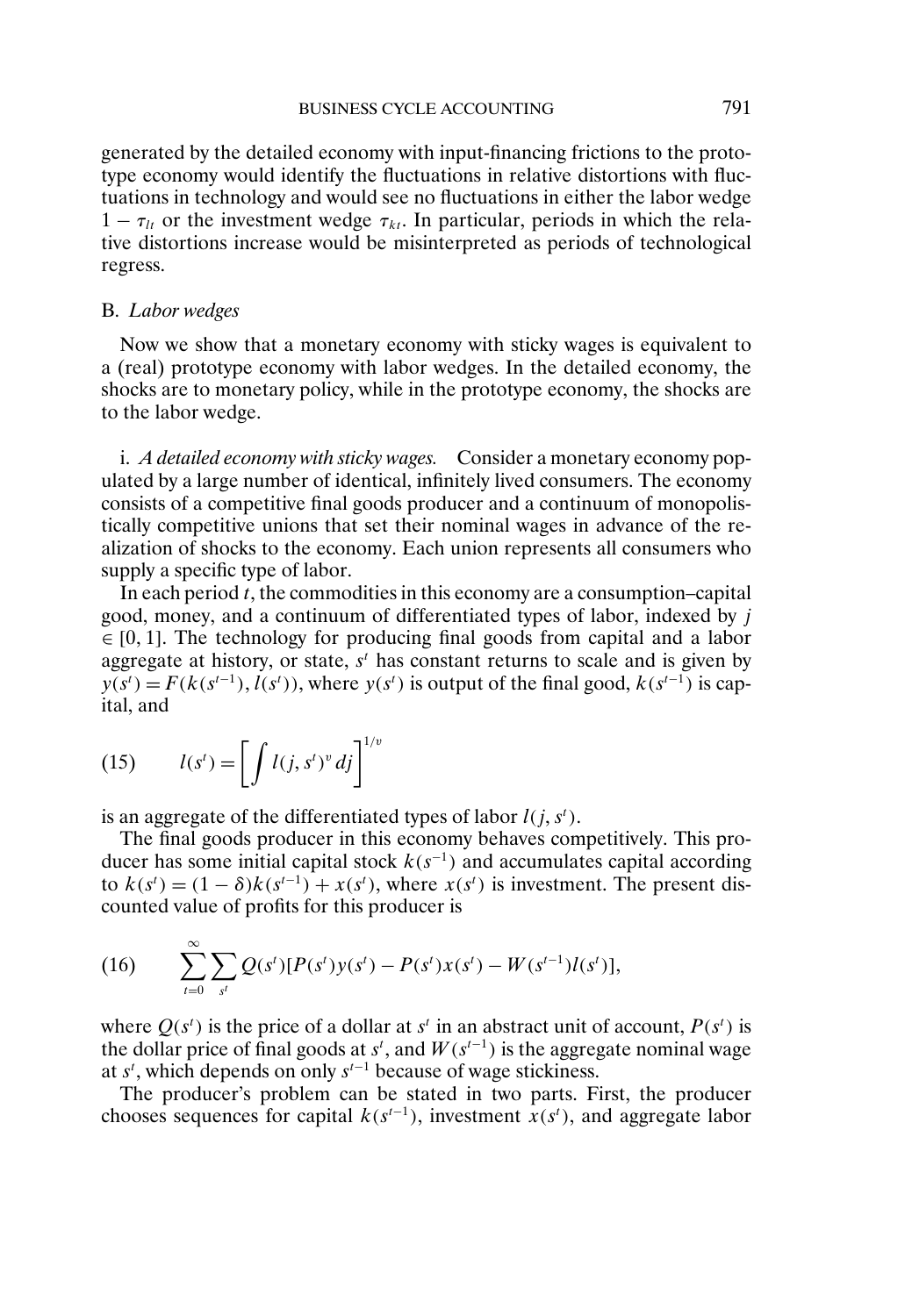<span id="page-11-0"></span> $l(s<sup>t</sup>)$  so as to maximize [\(16\)](#page-10-0) given the production function and the capital accumulation law. The first-order conditions can be summarized by

(17) 
$$
P(s^t)F_l(s^t) = W(s^{t-1})
$$

and

(18) 
$$
Q(s^{t})P(s^{t}) = \sum_{s_{t+1}} Q(s^{t+1})P(s^{t+1})[F_{k}(s^{t+1})+1-\delta].
$$

Second, for any given amount of aggregate labor  $l(s<sup>t</sup>)$ , the producer's demand for each type of differentiated labor is given by the solution to

(19) 
$$
\min_{\{l(j,s^t)\} \atop j \in [0,1]} \int W(j,s^{t-1}) l(j,s^t) \, dj
$$

subject to [\(15\)](#page-10-0); here  $W(j, s^{t-1})$  is the nominal wage for differentiated labor of type j. Nominal wages are set by unions before the realization of the event in period t; thus, wages depend on, at most,  $s^{t-1}$ . The demand for labor of type j by the final goods producer is

(20) 
$$
l^{d}(j,s^{t}) = \left[\frac{W(s^{t-1})}{W(j,s^{t-1})}\right]^{1/(1-v)} l(s^{t}),
$$

where  $W(s^{t-1}) \equiv \left[ \int W(j, s^{t-1})^{\nu/(v-1)} \, dj \right]^{(\nu-1)/\nu}$  is the aggregate nominal wage. The minimized value in (19) is, thus,  $W(s^{t-1})l(s^t)$ .

In this economy, consumers can be thought of as being organized into a continuum of unions indexed by j. Each union consists of all the consumers in the economy with labor of type j. Each union realizes that it faces a downwardsloping demand for its type of labor, given by (20). In each period, the new wages are set before the realization of the economy's current shocks.

The preferences of a representative consumer in the jth union are

(21) 
$$
\sum_{t=0}^{\infty} \sum_{s^t} \beta^t \pi_t(s^t) \big[ U(c(j, s^t), l(j, s^t)) + V(M(j, s^t)/P(s^t)) \big],
$$

where  $c(j, s<sup>t</sup>), l(j, s<sup>t</sup>),$  and  $M(j, s<sup>t</sup>)$  are the consumption, labor supply, and money holdings of this consumer, and  $P(s^t)$  is the economy's overall price level. Note that the utility function is separable in real balances. This economy has complete markets for state-contingent nominal claims. The asset structure is represented by a set of complete, contingent, one-period nominal bonds. Let  $B(j, s^{t+1})$  denote the consumers' holdings of such a bond purchased in period t at history  $s<sup>t</sup>$ , with payoffs contingent on some particular event  $s<sub>t+1</sub>$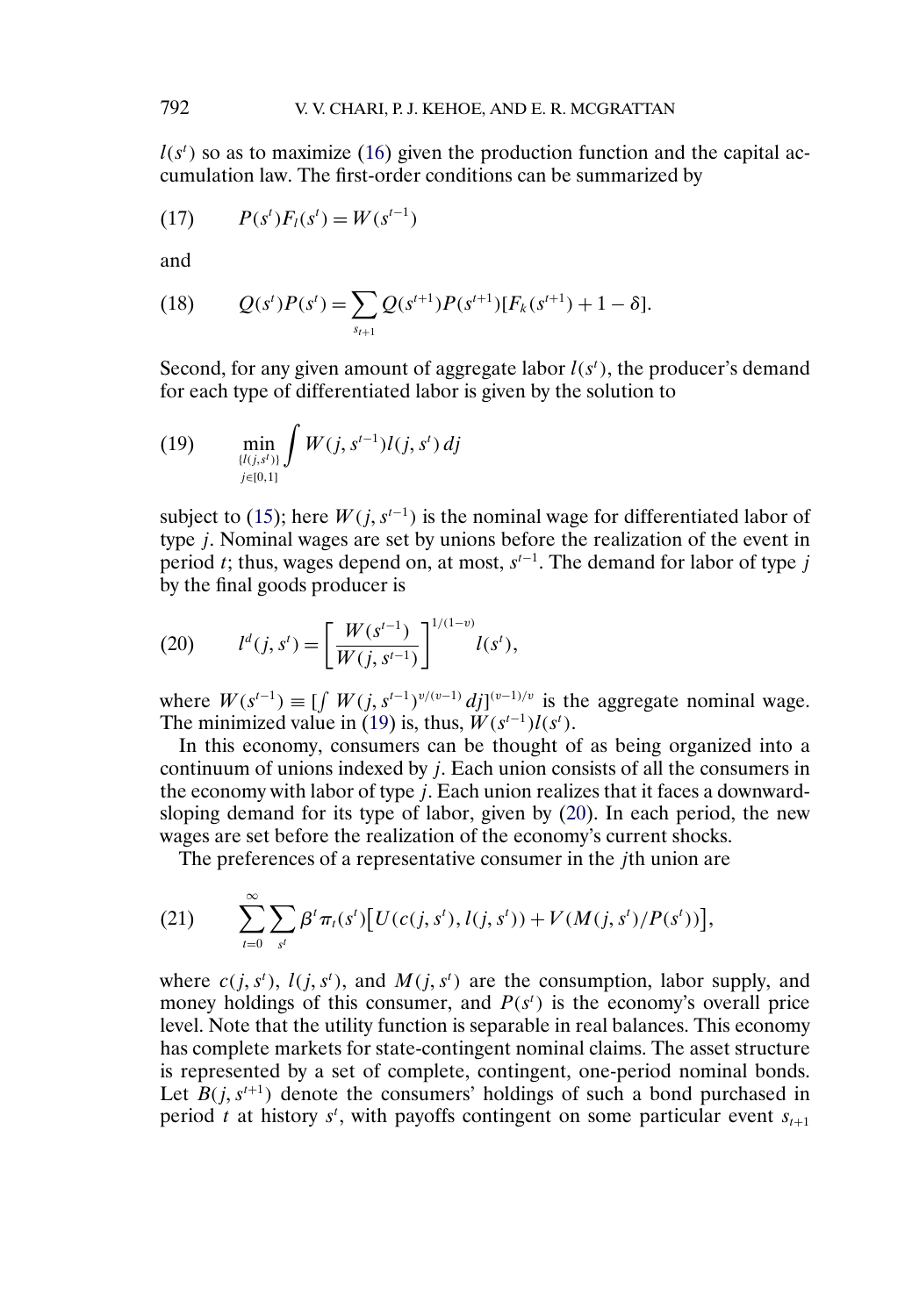<span id="page-12-0"></span>in  $t + 1$ , where  $s^{t+1} = (s^t, s_{t+1})$ . One unit of this bond pays one dollar in period  $t + 1$  if the particular event  $s_{t+1}$  occurs and pays zero otherwise. Let  $Q(s^{t+1}|s^t)$  denote the dollar price of this bond in period t at history  $s^t$ , where  $Q(s^{t+1}|s^t) = Q(s^{t+1})/Q(s^t).$ 

The problem of the jth union is to maximize [\(21\)](#page-11-0) subject to the budget constraint

$$
P(st)c(j, st) + M(j, st) + \sum_{s_{t+1}} Q(st+1|st)B(j, st+1)
$$
  
 
$$
\leq W(j, st-1)l(j, st) + M(j, st-1) + B(j, st) + P(st)T(st) + D(st),
$$

the constraint  $l(j, s^t) = l^d(j, s^t)$ , and the borrowing constraint  $B(s^{t+1}) \ge$  $-P(s<sup>t</sup>)b$ , where  $l<sup>d</sup>(j, s<sup>t</sup>)$  is given by [\(20\)](#page-11-0). Here  $T(s<sup>t</sup>)$  denotes transfers and the positive constant  $\overline{b}$  constrains the amount of real borrowing by the union. Also,  $D(s^t) = P(s^t)y(s^t) - P(s^t)x(s^t) - W(s^{t-1})l(s^t)$  are the dividends paid by the firms. The initial conditions  $M(j, s^{-1})$  and  $B(j, s^{0})$  are given and assumed to be the same for all j. Notice that in this problem, the union chooses the wage and agrees to supply whatever labor is demanded at that wage.

The first-order conditions for this problem can be summarized by

(22) 
$$
\frac{V_m(j,s^t)}{P(s^t)} - \frac{U_c(j,s^t)}{P(s^t)} + \beta \sum_{s_{t+1}} \pi(s^{t+1}|s^t) \frac{U_c(j,s^{t+1})}{P(s^{t+1})} = 0,
$$

(23) 
$$
Q(s^t|s^{t-1}) = \beta \pi_t(s^t|s^{t-1}) \frac{U_c(j,s^t)}{U_c(j,s^{t-1})} \frac{P(s^{t-1})}{P(s^t)},
$$

and

(24) 
$$
W(j, s^{t-1}) = -\frac{\sum_{s'} Q(s')P(s')U_l(j, s')/U_c(j, s')I^d(j, s')}{v \sum_{s'} Q(s')I^d(j, s')}.
$$

Here  $\pi_t(s^{t+1}|s^t) = \pi_t(s^{t+1})/\pi_t(s^t)$  is the conditional probability of  $s^{t+1}$  given  $s^t$ . Notice that in a steady state, (24) reduces to  $W/P = (1/v)(-U_l/U_c)$ , so that real wages are set as a markup over the marginal rate of substitution between labor and consumption. Given the symmetry among the unions, all of them choose the same consumption, labor, money balances, bond holdings, and wages, which are denoted simply by  $c(s^t)$ ,  $l(s^t)$ ,  $M(s^t)$ ,  $B(s^{t+1})$ , and  $W(s^t)$ .

Consider next the specification of the money supply process and the marketclearing conditions for this sticky-wage economy. The nominal money supply process is given by  $M(s^t) = \mu(s^t)M(s^{t-1})$ , where  $\mu(s^t)$  is a stochastic process. New money balances are distributed to consumers in a lump-sum fashion by having nominal transfers satisfy  $P(s^t)T(s^t) = M(s^t) - M(s^{t-1})$ . The resource constraint for this economy is  $c(s^t) + k(s^t) = y(s^t) + (1 - \delta)k(s^{t-1})$ . Bond market clearing requires that  $B(s^{t+1}) = 0$ .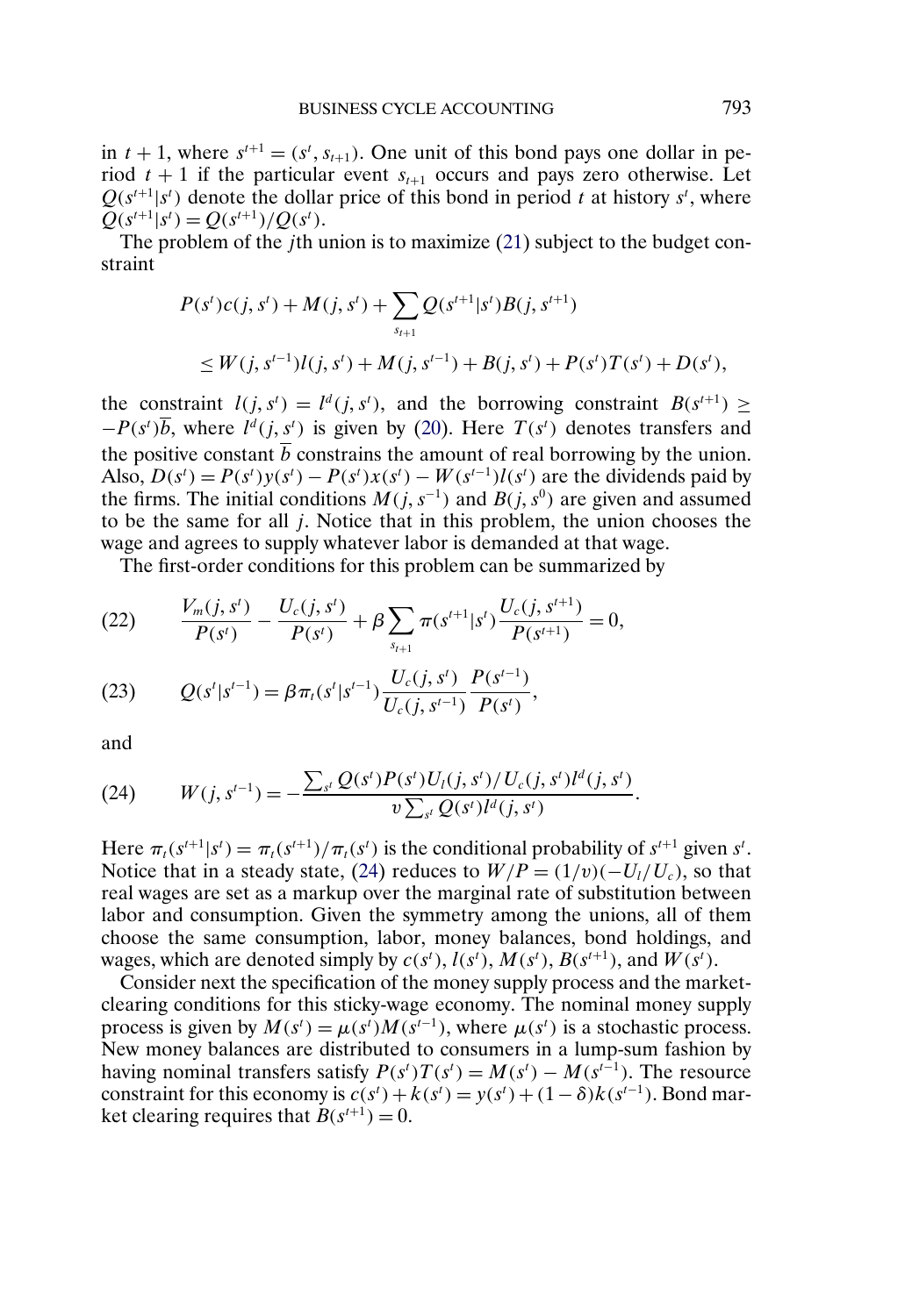<span id="page-13-0"></span>ii. *The associated prototype economy with labor wedges.* Consider now a real prototype economy with labor wedges and the production function for final goods given above in the detailed economy with sticky wages. The representative firm maximizes [\(16\)](#page-10-0) subject to the capital accumulation law given above. The first-order conditions can be summarized by [\(17\)](#page-11-0) and [\(18\)](#page-11-0). The representative consumer maximizes

$$
\sum_{t=0}^{\infty}\sum_{s^t}\beta^t\pi_t(s^t)U(c(s^t),l(s^t))
$$

subject to the budget constraint

$$
c(s^{t}) + \sum_{s_{t+1}} q(s^{t+1}|s^{t})b(s^{t+1})
$$
  
\n
$$
\leq [1 - \tau_t(s^{t})]w(s^{t})l(s^{t}) + b(s^{t}) + v(s^{t}) + d(s^{t})
$$

with  $w(s^t)$  replacing  $W(s^{t-1})/P(s^t)$  and  $q(s^{t+1}/s^t)$  replacing  $Q(s^{t+1})P(s^{t+1})/P(s^t)$  $Q(s^{t})P(s^{t})$  and a bound on real bond holdings, where the lowercase letters  $q, b, w, v$ , and d denote the real values of bond prices, debt, wages, lump-sum transfers, and dividends. Here the first-order condition for bonds is identi-cal to that in [\(23\)](#page-12-0) once symmetry has been imposed with  $q(s^{t}/s^{t-1})$  replacing  $Q(s<sup>t</sup>/s<sup>t-1</sup>)P(s<sup>t</sup>)/P(s<sup>t-1</sup>)$ . The first-order condition for labor is given by

$$
-\frac{U_l(s^t)}{U_c(s^t)} = [1 - \tau_l(s^t)]w(s^t).
$$

Consider an equilibrium of the sticky-wage economy for some given stochastic process  $M^*(s^t)$  on money supply. Denote all of the allocations and prices in this equilibrium with asterisks. Then the following proposition can be easily established:

PROPOSITION 2: *Consider the prototype economy just described with labor wedges given by*

(25) 
$$
1 - \tau_l(s^t) = -\frac{U_l^*(s^t)}{U_c^*(s^t)} \frac{1}{F_l^*(s^t)},
$$

where  $U_l^*(s^t)$ ,  $U_c^*(s^t)$ , and  $F_l^*(s^t)$  are evaluated at the equilibrium of the sticky*wage economy and where real transfers are equal to the real value of transfers in the sticky-wage economy adjusted for the interest cost of holding money*. *Then the equilibrium allocations and prices in the sticky-wage economy are the same as those in the prototype economy*.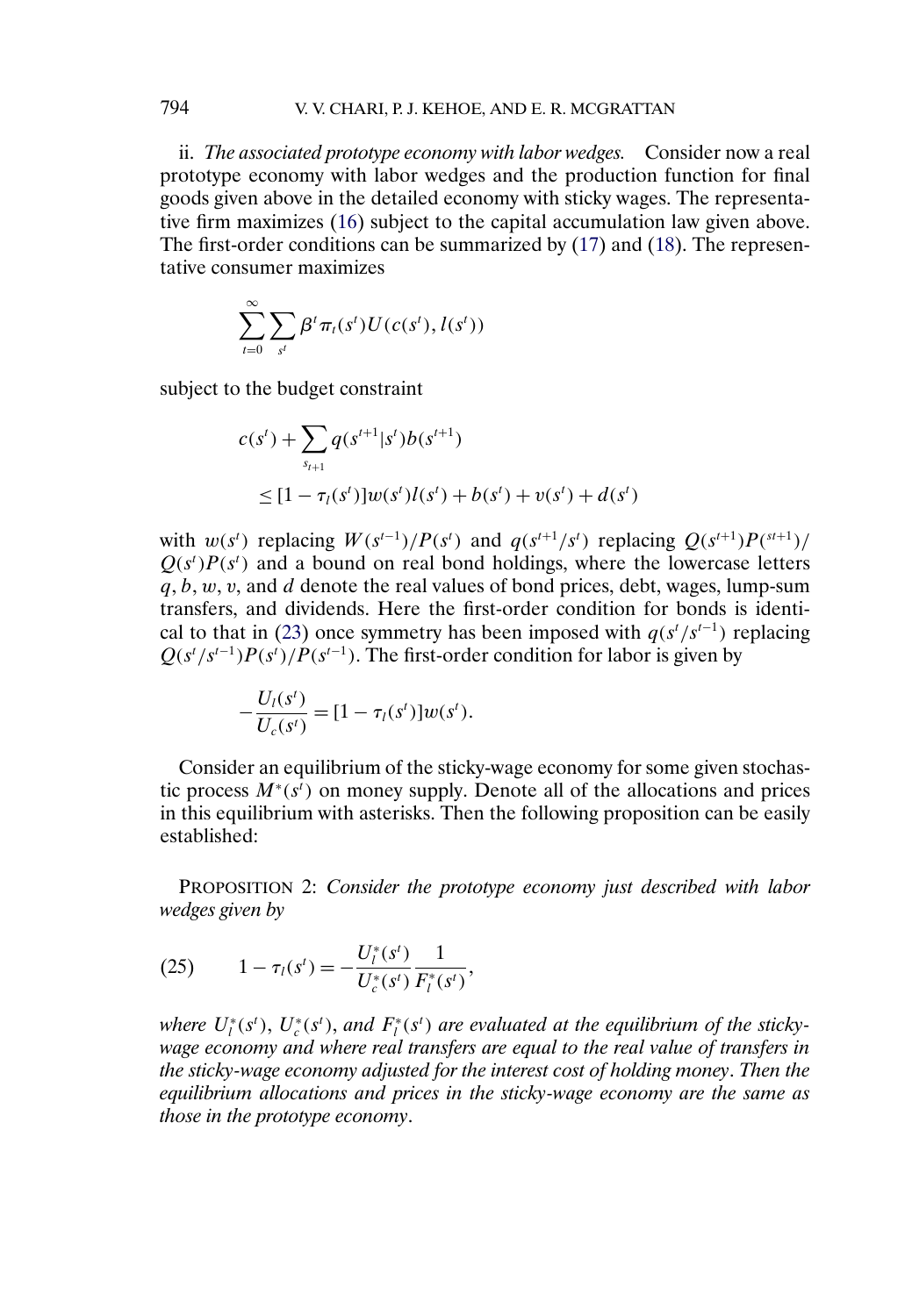The proof of this proposition is immediate from comparing the first-order conditions, the budget constraints, and the resource constraints for the prototype economy with labor wedges to those of the detailed economy with sticky wages. The key idea is that distortions in the sticky-wage economy between the marginal product of labor implicit in [\(24\)](#page-12-0) and the marginal rate of substitution between leisure and consumption are perfectly captured by the labor wedges [\(25\)](#page-13-0) in the prototype economy.

#### 2. THE ACCOUNTING PROCEDURE

Having established our equivalence result, we now describe our accounting procedure at a conceptual level and discuss a Markovian implementation of it.

Our procedure is to conduct experiments that isolate the marginal effect of each wedge as well as the marginal effects of combinations of these wedges on aggregate variables. In the experiment in which we isolate the marginal effect of the efficiency wedge, for example, we hold the other wedges fixed at some constant values in all periods. In conducting this experiment, we ensure that the probability distribution of the efficiency wedge coincides with that in the prototype economy. In effect, we ensure that agents' expectations of how the efficiency wedge will evolve are the same as in the prototype economy. For each experiment, we compare the properties of the resulting equilibria to those of the prototype economy. These comparisons, together with our equivalence results, allow us to identify promising classes of detailed economies.

#### 2.1. *The Accounting Procedure at a Conceptual Level*

Suppose for now that the stochastic process  $\pi_t(s^t)$  and the realizations of the state  $s<sup>t</sup>$  in some particular episode are known. Recall that the prototype economy has one underlying (vector-valued) random variable, the state  $s<sup>t</sup>$ , which has a probability of  $\pi_t(s^t)$ . All of the other stochastic variables, including the four wedges—the efficiency wedge  $A_t(s^t)$ , the labor wedge  $1 - \tau_{lt}(s^t)$ , the investment wedge  $1/[1 + \tau_{xt}(s^t)]$ , and the government consumption wedge  $g_t(s^t)$ —are simply functions of this random variable. Hence, when the state  $s^t$ is known, so are the wedges.

To evaluate the effects of just the efficiency wedge, for example, we consider an economy, referred to as an *efficiency wedge alone economy*, with the same underlying state  $s^t$ , the same probability  $\pi_t(s^t)$ , and the same function  $A_t(s^t)$  for the efficiency wedge as in the prototype economy, but in which the other three wedges are set to constants, that is,  $\tau_{lt}(s^t) = \overline{\tau}_t$ ,  $\tau_{xt}(s^t) = \overline{\tau}_x$ , and  $g_t(s^t) = \overline{g}$ . Note that this construction ensures that the probability distribution of the efficiency wedge in this economy is identical to that in the prototype economy.

For the efficiency wedge alone economy, we then compute the equilibrium outcomes associated with the realizations of the state  $s<sup>t</sup>$  in a particular episode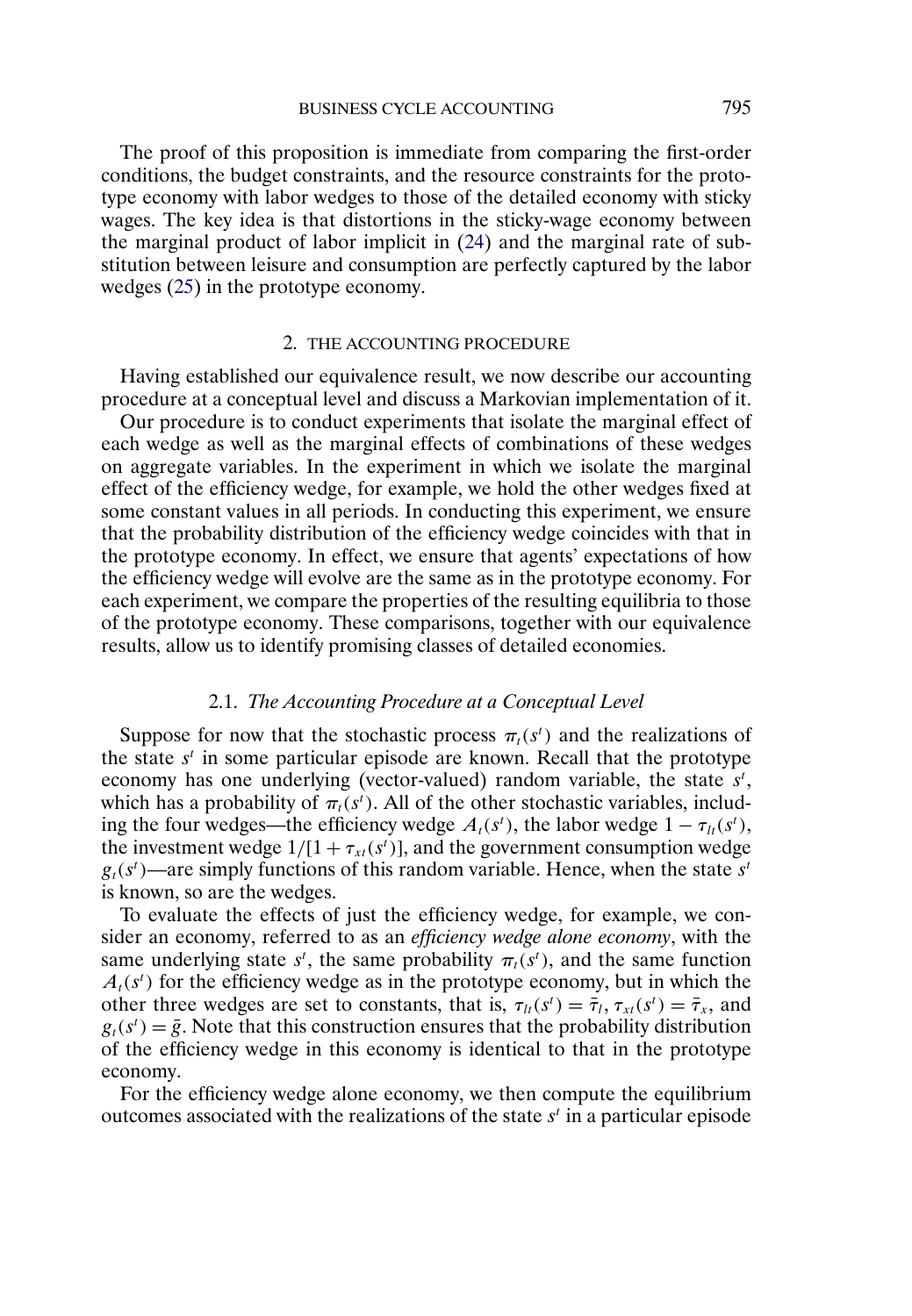<span id="page-15-0"></span>and compare these outcomes to those of the economy with all four wedges. We find this comparison to be of particular interest because, in our applications, the realizations  $s<sup>t</sup>$  are such that the economy with all four wedges exactly reproduces the data on output, labor, investment, and consumption.

In a similar manner, we define the *labor wedge alone economy*, the *investment wedge alone economy*, and the *government consumption wedge alone economy,* as well as economies with a combination of wedges such as the *efficiency and labor wedge economy*.

# 2.2. *A Markovian Implementation*

So far we have described our procedure under the assumption that we know the stochastic process  $\pi_t(s^t)$  and that we can observe the state  $s^t$ . In practice, of course, we need either to specify the stochastic process a priori or to use data to estimate it, and we need to uncover the state  $s<sup>t</sup>$  from the data. Here we describe a set of assumptions that makes these efforts easy. Then we describe in detail the three steps involved in implementing our procedure.

We assume that the state s<sup>t</sup> follows a Markov process of the form  $\pi(s_t|s_{t-1})$ and that the wedges in period t can be used to uncover the event  $s_t$  uniquely, in the sense that the mapping from the event  $s_t$  to the wedges  $(A_t, \tau_{tt}, \tau_{xt}, g_t)$ is one to one and onto. Given this assumption, without loss of generality, let the underlying event  $s_t = (s_{At}, s_{tt}, s_{st}, s_{gt})$ , and let  $A_t(s^t) = s_{At}, \tau_{tt}(s^t) = s_{tt}$ ,  $\tau_{xt}(s^t) = s_{xt}$ , and  $g_t(s^t) = s_{gt}$ . Note that we have effectively assumed that agents use only past wedges to forecast future wedges and that the wedges in period  $t$ are sufficient statistics for the event in period t.

The first step in our procedure is to use data on  $y_t$ ,  $l_t$ ,  $x_t$ , and  $g_t$  from an actual economy to estimate the parameters of the Markov process  $\pi(s_t|s_{t-1})$ . We can do so using a variety of methods, including the maximum likelihood procedure described below.

The second step in our procedure is to uncover the event  $s_t$  by measuring the realized wedges. We measure the government consumption wedge directly from the data as the sum of government spending and net exports. To obtain the values of the other three wedges, we use the data and the model's decision rules. With  $y_t^d$ ,  $l_t^d$ ,  $x_t^d$ ,  $g_t^d$ , and  $k_0^d$  denoting the data, and  $y(s_t, k_t)$ ,  $l(s_t, k_t)$ , and  $x(s_t, k_t)$  denoting the decision rules of the model, the realized wedge series  $s_t^d$ solves

(26) 
$$
y_t^d = y(s_t^d, k_t), \quad l_t^d = l(s_t^d, k_t), \text{ and } x_t^d = x(s_t^d, k_t),
$$

with  $k_{t+1} = (1 - \delta)k_t + x_t^d$ ,  $k_0 = k_0^d$ , and  $g_t = g_t^d$ . Note that we construct a series for the capital stock using the capital accumulation law [\(1\)](#page-5-0), data on investment  $x_t$ , and an initial choice of capital stock  $k_0$ . In effect, we solve for the three unknown elements of the vector  $s_t$  using the three equations [\(3\)](#page-5-0)–[\(5\)](#page-5-0) and thereby uncover the state. We use the associated values for the wedges in our experiments.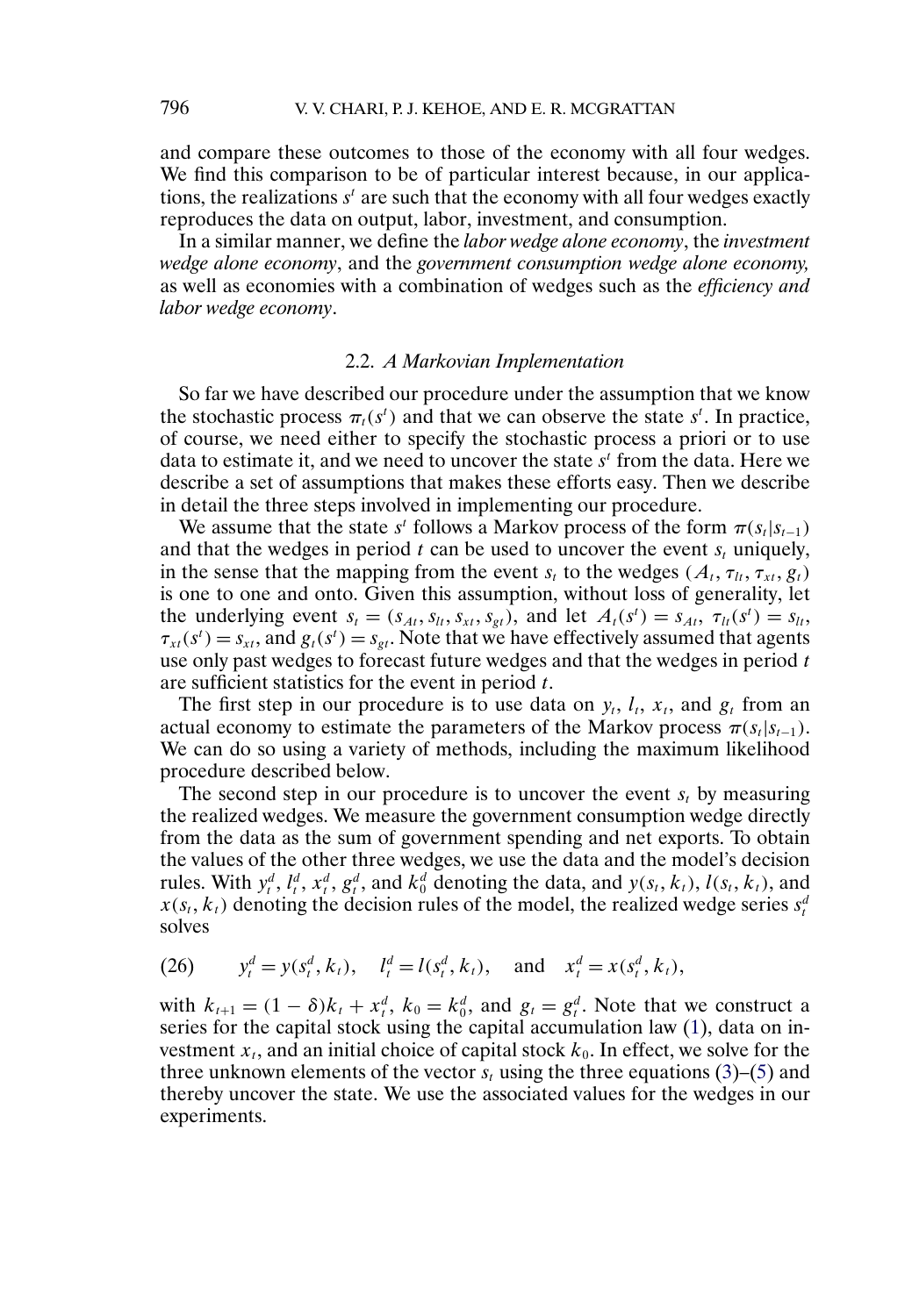<span id="page-16-0"></span>Note that the four wedges account for all of the movement in output, labor, investment, and government consumption, in that if we feed the four wedges into the three decision rules in [\(26\)](#page-15-0) and use  $g_t(s_t^d) = s_{gt}$  along with the law of motion for capital, we simply recover the original data.

Note also that in measuring the realized wedges, the estimated stochastic process plays a role in measuring only the investment wedge. To see that the stochastic process does not play a role in measuring the efficiency and labor wedges, note that these wedges can equivalently be directly calculated from [\(3\)](#page-5-0) and [\(4\)](#page-5-0) without computing the equilibrium of the model. In contrast, calculating the investment wedge requires computing the equilibrium of the model because the right side of [\(5\)](#page-5-0) has expectations over future values of consumption, the capital stock, the wedges, and so on. The equilibrium of the model depends on these expectations and, therefore, on the stochastic process driving the wedges.

The third step in our procedure is to conduct experiments to isolate the marginal effects of the wedges. To do that, we allow a subset of the wedges to fluctuate as they do in the data while the others are set to constants. To evaluate the effects of the efficiency wedge, we compute the decision rules for the efficiency wedge alone economy, denoted  $y^{e}(s_t, k_t)$ ,  $l^{e}(s_t, k_t)$ , and  $x^{e}(s_t, k_t)$ , in which  $A_t(s^t) = s_{At}, \tau_{tt}(s^t) = \overline{\tau}_t, \tau_{xt}(s^t) = \overline{\tau}_x$ , and  $g_t(s^t) = \overline{g}$ . Starting from  $k_0^d$ , we then use  $s_t^d$ , the decision rules, and the capital accumulation law to compute the realized sequence of output, labor, and investment,  $y_t^e$ ,  $l_t^e$ , and  $x_t^e$ , which we call the *efficiency wedge components* of output, labor, and investment. We compare these components to output, labor, and investment in the data. Other components are computed and compared similarly.

Notice that in this experiment we computed the decision rules for an economy in which only one wedge fluctuates and the others are set to be constants in all events. The fluctuations in the one wedge are driven by fluctuations in a 4 dimensional state  $s_t$ .

Notice also that our experiments are designed to separate out the direct effect and the forecasting effect of fluctuations in wedges. As a wedge fluctuates, it directly affects either budget constraints or resource constraints. This fluctuation also affects the forecasts of that wedge as well as of other wedges in the future. Our experiments are designed so that when we hold a particular wedge constant, we eliminate the direct effect of that wedge, but we retain its forecasting effect on the other wedges. By doing so, we ensure that expectations of the fluctuating wedges are identical to those in the prototype economy.

Here we focus on one simple way to specify the expectations of agents: assume they simply use past values of the wedges to forecast future values. An extension of our Markovian procedure is to use past endogenous variables, such as output, investment, consumption, and perhaps even asset prices such as stock market values, in addition to past wedges to forecast future wedges. Another approach is simply to specify these expectations directly, as we did in our earlier work (Chari, Kehoe, and McGrattan [\(2002\)](#page-53-0)) and then conduct a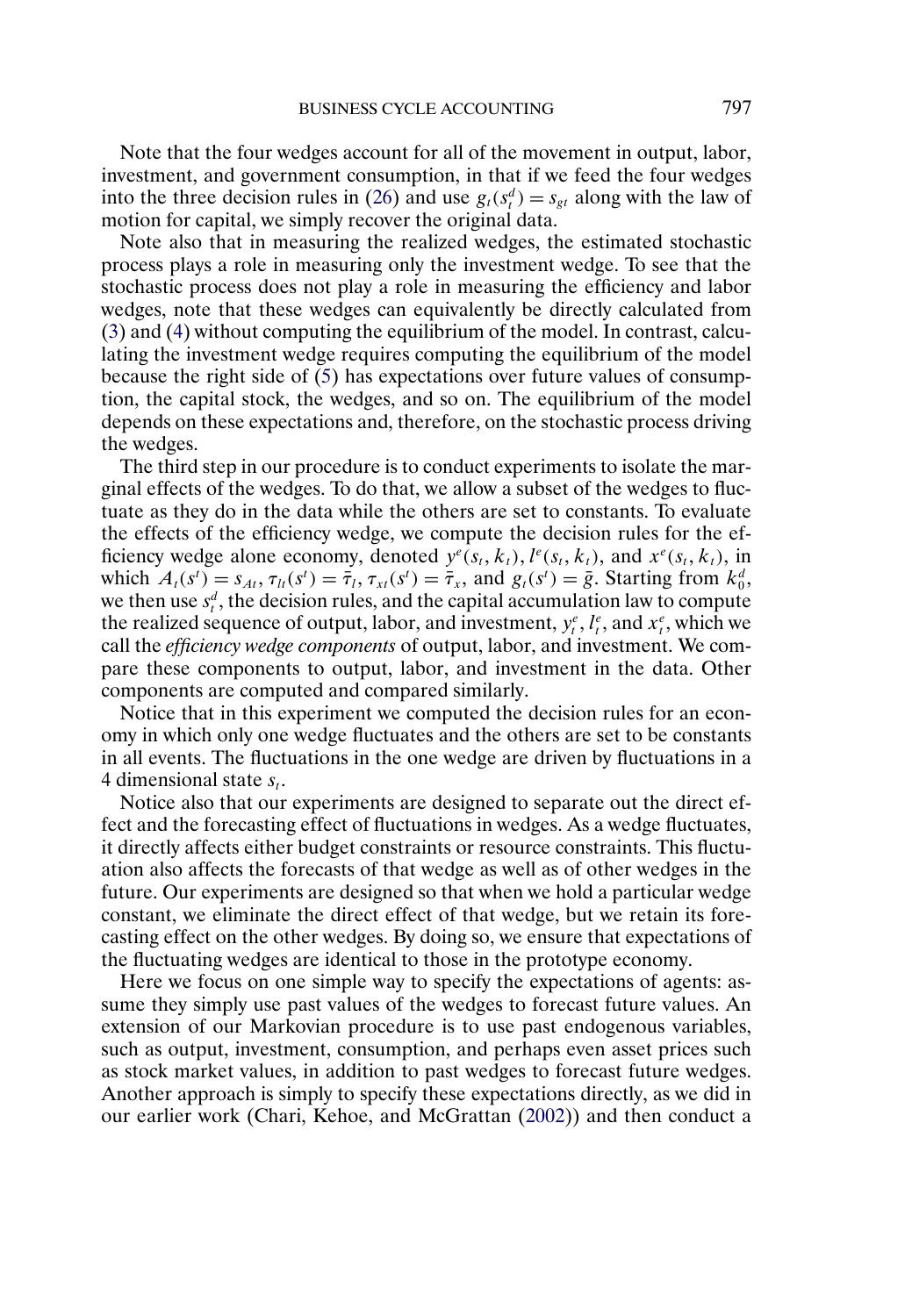variety of experiments to determine how the results change as the specification is changed.

#### 3. APPLYING THE ACCOUNTING APPLICATION

Now we demonstrate how to apply our accounting procedure to two U.S. business cycle episodes: the Great Depression and the postwar recession of 1982. We then extend our analysis to the entire postwar period. (In the technical appendix, we describe in detail our data sources, parameter choices, computational methods, and estimation procedures.)

# 3.1. *Details of the Application*

To apply our accounting procedure, we use functional forms and parameter values that are familiar from the business cycle literature. We assume that the production function has the form  $F(k, l) = k^{\alpha}l^{1-\alpha}$  and the utility function has the form  $U(c, l) = \log c + \psi \log(1 - l)$ . We choose the capital share  $\alpha = .35$  and the time allocation parameter  $\psi = 2.24$ . We choose the depreciation rate  $\delta$ , the discount factor β, and growth rates  $\gamma$  and  $\gamma$ <sub>n</sub> so that, on an annualized basis, depreciation is 4.64%, the rate of time preference is 3%, the population growth rate is 1.5%, and the growth of technology is 1.6%.

To estimate the stochastic process for the state, we first specify a vector autoregressive AR(1) process for the event  $s_t = (s_{At}, s_{tt}, s_{xt}, s_{gt})$  of the form

$$
(27) \t s_{t+1} = P_0 + Ps_t + \varepsilon_{t+1},
$$

where the shock  $\varepsilon_t$  is independent and identically distributed over time and is distributed normally with mean zero and covariance matrix  $V$ . To ensure that our estimate of  $V$  is positive semidefinite, we estimate the lower triangular matrix Q, where  $V = QQ'$ . The matrix Q has no structural interpretation. (In Section [5,](#page-43-0) we elaborate on the contrast between our decomposition and more traditional decompositions that impose structural interpretations on Q.)

We then use a standard maximum likelihood procedure to estimate the parameters  $P_0$ ,  $P$ , and  $V$  of the vector AR(1) process for the wedges. In doing so, we use the log-linear decision rules of the prototype economy and data on output, labor, investment, and the sum of government consumption and net exports.

For our Great Depression experiments, we proceed as follows. We discretize the process (27) and simulate the economy using nonlinear decision rules from a finite-element method. We use nonlinear decision rules in these experiments because the shocks are so large that, for a given stochastic process, the linear decision rules are a poor approximation to the nonlinear decision rules. Of course, we would rather have used the nonlinear decision rules to estimate the parameters of the vector  $AR(1)$  process. We do not do so because this exercise

<span id="page-17-0"></span>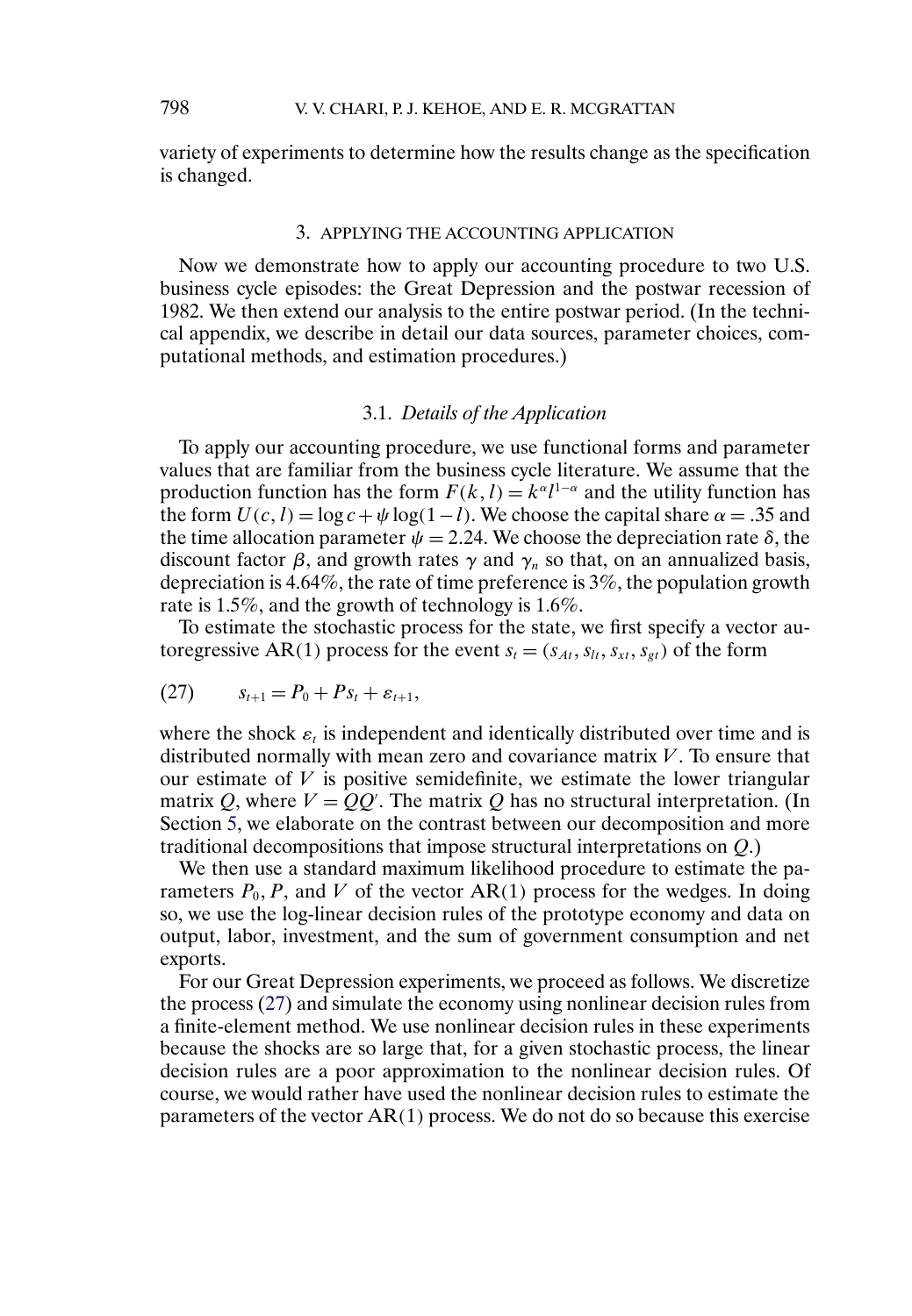is computationally demanding. Instead we experiment by varying the parameters of the vector AR(1) process and find that our results are very similar across these experiments.

For our postwar experiments, we use the log-linear decision rules and the continuous state process [\(27\)](#page-17-0).

To implement our accounting procedure, we must first adjust the data to make them consistent with the theory. In particular, we adjust the U.S. data on output and its components to remove sales taxes and to add the service flow for consumer durables. For the pre-World War II period, we remove military compensation as well. We estimate separate sets of parameters for the stochastic process for wedges [\(27\)](#page-17-0) for each of our two historical episodes. The other parameters are the same in the two episodes. (See our technical appendix for our rationale for this decision.) The stochastic process parameters for the Great Depression analysis are estimated using annual data for 1901–1940; those for analysis after World War II use quarterly data for 1959:1–2004:3. In the Great Depression analysis, we impose the additional restriction that the covariance between the shocks to the government consumption wedge and those to the other wedges is zero. This restriction avoids having the large movements in government consumption associated with World War I dominate the estimation of the stochastic process.

Table [I](#page-19-0) displays the resulting estimated values for the parameters of the coefficient matrices,  $P$  and  $Q$ , and the associated confidence bands for our two historical data periods. The stochastic process [\(27\)](#page-17-0) with these values will be used by agents in our economy to form their expectations about future wedges.

# 3.2. *Findings*

Now we describe the results of applying our procedure to two historical U.S. business cycle episodes. In the Great Depression, the efficiency and labor wedges play a central role for all variables considered. In the 1982 recession, the efficiency wedge plays a central role for output and investment, while the labor wedge plays a central role for labor. The government consumption wedge plays no role in either period; most strikingly, neither does the investment wedge.

In reporting our findings, we remove a trend of 1.6% from output, investment, and the government consumption wedge. Both output and labor are normalized to equal 100 in the base periods: 1929 for the Great Depression and 1979:1 for the 1982 recession. In both of these historical episodes, investment (detrended) is divided by the base period level of output. Because the government consumption component accounts for virtually none of the fluctuations in output, labor, and investment, we discuss the government consumption wedge and its components only in our technical appendix. Here we focus primarily on the fluctuations due to the efficiency, labor, and investment wedges.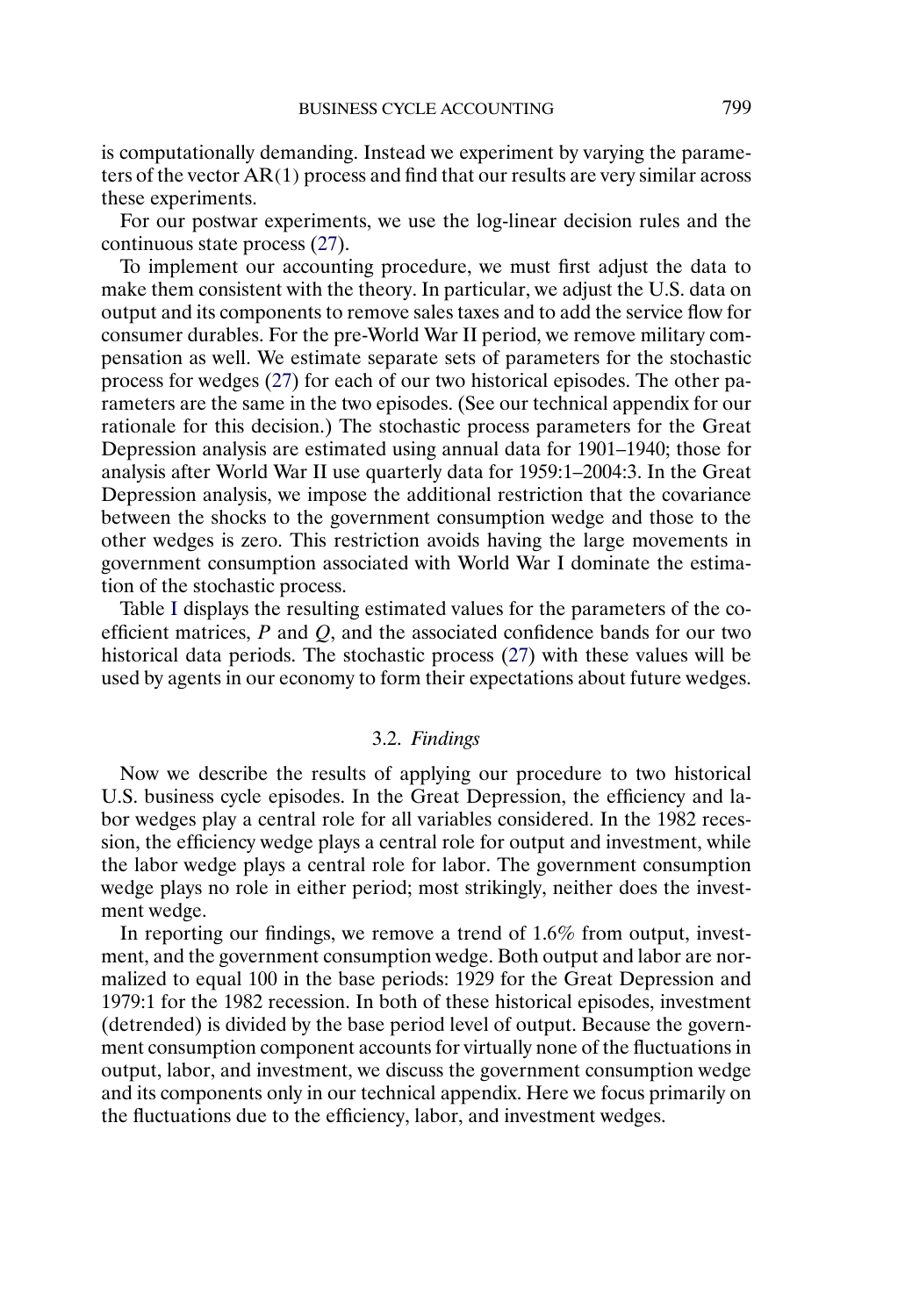#### Parameters of the Vector AR(1) Stochastic Process in Two Historical Episodesª (ESTIMATED USING MAXIMUM LIKELIHOOD WITH U.S. DATAb)

<span id="page-19-0"></span>

| TABLE I                                                                       |                                |                                                       |                         |                         |  |                                       |                                                                   |                                                                                                                 |                         |                            |  |  |  |
|-------------------------------------------------------------------------------|--------------------------------|-------------------------------------------------------|-------------------------|-------------------------|--|---------------------------------------|-------------------------------------------------------------------|-----------------------------------------------------------------------------------------------------------------|-------------------------|----------------------------|--|--|--|
|                                                                               |                                |                                                       |                         |                         |  |                                       | (ESTIMATED USING MAXIMUM LIKELIHOOD WITH U.S. DATA <sup>b</sup> ) | PARAMETERS OF THE VECTOR AR(1) STOCHASTIC PROCESS IN TWO HISTORICAL EPISODES <sup>a</sup>                       |                         |                            |  |  |  |
|                                                                               |                                |                                                       |                         |                         |  |                                       |                                                                   |                                                                                                                 |                         |                            |  |  |  |
| Coefficient Matrix P on Lagged States                                         |                                |                                                       |                         |                         |  | Coefficient Matrix O, Where $V = OO'$ |                                                                   |                                                                                                                 |                         |                            |  |  |  |
| A. Annual Data, 1901–1940<br>.732                                             | .0521                          | $-.317$                                               | $\theta$                |                         |  |                                       | .0575                                                             | $\Omega$                                                                                                        | $\theta$                | $\theta$                   |  |  |  |
| $(.470, .856)$ $(-.0364, .142)$<br>$-.150$<br>$(-.339, .0504)$ $(.908, 1.10)$ | 1.04                           | $(-.716, .130)$<br>.390<br>$(-.0751, .782)$           | $\theta$                |                         |  |                                       | (.0440, .0666)<br>$-.00561$<br>$(-.0216, .00952)$                 | .0555<br>(.0378, .0643)                                                                                         | $\theta$                | $\theta$                   |  |  |  |
| $-.0114$<br>$(-.384, .260)$                                                   | $-.0197$<br>$(-.262, .126)$    | .0731<br>$(-.363, .296)$                              | $\overline{0}$          |                         |  |                                       | .000299                                                           | $-.000253$<br>$(-.0308, .0230)$ $(-.0167, .0121)$ $(.0194, .0489)$                                              | .0369                   | $\theta$                   |  |  |  |
| $\Omega$                                                                      | 0                              | $\Omega$                                              | .750<br>(.424, .814)    |                         |  |                                       | $\Omega$                                                          |                                                                                                                 | $\theta$                | .221<br>(.145, .276)       |  |  |  |
|                                                                               |                                |                                                       |                         |                         |  |                                       |                                                                   | Means of states = $[0.541, 0.503, 0.591), -0.190, -0.271, -0.0867), 0.286, 0.216, 0.364), -2.79, -2.95, -2.55]$ |                         |                            |  |  |  |
| B. Quarterly Data, 1959:1-2004:3                                              |                                |                                                       |                         |                         |  |                                       |                                                                   |                                                                                                                 |                         |                            |  |  |  |
| .980                                                                          | $-.0138$                       | $(.944, .984)$ $(-.0192, .00222)$ $(-.0129, -.00605)$ | $-.0117$                | .0192<br>(.0125, .0259) |  |                                       | .0116<br>(.0105, .0126)                                           | $\theta$                                                                                                        | $\Omega$                | $\Omega$                   |  |  |  |
| $-.0330$<br>$(-.0396, -.0061)$ $(.920, .959)$ $(-.0512, -.0286)$              | .956                           |                                                       | $-.0451$                | .0569<br>(.0473, .0677) |  |                                       | .00141<br>(.000462, .00232)                                       | .00644<br>(.00567, .00695)                                                                                      | $\theta$                | $\theta$                   |  |  |  |
| $-.0702$<br>$(-.1087, -.0672)$ $(-.0612, -.0304)$                             | $-.0460$                       | (.879, .907)                                          | .896                    | .104<br>(.0817, .112)   |  |                                       | $-.0105$                                                          | .00103<br>$(-.0141, -.00779)$ $(-.00278, .00266)$                                                               | .0158<br>(.0133, .0190) | $\theta$                   |  |  |  |
| .00481<br>$[-.0278, .0116)$                                                   | $-.00811$<br>$(-.0158, .0157)$ |                                                       | .0488<br>(.0371, .0643) | .971<br>(.954, .974)    |  |                                       | $-.000575$                                                        | .00611<br>$[-.00219, .00132)$ $(.00383, .00760)$                                                                | .0142<br>(.0121, .0154) | .00458<br>(.00386, .00554) |  |  |  |
|                                                                               |                                |                                                       |                         |                         |  |                                       |                                                                   | Means of states = $[-.0239(-.0301, -.0137), .328(.322, .336), .483(.473, .495), -1.53(-1.55, -1.52)]$           |                         |                            |  |  |  |

<sup>a</sup>To ensure stationarity, we add to the likelihood function a penalty term proportional to max( $|\lambda_{\text{max}}| - .995, 0$ )<sup>2</sup>, where  $\lambda_{\text{max}}$  is the maximal eigenvalue of P. Numbers in parentheses are 90% confidence intervals for a bootstrapped distribution with 500 replications. To ensure that the variance–covariance matrix  $V$  is positive semidefinite, we estimate Q rather than  $V = QQ'$ .

<sup>b</sup>For the sources of basic data, see Chari, Kehoe, and McGrattan [\(2006](#page-53-0)).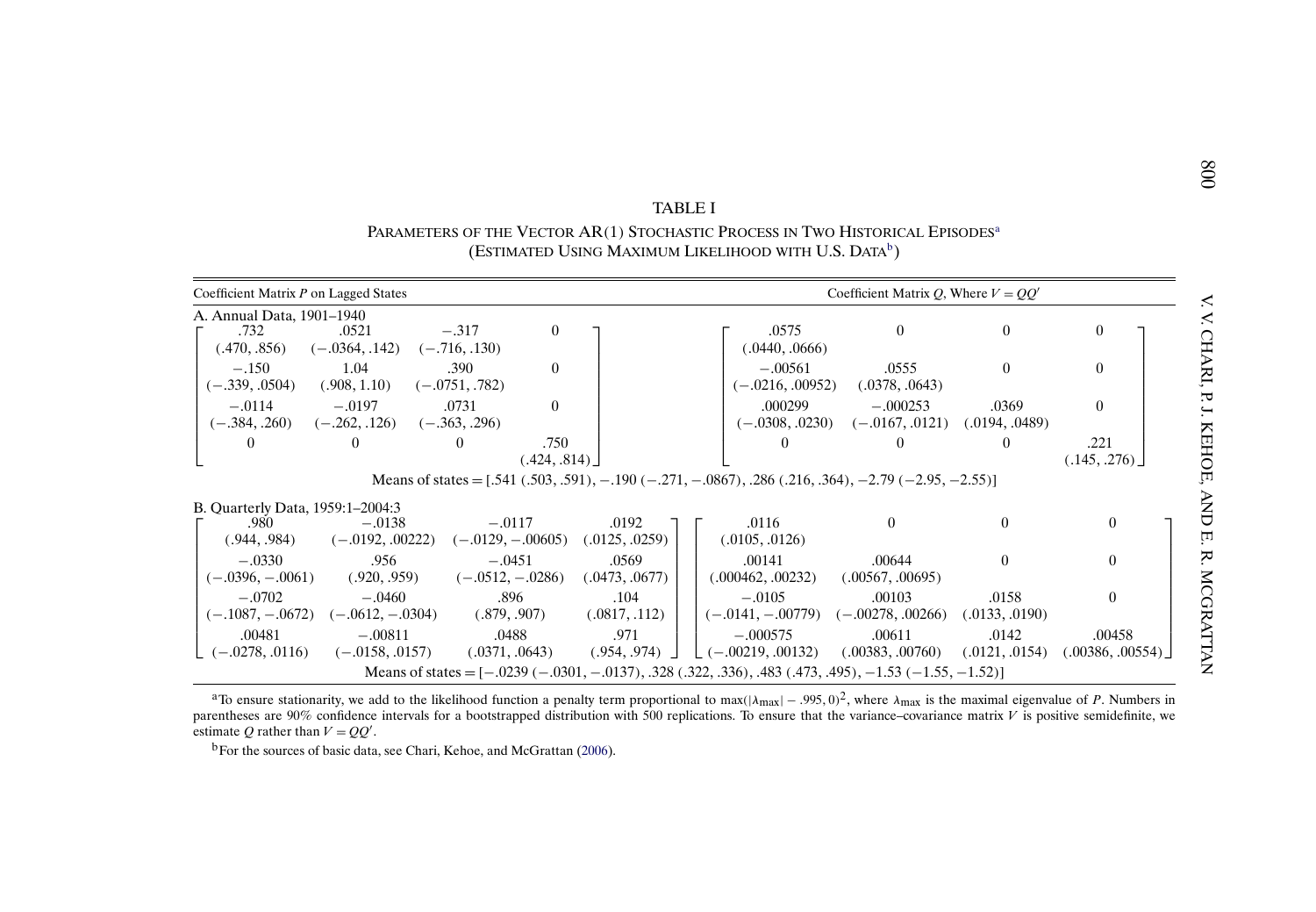#### <span id="page-20-0"></span>A. *The Great Depression*

Our findings for the period 1929–1939, which includes the Great Depression, are displayed in Figures 1[–4.](#page-24-0) In sum, we find that the efficiency and labor wedges account for essentially all of the movements of output, labor, and investment in the Depression period and that the investment wedge actually drives output the wrong way.

In Figure 1, we display actual U.S. output along with the three measured wedges for that period: the efficiency wedge  $A$ , the labor wedge  $(1 - \tau_l)$ , and the investment wedge  $1/(1 + \tau_x)$ . We see that the underlying distortions revealed by the three wedges have different patterns. The distortions that manifest themselves as efficiency and labor wedges become substantially worse between 1929 and 1933. By 1939, the efficiency wedge has returned to the 1929 trend level, but the labor wedge has not. Over the period, the investment wedge fluctuates, but investment decisions are generally less distorted, in the sense that  $\tau_x$  is smaller between 1932 and 1939 than it is in 1929. Note that this investment wedge pattern does not square with models of business cycles in which financial frictions increase in downturns and decrease in recoveries.

In Figure [2,](#page-21-0) we plot the 1929–1939 data for U.S. output, labor, and investment along with the model's predictions for those variables when the model includes just one wedge. In terms of the data, note that labor declines 27%



FIGURE 1.—U.S. output and three measured wedges (annually; normalized to equal 100 in 1929).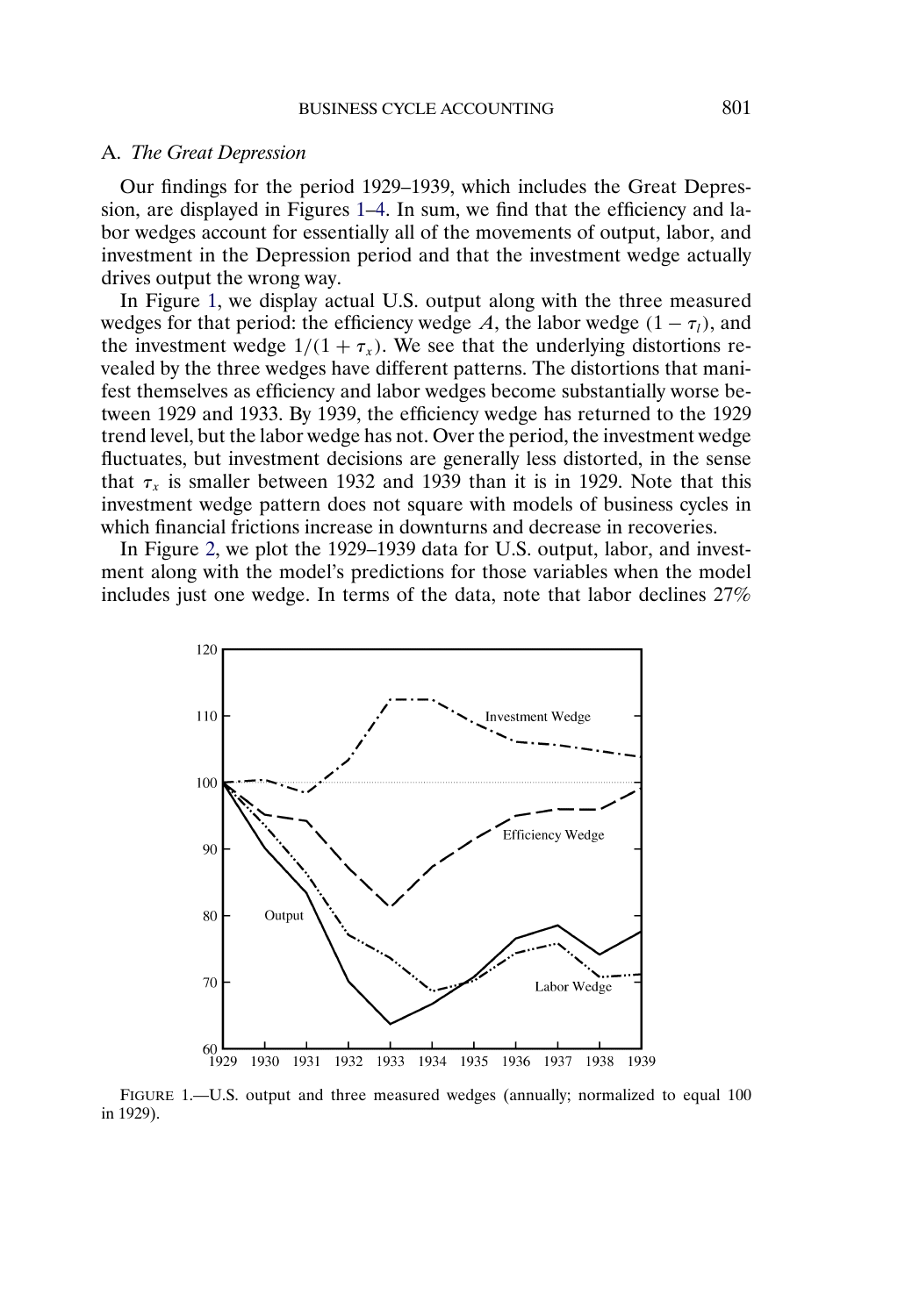<span id="page-21-0"></span>

FIGURE 2.—Data and predictions of the models with just one wedge.

from 1929 to 1933 and stays relatively low for the rest of the decade. Investment also declines sharply from 1929 to 1933, but partially recovers by the end of the decade. Interestingly, in an algebraic sense, about half of output's 36% fall from 1929 to 1933 is due to the decline in investment.

In terms of the model, we start by assessing the separate contributions of the three wedges.

Consider first the contribution of the efficiency wedge. In Figure 2, we see that with this wedge alone, the model predicts that output declines less than it actually does in the data and that it recovers more rapidly. For example, by 1933, predicted output falls about 30%, while U.S. output falls about 36%. Thus, the efficiency wedge accounts for over 80% of the decline of output in the data. By 1939, predicted output is only about 6% below trend rather than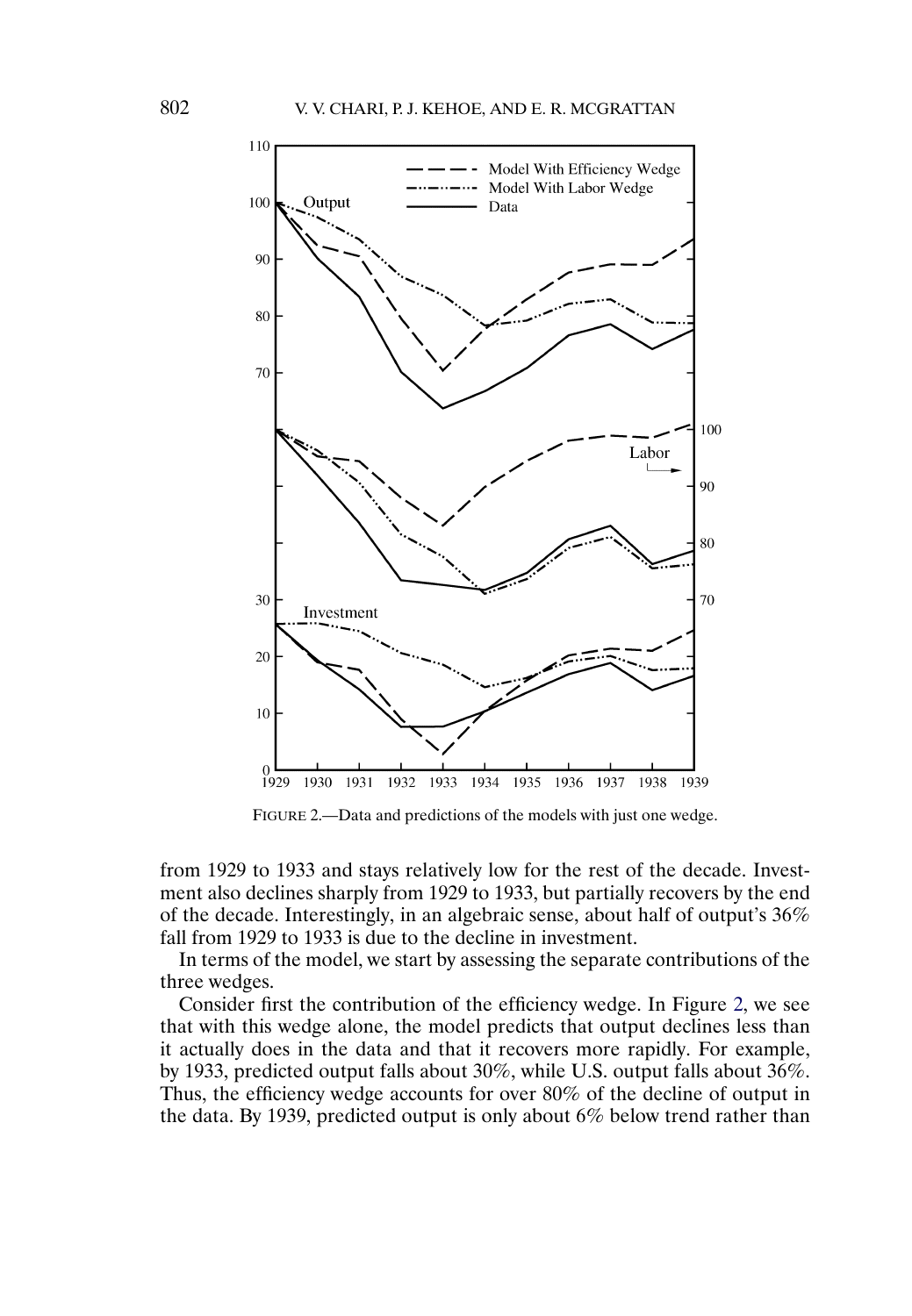the observed 22%. As can also be seen in Figure [2,](#page-21-0) the reason for this predicted rapid recovery is that the efficiency wedge accounts for only a small part of the observed movements in labor in the data. By 1933, the fall in predicted investment is similar to but somewhat greater than that in the data; it recovers faster, however.

Consider next the contributions of the labor wedge. In Figure [2,](#page-21-0) we see that with this wedge alone, the model predicts output due to the labor wedge to fall by 1933 a little less than half as much as output falls in the data: 16% vs. 36%. By 1939, however, the labor wedge model's predicted output completely captures the slow recovery: it predicts output falling 21%, approximately as much as output does that year in the data. This model captures the slow output recovery because predicted labor due to the labor wedge also captures the sluggishness in labor after 1933 remarkably well. The associated prediction for investment is a decline, but not the actual sharp decline from 1929 to 1933.

Summarizing Figure [2,](#page-21-0) we can say that the efficiency wedge accounts for over three-quarters of output's downturn during the Great Depression but misses its slow recovery, while the labor wedge accounts for about one-half of this downturn and essentially all of the slow recovery.

Now consider the investment wedge. In Figure [3,](#page-23-0) we again plot the data for output, labor, and investment, but this time along with the contributions to those variables that the model predicts are due to the investment wedge alone. This figure demonstrates that the investment wedge's contributions completely miss the observed movements in all three variables. The investment wedge actually leads output to rise by about 9% by 1933.

Together, then, Figures [2](#page-21-0) and [3](#page-23-0) suggest that the efficiency and labor wedges account for essentially all of the movements of output, labor, and investment in the Depression period and that the investment wedge accounts for almost none. This suggestion is confirmed by Figure [4,](#page-24-0) where we plot the combined contribution from the efficiency, labor, and (insignificant) government consumption wedges (labeled Model With No Investment Wedge). As can be seen from the figure, essentially all of the fluctuations in output, labor, and investment can be accounted for by movements in the efficiency and labor wedges. For comparison, we also plot the combined contribution due to the labor, investment, and government consumption wedges (labeled Model With No Efficiency Wedge). This combination does not do well. In fact, comparing Figures [2](#page-21-0) and [4,](#page-24-0) we see that the model with this combination is further from the data than the model with the labor wedge component alone.

One issue of possible concern with our findings about the role of the investment wedge is that measuring it is subtler than measuring the other wedges. Recall that measurement of this wedge depends on the details of the stochastic process that governs the wedges, whereas the size of the other wedges can be inferred from static equilibrium conditions. To address this concern, we conduct an additional experiment intended to give the model with no efficiency wedge the best chance to account for the data.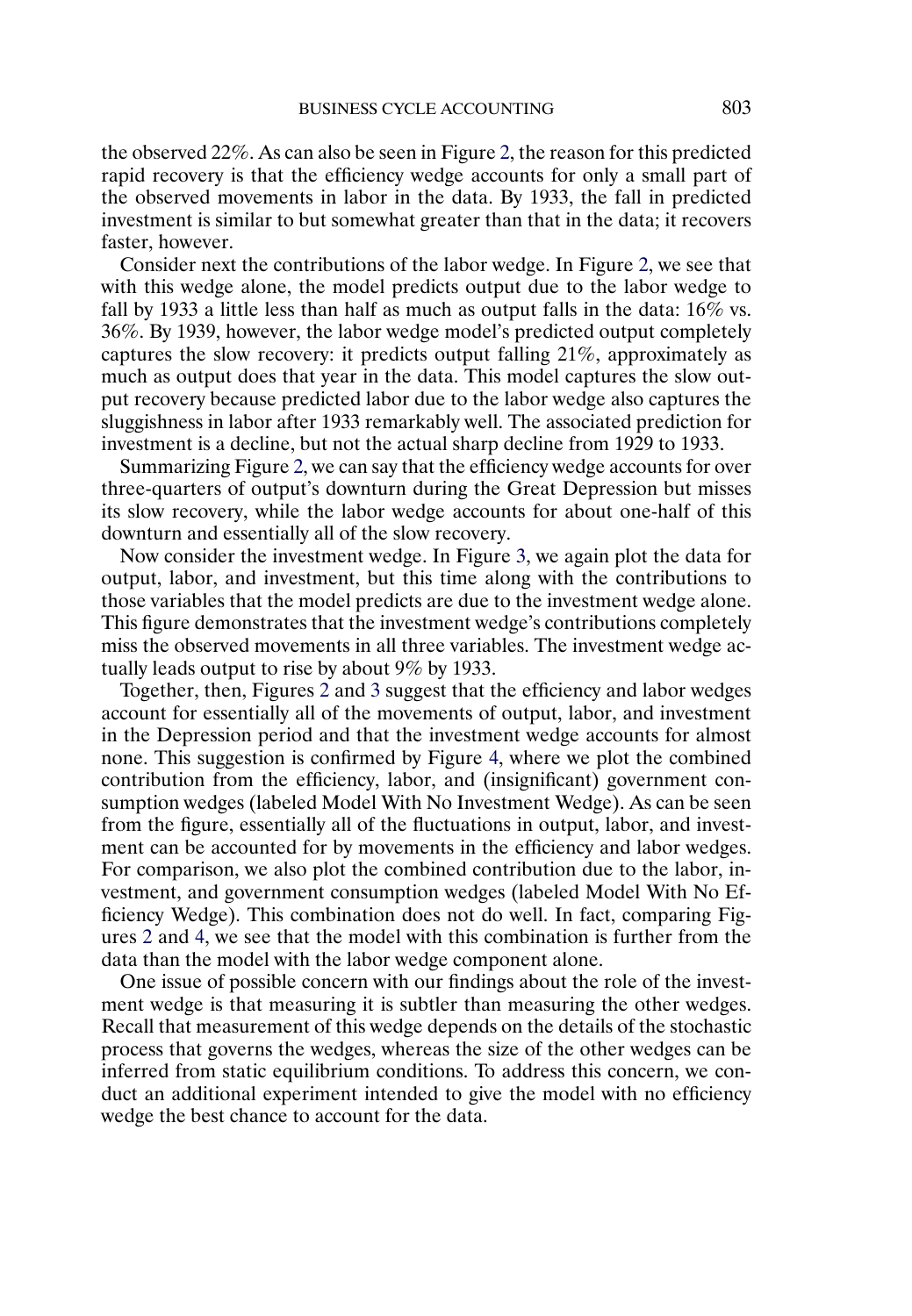<span id="page-23-0"></span>

FIGURE 3.—Data and predictions of the model with just the investment wedge.

In this experiment, we choose the investment wedge to be as large as it needs to be for investment in the model to be as close as possible to investment in the data, and we set the other wedges to be constants. Predictions of this model, which we call the *Model With Maximum Investment Wedge*, turn out to match the behavior of consumption in the data poorly. For example, from 1929 to 1933, consumption in the model rises more than 8% relative to trend, while consumption in the data declines about 28%. (For details, see the technical appendix.) We label this poor performance the *consumption anomaly* of the investment wedge model.

Altogether, these findings lead us to conclude that distortions that manifest themselves primarily as investment wedges played essentially no useful role in the U.S. Great Depression.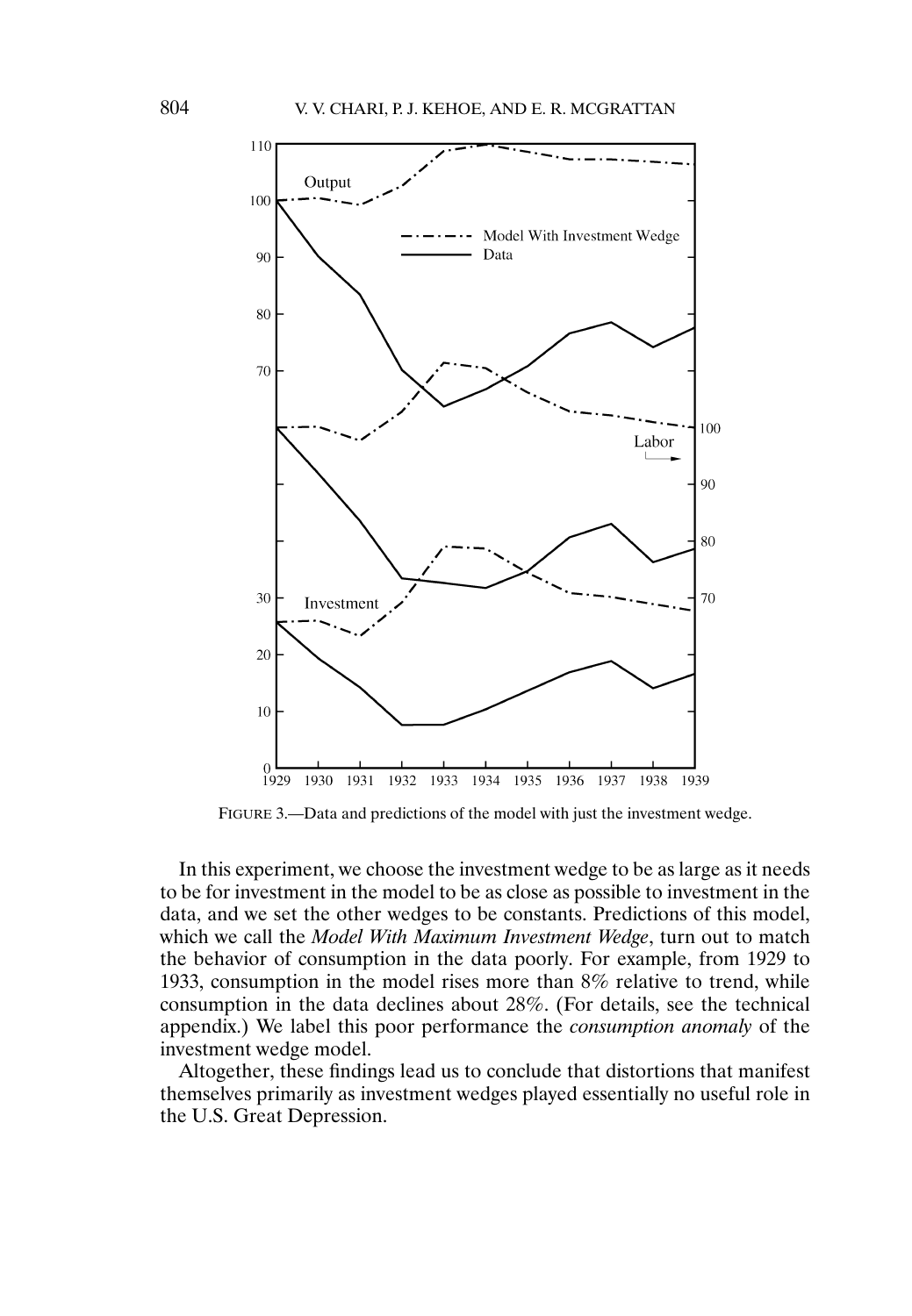<span id="page-24-0"></span>

FIGURE 4.—Data and predictions of the models with all wedges but one.

# B. *The 1982 recession*

Now we apply our accounting procedure to a more typical U.S. business cycle: the recession of 1982. Here we get basically the same results as with the earlier period: the efficiency and labor wedges play primary roles in the business cycle fluctuations, and the investment wedge plays essentially none.

We start here, as we did in the Great Depression analysis, by displaying actual U.S. output over the entire business cycle period (here, 1979–1985) along with the three measured wedges for that period. In Figure [5,](#page-25-0) we see that output falls nearly 10% relative to trend between 1979 and 1982, and by 1985 is back up to about 1% below trend. We also see that the efficiency wedge falls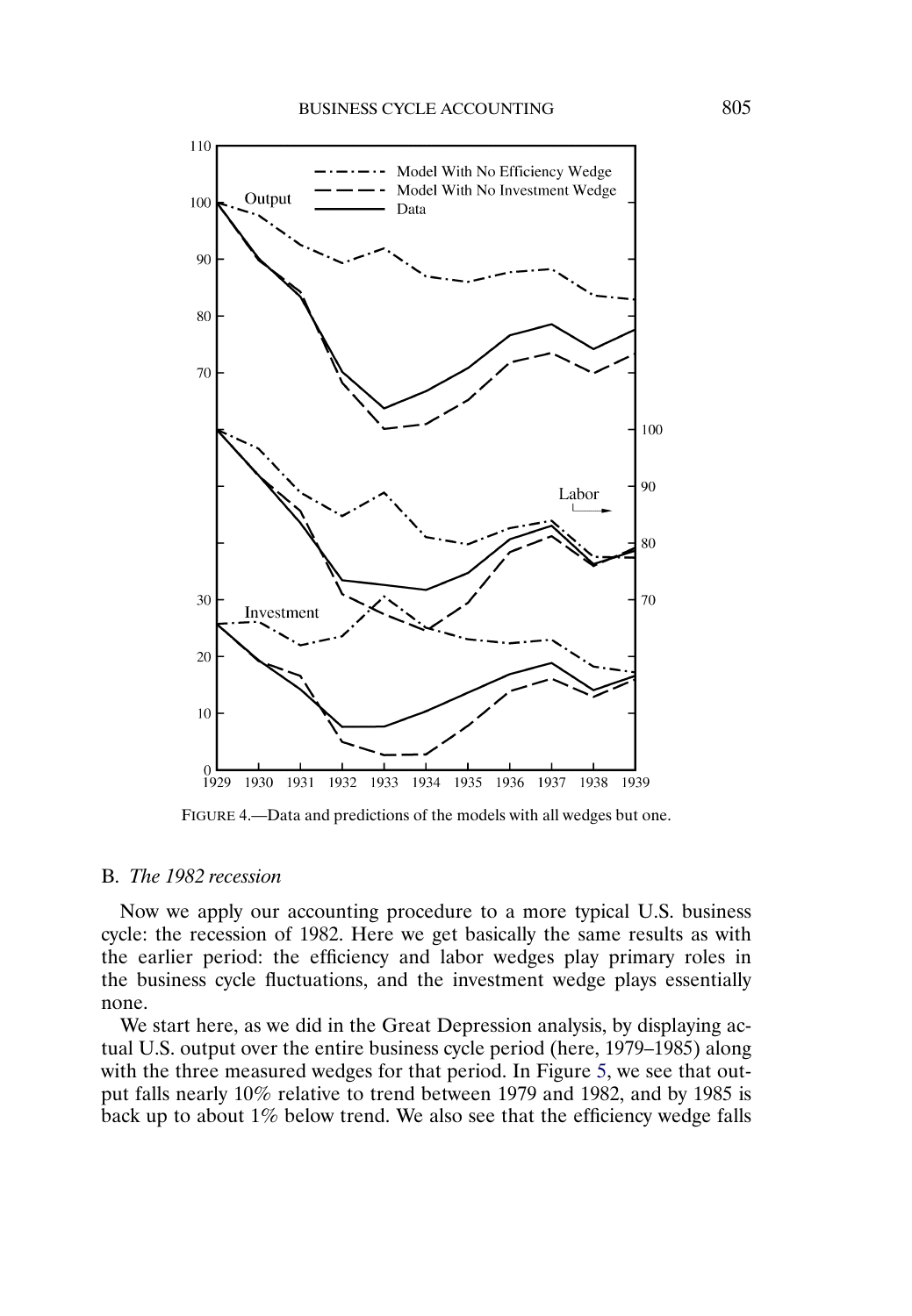<span id="page-25-0"></span>

FIGURE 5.—U.S. output and three measured wedges (quarterly, 1979:1–1985:4; normalized to equal 100 in 1979:1).

between 1979 and 1982, and by 1985 is still a little more than 3% below trend. The labor wedge also worsens from 1979 to 1982, but it improves substantially by 1985. The investment wedge, meanwhile, fluctuates until 1983 and improves thereafter.

An analysis of the effects of the wedges separately for the 1979–1985 period is shown in Figures [6](#page-26-0) and [7.](#page-27-0) In Figure [6,](#page-26-0) we see that the model with the efficiency wedge alone produces a decline in output from 1979 to 1982 of 6%, which is about 60% of the actual decline in that period. Here output recovers a bit more slowly than in the data, but seems to otherwise generally parallel the data's movements. The model with the labor wedge alone produces a decline in output from 1979 to 1982 of only about 3%. In Figure [7,](#page-27-0) we see that the model with just the investment wedge produces essentially no fluctuations in output.

Now we examine how well a combination of wedges reproduces the data for the 1982 recession period just as we did for the Depression period. In Figure [8,](#page-28-0) we plot the movements in output, labor, and investment during 1979– 1985 due to two combinations of wedges. One is the combined effects of the efficiency, labor, and (insignificant) government consumption components (labeled Model With No Investment Wedge). In terms of output, this combination mimics the decline in output until 1982 extremely well and produces a slightly shallower recovery than in the data. The other is the combination of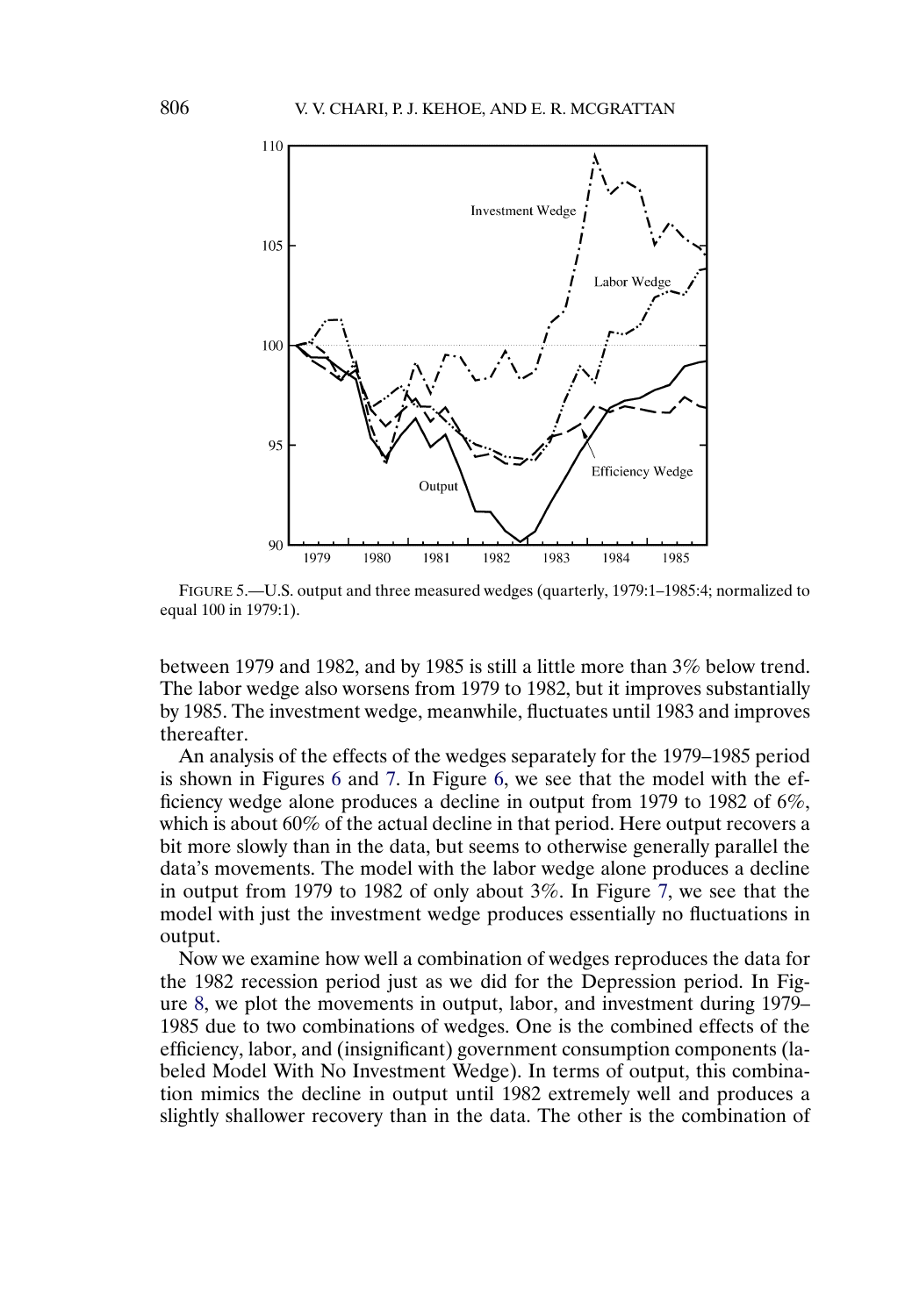<span id="page-26-0"></span>

FIGURE 6.—Data and predictions of the models with just one wedge.

the labor, investment, and government components (labeled Model With No Efficiency Wedge), which produces a modest decline in output relative to the data. In Figures 6, [7,](#page-27-0) and [8,](#page-28-0) we see clearly that in the model with no efficiency wedge, the labor wedge accounts for essentially all of the decline and the investment wedge accounts for essentially none.

#### 3.3. *Extending the Analysis to the Entire Postwar Period*

So far we have analyzed the wedges and their contributions for specific episodes. The findings for both episodes suggest that frictions in detailed models, which manifest themselves as investment wedges in the benchmark prototype economy, play, at best, a tertiary role in accounting for business cycle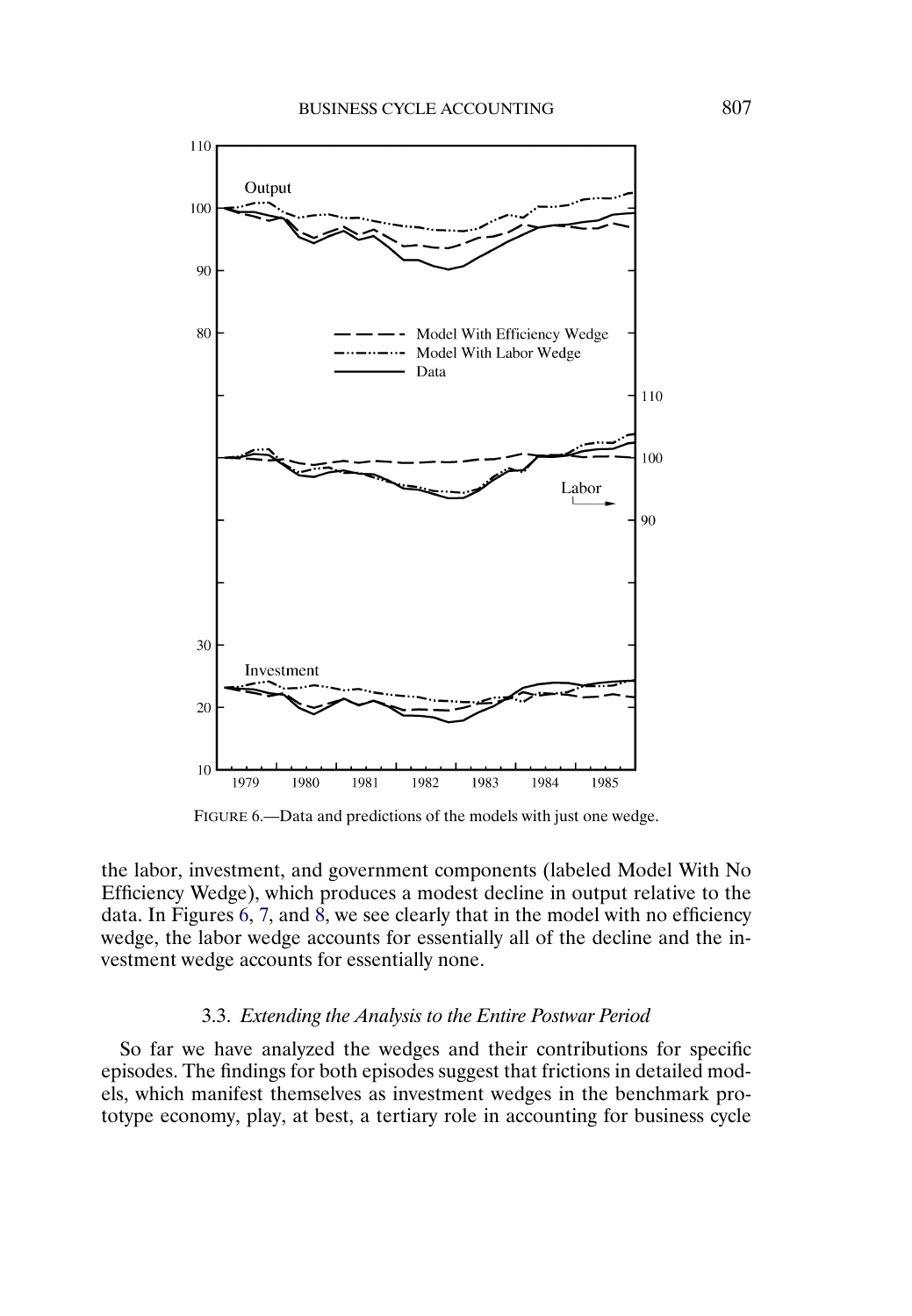<span id="page-27-0"></span>

FIGURE 7.—Data and predictions of the model with just the investment wedge.

fluctuations. Do our findings apply beyond those particular episodes? We attempt to extend our analysis to the entire postwar period by developing some summary statistics for the period from 1959:1 through 2004:3 using HP-filtered data. We first consider the standard deviations of the wedges relative to output as well as correlations of the wedges with each other and with output at various leads and lags. We then consider the standard deviations and the cross correlations of output due to each wedge. These statistics summarize salient features of the wedges and their role in output fluctuations for the entire postwar sample. We think of the wedge statistics as analogs of our plots of the wedges and the output statistics as analogs of our plots of output due to just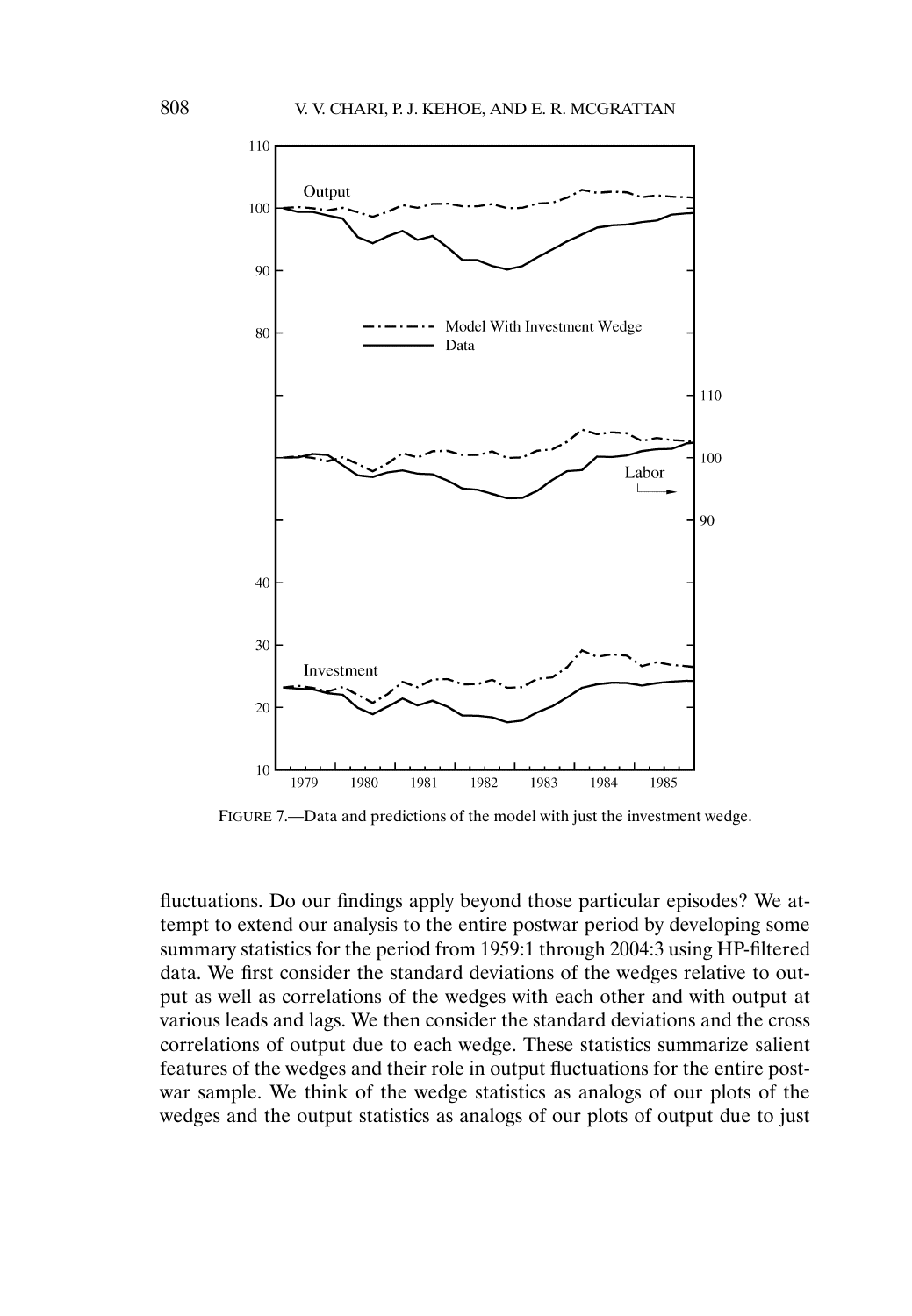<span id="page-28-0"></span>

FIGURE 8.—Data and predictions of the models with all wedges but one.

one wedge.2 The results suggest that our earlier findings do hold up, at least in a relative sense: the investment wedge seems to play a larger role over the entire postwar period than in the 1982 recession, but its effects are still quite modest compared to those of the other wedges.

In Tables [II](#page-29-0) and [III,](#page-30-0) we display standard deviations and cross correlations calculated using HP-filtered data for the postwar period. Panel A of Table [II](#page-29-0) shows that the efficiency, labor, and investment wedges are positively correlated with

 $2$ In Chari, Kehoe, and McGrattan [\(2004\)](#page-53-0), we applied a spectral method to determine the contributions of the wedges based on the population properties of the stochastic process generated by the model. We did this for both periods and found that the investment wedge plays only a modest role in both.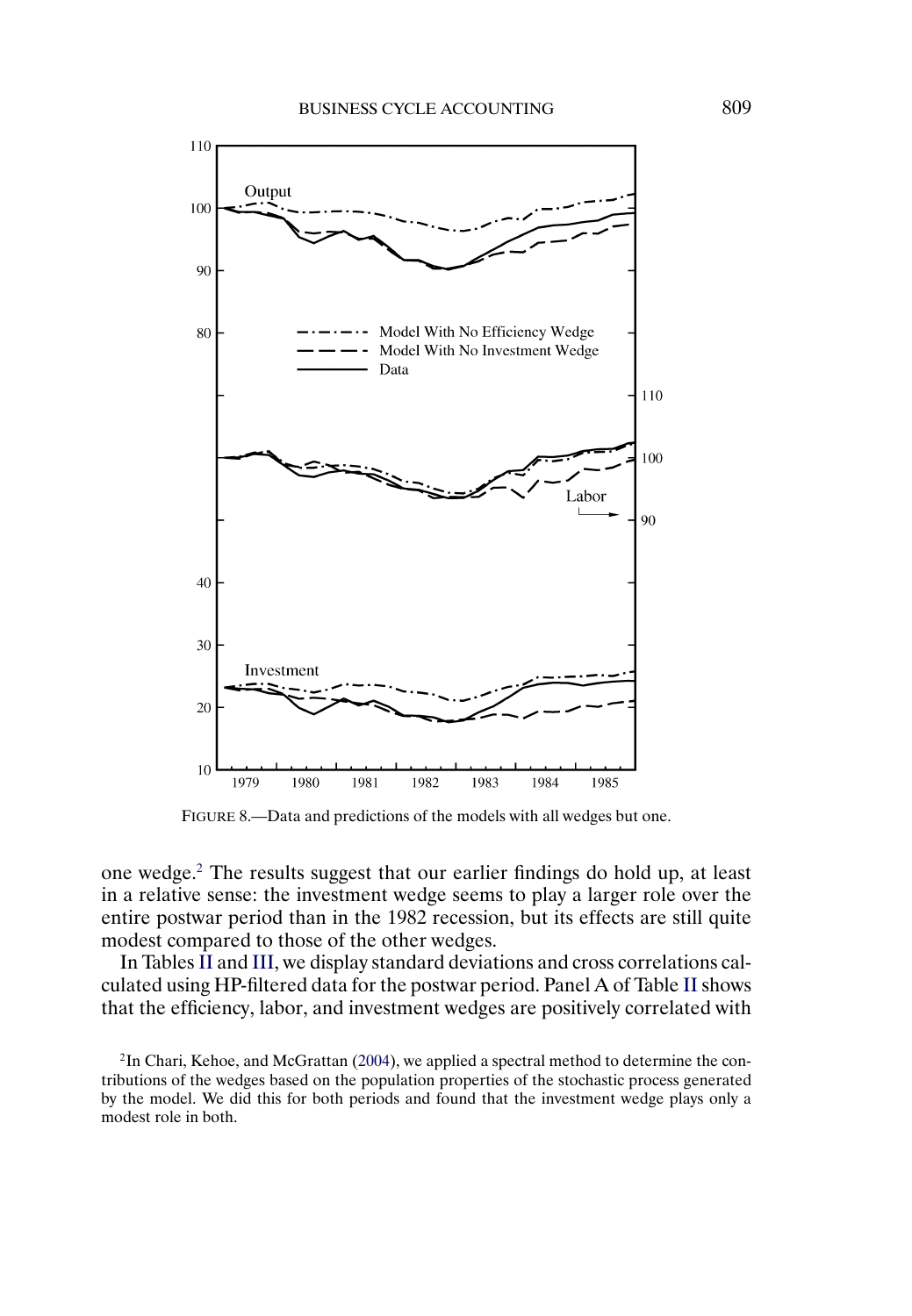<span id="page-29-0"></span>

| A. Summary Statistics        |                           |                                                     |        |          |              |                |  |  |
|------------------------------|---------------------------|-----------------------------------------------------|--------|----------|--------------|----------------|--|--|
|                              | <b>Standard Deviation</b> | Cross Correlation of Wedge with Output at Lag $k =$ |        |          |              |                |  |  |
| Wedges                       | <b>Relative to Output</b> | $-2$                                                | $-1$   | $\Omega$ | $\mathbf{1}$ | $\overline{2}$ |  |  |
| Efficiency                   | .63                       | .65                                                 | .76    | .85      | .60          | .35            |  |  |
| Labor                        | .92                       | .52                                                 | .65    | .71      | .73          | .68            |  |  |
| Investment                   | 1.18                      | .44                                                 | .48    | .47      | .30          | .09            |  |  |
| Government                   |                           |                                                     |        |          |              |                |  |  |
| consumption                  | 1.51                      | $-.42$                                              | $-.42$ | $-.33$   | $-.24$       | $-.11$         |  |  |
| <b>B.</b> Cross Correlations |                           |                                                     |        |          |              |                |  |  |
|                              |                           | Cross Correlation of X with Y at Lag $k =$          |        |          |              |                |  |  |
| Wedges $(X, Y)$              |                           | $-2$                                                | $-1$   | $\Omega$ | $\mathbf{1}$ | $\overline{2}$ |  |  |
| Efficiency, labor            |                           | .57                                                 | .48    | .30      | .28          | .16            |  |  |
| Efficiency, investment       |                           | .31                                                 | .46    | .61      | .47          | .35            |  |  |
| Efficiency, government       |                           |                                                     |        |          |              |                |  |  |
| consumption                  |                           | $-.27$                                              | $-.33$ | $-.34$   | $-.35$       | $-.31$         |  |  |
| Labor, investment            |                           | $-.07$                                              | .11    | .18      | .37          | .46            |  |  |
| Labor, government            |                           |                                                     |        |          |              |                |  |  |
| consumption                  |                           | $-.02$                                              | $-.22$ | $-.38$   | $-.47$       | $-.50$         |  |  |
| Investment, government       |                           |                                                     |        |          |              |                |  |  |
| consumption                  |                           | $-.60$                                              | $-.73$ | $-.88$   | $-.70$       | $-.51$         |  |  |

# TABLE II PROPERTIES OF THE WEDGES, 1959:1-2004:3<sup>a</sup>

aSeries are first logged and detrended using the HP filter.

output, both contemporaneously and for several leads and lags. In contrast, the government consumption wedge is somewhat negatively correlated with output, both contemporaneously and for several leads and lags. (Note that the government consumption wedge is the sum of government consumption and net exports, and that net exports are negatively correlated with output.) Panel B of Table II shows that the cross correlations of the efficiency, labor, and investment wedges are generally positive.

Table [III](#page-30-0) summarizes various statistics of the movements of output over this period due to each wedge. Consider panel A and focus first on the output fluctuations due to the efficiency wedge. Table [III](#page-30-0) shows that output movements due to this wedge have a standard deviation that is 73% of that of output in the data. These movements are highly positively correlated with output in the data, both contemporaneously and for several leads and lags. These statistics are consistent with our episodic analysis of the 1982 recession, which showed that the efficiency wedge can account for about 60% of the actual decline in output during that period and comoves highly with it.

Consider next the role of the other wedges in the entire postwar period. Return to Table [III.](#page-30-0) In panel A, again, we see that output due to the labor wedge alone fluctuates almost 60% as much as does output in the data and is posi-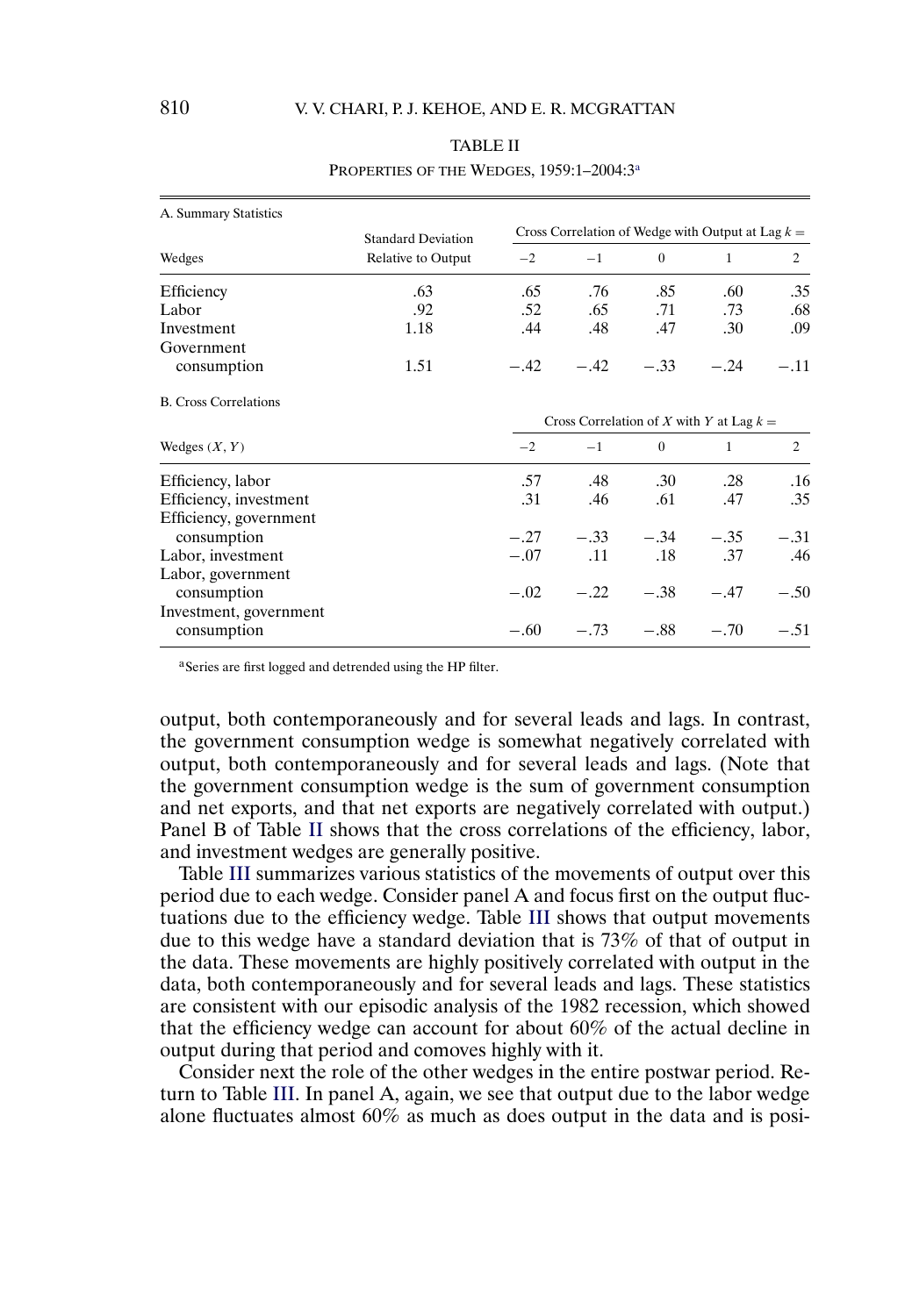#### <span id="page-30-0"></span>A. Summary Statistics Standard Deviation Relative to Output Cross Correlation of Wedge with Output at Lag  $k =$ Output Components **Faller** Relative to Output  $-2$   $-1$  0 1 2 Efficiency 73 -65 -75 -83 -57 -31 Labor 59 - $.44$ 59 -68 -74 -74 **Investment**  $.31$ 33 -37 -40 -25 -07 Government consumption 40 −- $-.45$  $-.45$  $-.39$  $-.25$  $-.08$ B. Cross Correlations Cross Correlation of X with Y at Lag  $k =$ Output Components  $(X, Y)$   $-2$   $-1$  0 1 2 Efficiency, labor 54 -41 -18 -15 -04 Efficiency, investment 30 -44 -60 -40 -28 Efficiency, government consumption  $-.34$  $-.45$  $-.56$  $-.48$  $-.39$ Labor, investment  $-.17$  $-.03$  $-.03$ 20 -29 Labor, government consumption  $.14$  $-.03$  $-.13$  $-.31$  $-.40$ Investment, government consumption  $-.49$  $-.63$  $-.87$  $-.66$  $-.48$

## TABLE III PROPERTIES OF THE OUTPUT COMPONENTS, 1959:1-2004:3<sup>a</sup>

aSeries are first logged and detrended using the HP filter.

tively correlated with it. Output due to the investment wedge alone fluctuates less than one-third as much as output in the data and is somewhat positively correlated with it. Finally, output due to the government consumption wedge alone fluctuates about 40% as much as output in the data and is somewhat negatively correlated with it. In panel B of Table III, we see that output movements due to the efficiency and labor wedges as well as the efficiency and investment wedges are positively correlated, and that the cross correlations of output movements due to the other wedges are mostly essentially zero or negative.

All of our analyses using business cycle accounting thus seem to lead to the same conclusion: to study business cycles, the most promising detailed models to explore are those in which frictions manifest themselves primarily as efficiency or labor wedges, not as investment wedges.

# 4. INTERPRETING WEDGES WITH ALTERNATIVE TECHNOLOGY OR PREFERENCE SPECIFICATIONS

In detailed economies with technology and preferences similar to those in our benchmark prototype economy, the equivalence propositions proved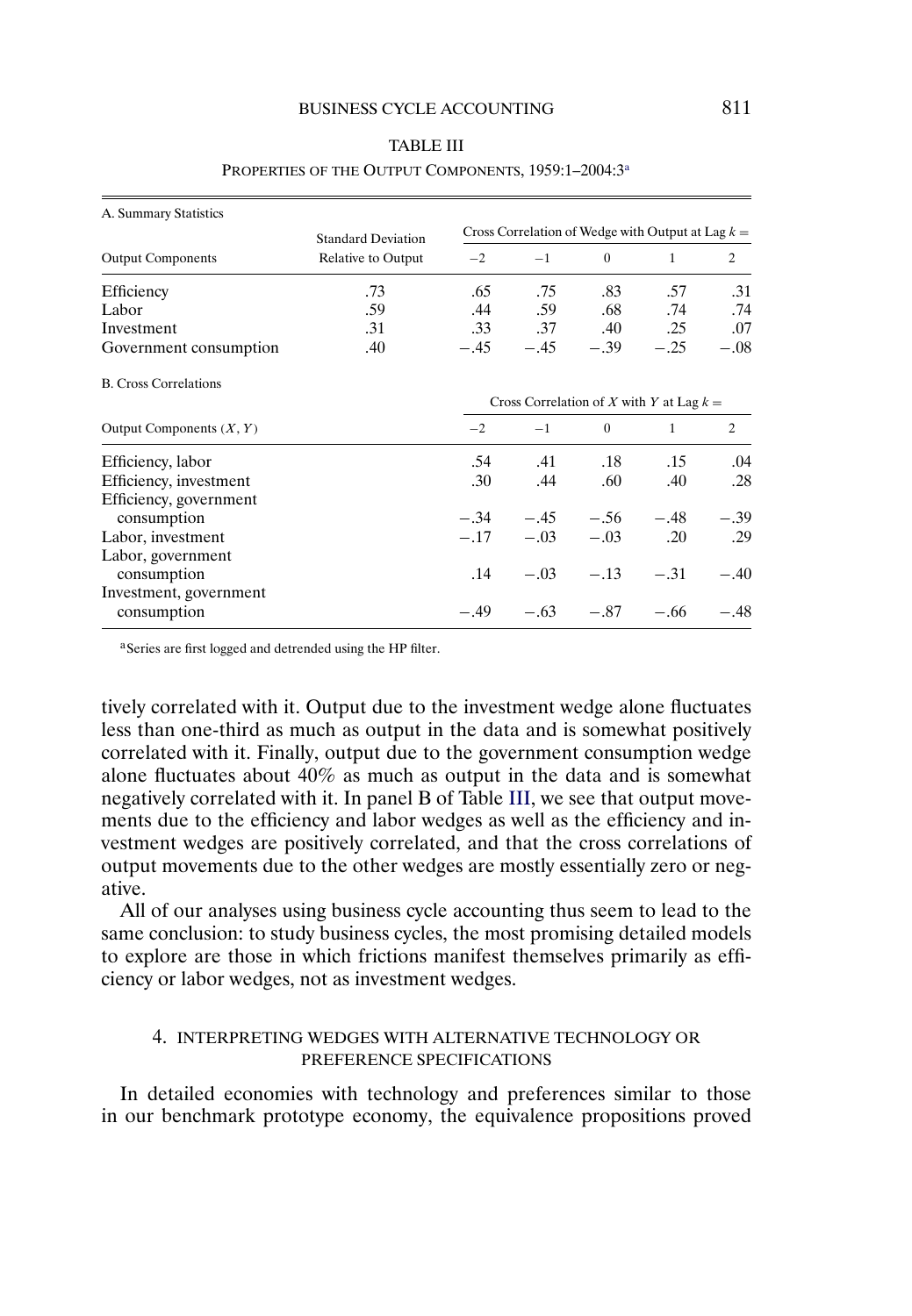<span id="page-31-0"></span>thus far provide a mapping between frictions in those detailed economies and wedges in the prototype economy. Here we construct a similar mapping when technology or preferences differ in the two types of economies. We then ask if this alternative mapping changes our substantive conclusion that financial frictions, which manifest themselves primarily as investment wedges, are unlikely to play a primary role in accounting for business cycles. We find that it does not.

When detailed economies have technology or preferences different from the benchmark economy's, wedges in the benchmark economy can be viewed as arising from two sources: frictions in the detailed economy and differences in the specification of technology or preferences. Although researchers could simply use results from our benchmark prototype economy to draw inferences about promising classes of models, drawing such inferences is easier with an alternative approach. Basically, we decompose the wedges into their two sources. To do that, construct an alternative prototype economy with technology and preferences that do coincide with those in the detailed economy, and repeat the business cycle accounting procedure with those two economies. The part of the wedges in the benchmark prototype economy due to frictions, then, will be the wedges in the alternative prototype economy, while the remainder will be due to specification differences.

Here we use this approach to explore alternative prototype economies with technology and preference specifications chosen because of their popularity in the literature. These alternative specifications include variable instead of fixed capital utilization, different labor supply elasticities, and varying levels of costs to adjusting investment.

Two of these changes offer no help to investment wedges. Adding variable capital utilization to the analysis shifts the relative contributions of the efficiency and labor wedges to output's fluctuations—decreasing the efficiency wedge's contribution and increasing the labor wedge's—but this alternative specification leaves the investment wedge's contribution definitely in third place. Adding different labor elasticities to the analysis offers no help either.

The third specification change seems to give investment wedges a slightly larger role, but still not a primary one. With investment adjustment costs added to the analysis, the investment wedge in the benchmark prototype economy depends on both the investment wedge and the marginal cost of investment in the alternative prototype economy. We find that even if the investment wedge is constant in the benchmark economy, it will worsen during recessions and improve during booms in the alternative economy. With our measured wedges, this finding suggests that with large enough adjustment costs, investment wedges in detailed economies could play a significant role in business cycle fluctuations.

To study this possibility, we investigate the effects of two parameter values for adjustment costs: one at the level used by Bernanke, Gertler, and Gilchrist [\(1999\)](#page-53-0), the *BGG level*, and one we consider *extreme*, at four times that level. For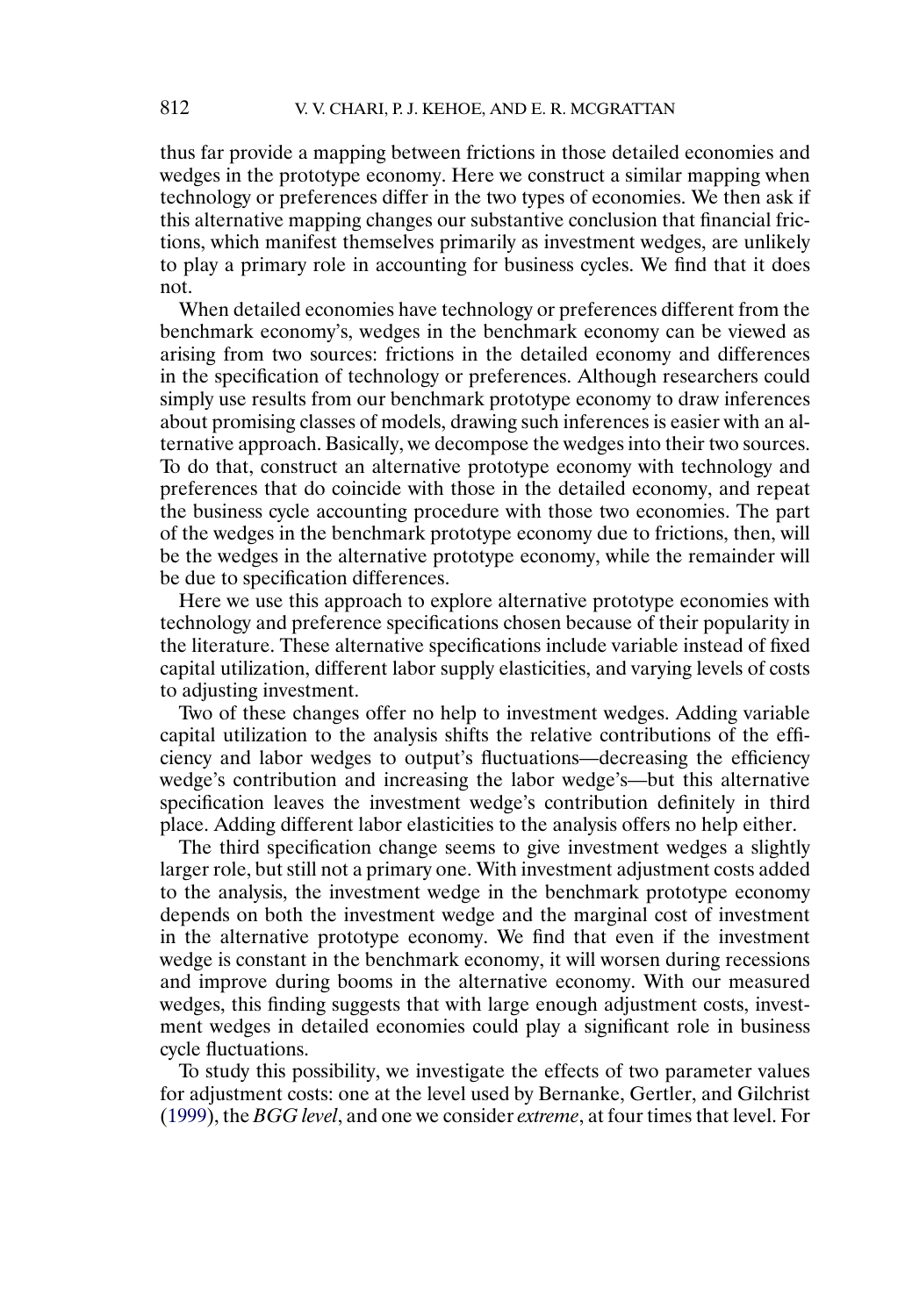<span id="page-32-0"></span>the Great Depression period, we find that for both adjustment cost levels, investment wedges play only a minor role. For the 1982 recession period, we find that these wedges play a very small role with BGG level costs and a somewhat larger but still modest role with the much higher costs. These findings suggest that researchers who think adjustment costs are extremely high may want to include in their models financial frictions that manifest themselves as investment wedges. Such models are not likely to do well, however, unless they also include other frictions that play the primary role in business cycle fluctuations.

# 4.1. *Details of Alternative Specifications*

#### A. *Variable capital utilization*

We begin with an extreme view about the amount of variability in capital utilization.

Our specification of the technology, which allows for variable capital utilization, follows the work of Kydland and Prescott [\(1988\)](#page-54-0) and Hornstein and Prescott [\(1993\)](#page-54-0). We assume that the production function is now

$$
(28) \qquad y = A(kh)^{\alpha} (nh)^{1-\alpha},
$$

where *n* is the number of workers employed and *h* is the length (or hours) of the workweek. The labor input is, then,  $l = nh$ .

In the data, we measure only the labor input  $l$  and the capital stock  $k$ . We do not directly measure  $h$  or  $n$ . The benchmark specification for the production function can be interpreted as assuming that all of the observed variation in measured labor input  $l$  is in the number of workers and that the workweek  $h$  is constant. Under this interpretation, our benchmark specification with *fixed capital utilization* correctly measures the efficiency wedge (up to the constant  $h$ ).

Now we investigate the opposite extreme: Assume that the number of workers *n* is constant and that all the variation in labor is from the workweek  $h$ . Under this *variable capital utilization* specification, the services of capital kh are proportional to the product of the stock  $k$  and the labor input  $l$ , so that variations in the labor input induce variations in the flow of capital services. Thus, the capital utilization rate is proportional to the labor input  $l$ , and the efficiency wedge is proportional to  $y/k^{\alpha}$ .

Consider an alternative prototype economy, denoted *economy* 2, that is identical to a deterministic version of our benchmark prototype economy, denoted *economy* 1, except that the production function is now given by  $y = Ak^{\alpha}l$ . Let the sequence of wedges and the equilibrium outcomes in the two economies be  $(A_{it}, \tau_{lit}, \tau_{xit})$  and  $(y_{it}, c_{it}, l_{it}, x_{it})$  for  $i = 1, 2$ . We then have the next proposition:

PROPOSITION 3: *If the sequence of wedges for an alternative prototype economy* 2 are related to the wedges in the prototype economy 1 by  $A_{2t} = A_{1t} l_{1t}^{-\alpha}$ ,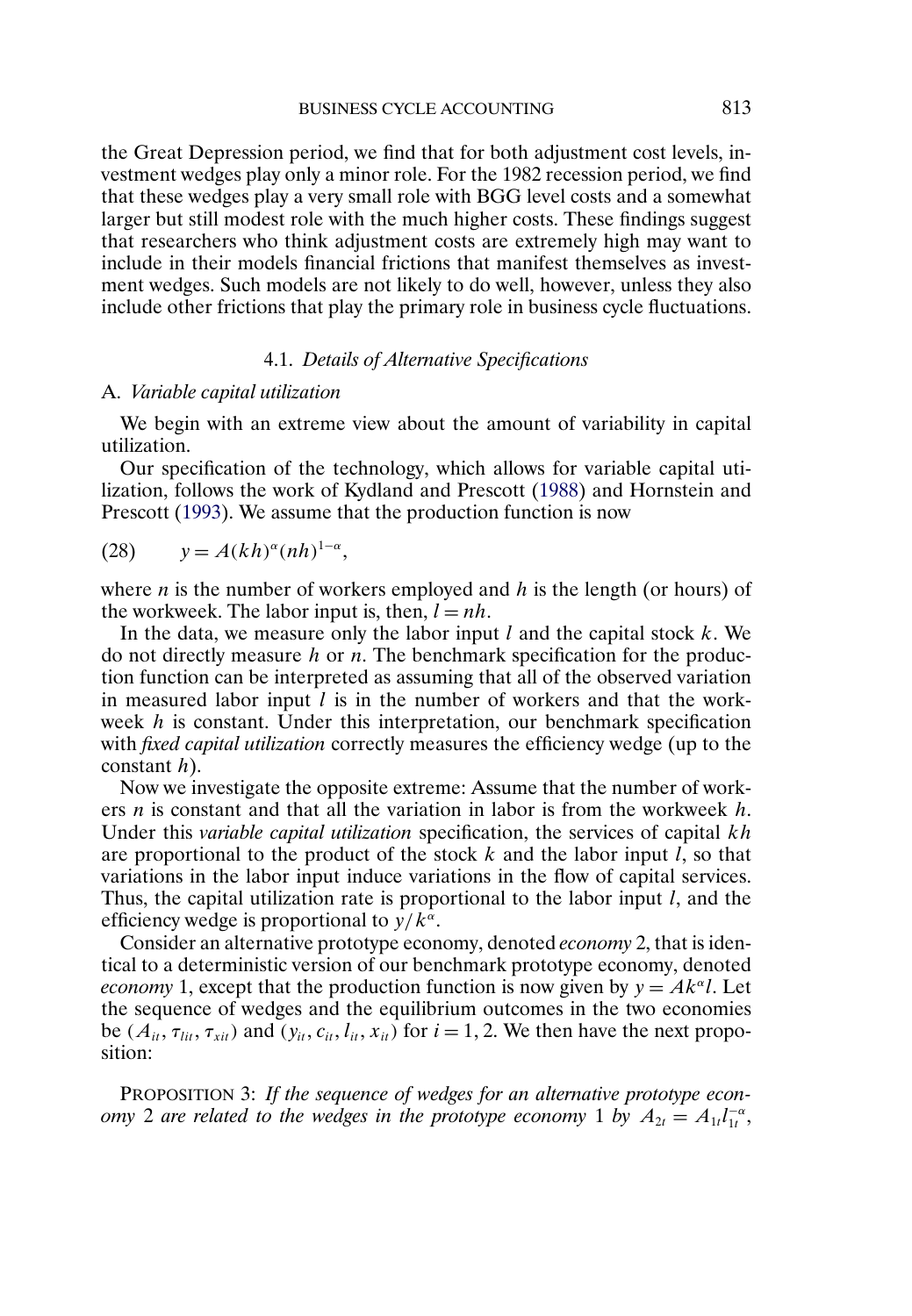$1 - \tau_{12t} = (1 - \alpha)(1 - \tau_{11t})$ , and  $\tau_{x2t} = \tau_{x1t}$ , then the equilibrium outcomes for *the two economies coincide*.

PROOF: We prove this proposition by showing that the equilibrium conditions of economy 2 are satisfied at the equilibrium outcomes of economy 1. Because  $y_{1t} = A_{1t} k_{1t}^{\alpha} l_{1t}^{1-\alpha}$ , using the definition of  $A_{2t}$ , we have that  $y_{1t} = A_{2t} k_{1t}^{\alpha} l_{1t}$ . The first-order condition for labor in economy 1 is

$$
-\frac{U_{lt}(c_{1t}, l_{1t})}{U_{ct}(c_{1t}, l_{1t})} = (1 - \tau_{l1t}) \frac{(1 - \alpha)y_{1t}}{l_{1t}}.
$$

Using the definition of  $\tau_{12t}$ , we have that

$$
-\frac{U_{lt}(c_{1t}, l_{1t})}{U_{ct}(c_{1t}, l_{1t})} = (1 - \tau_{l2t})\frac{y_{1t}}{l_{1t}}.
$$

The rest of the equations that govern the equilibrium are unaffected. *Q.E.D.*

Note that even if the efficiency wedge in the alternative prototype economy does not fluctuate, the associated efficiency wedge in the prototype economy will. Proposition [3](#page-32-0) also implies that if  $\tau_{x1t}$  is a constant, so that the contribution of the investment wedge to fluctuations in economy 1 is zero, then  $\tau_{x2t}$  is also a constant; hence, the contribution of the investment wedge to fluctuations in economy 2 is also zero. Extending this proposition to a stochastic environment is immediate.

Now suppose that we are interested in detailed economies with variable capital utilization. We use the alternative prototype economy to ask whether this change affects our substantive conclusions. In answering this question, we reestimate the parameters of the stochastic process for the underlying state. (For details, see the technical appendix.)

Variable capital utilization can induce significant changes in the measured efficiency wedge. To see these changes, in Figure [9,](#page-34-0) we plot the measured efficiency wedges for these two specifications of capital utilization during the Great Depression period (with it *fixed* in the benchmark economy and *variable* now). Clearly, when capital utilization is variable rather than fixed, the efficiency wedge falls less and recovers more by 1939. (For the other wedges, see the technical appendix.)

In Figure [10,](#page-35-0) we plot the data and the predicted output due to the efficiency and labor wedges for the 1930s when the model includes variable capital utilization. Comparing Figures [10](#page-35-0) and [2,](#page-21-0) we see that with the remeasured efficiency wedge, the labor wedge plays a much larger role in accounting for the output downturn and slow recovery, and the efficiency wedge plays a much smaller role.

In Figure [11,](#page-36-0) we plot the three data series again, this time with the predictions of the variable capital utilization model with just the investment wedge.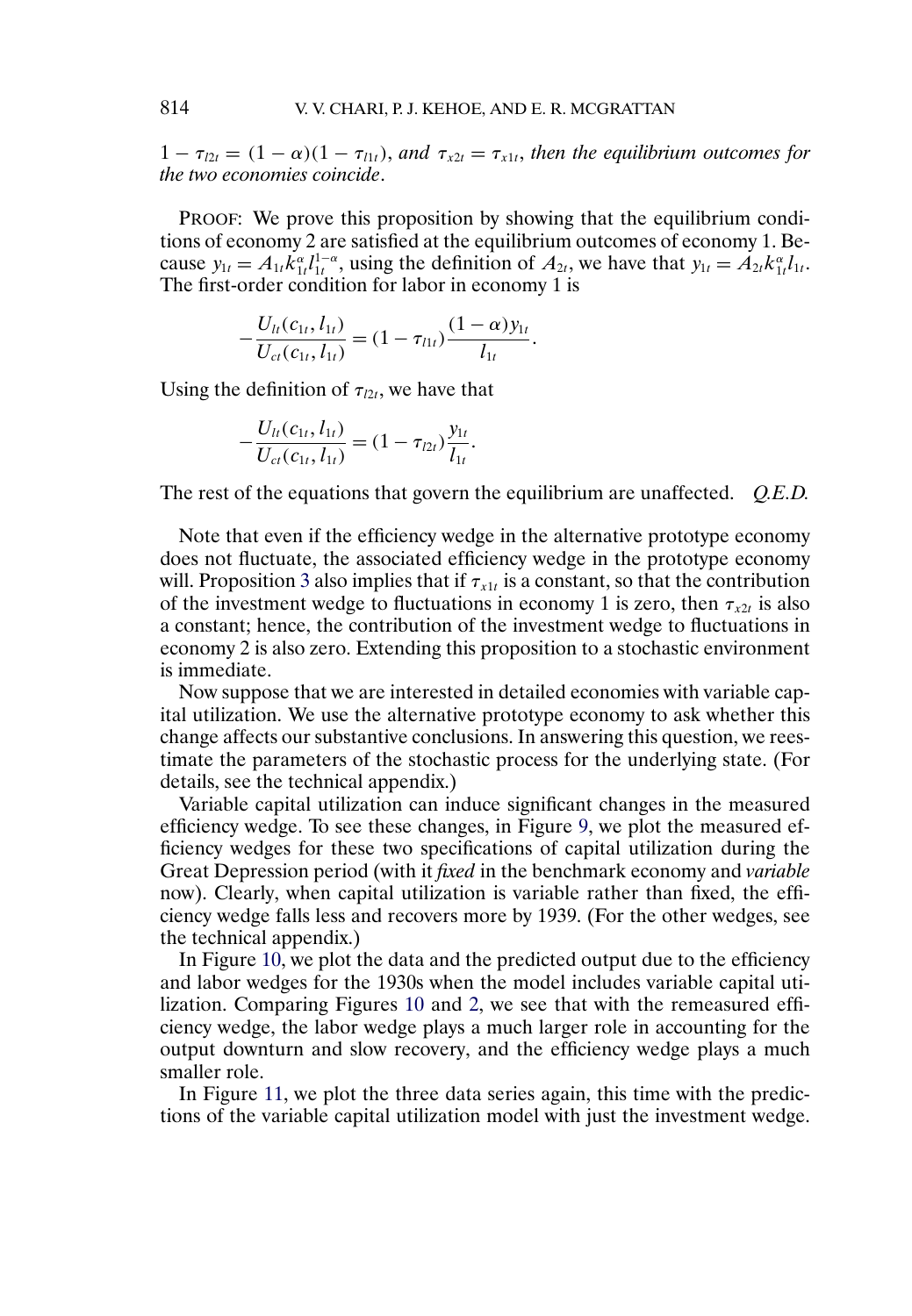<span id="page-34-0"></span>

FIGURE 9.—Varying the capital utilization specification during the Great Depression period. Measured efficiency wedges for two capital utilization specifications.

Comparing this to Figure [3,](#page-23-0) we see that with variable capital utilization, the investment wedge drives output the wrong way to an even greater extent than in the benchmark economy.

In Figure [12,](#page-37-0) we compare the contributions of the sum of the efficiency and labor wedges for the two specifications of capital utilization (fixed and variable) during the Great Depression period. The figure shows that these contributions are quite similar. Although remeasuring the efficiency wedge changes the relative contributions of the two wedges, it clearly has little effect on their combined contribution.

Overall, then, taking account of variable capital utilization strengthens our finding that in the Great Depression period, the efficiency and labor wedges play a primary role and investment wedges do not.

#### B. *Different labor supply elasticities*

Now we consider the effects on our results of changing the elasticity of labor supply. We assume in our benchmark model that preferences are logarithmic in both consumption and leisure. Consider now an alternative prototype economy with a different elasticity of labor supply. We show that a result analogous to that in Proposition [3](#page-32-0) holds: allowing for different labor supply elasticities changes the size of the measured labor wedge but not that of the measured investment wedge. Therefore, if the contribution of the investment wedge is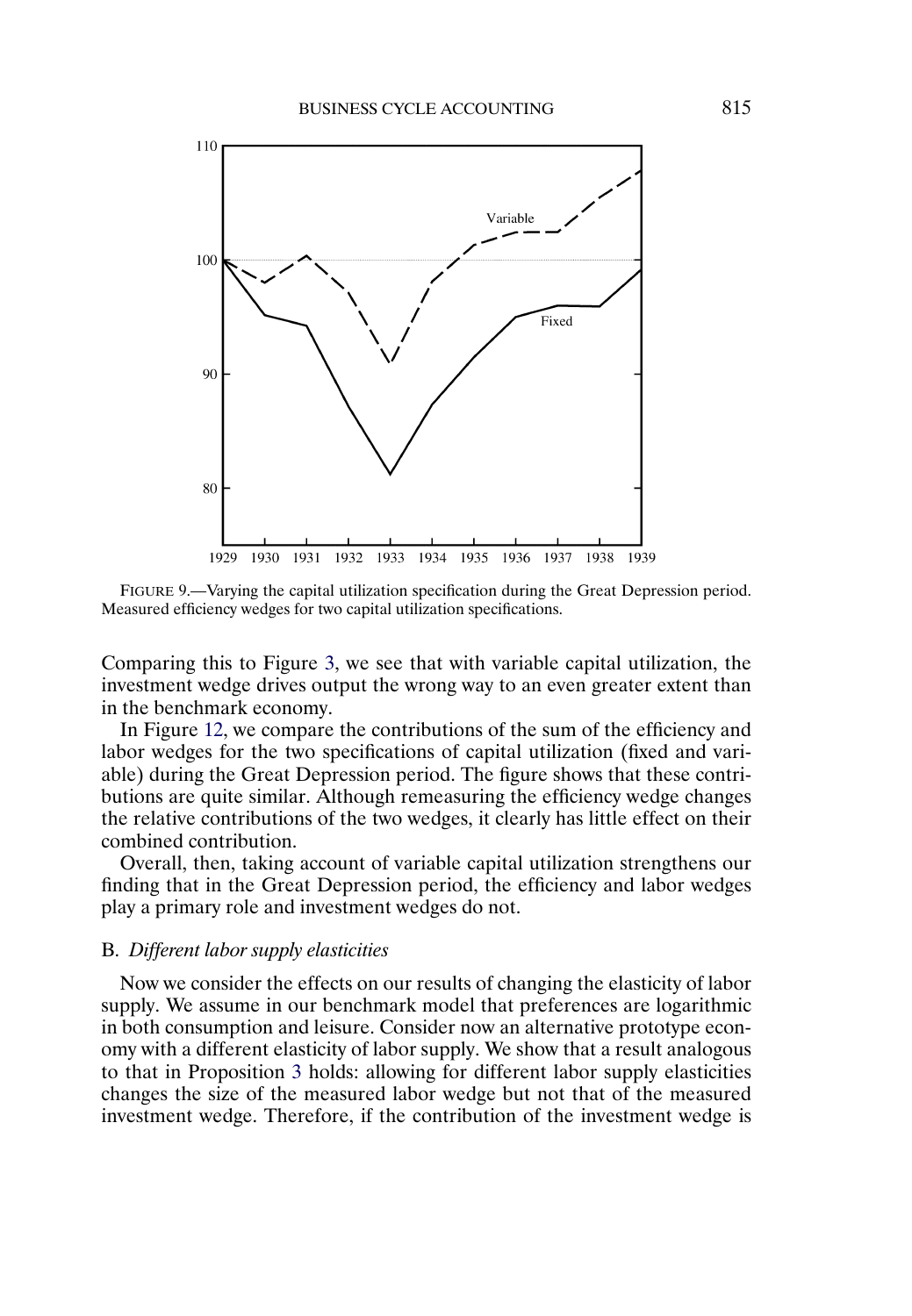<span id="page-35-0"></span>

FIGURE 10.—Data and predictions of the models with variable capital utilization and just one wedge.

zero in the benchmark prototype economy, it is also zero in an economy with a different labor supply elasticity.

To see that, consider an alternative prototype economy that is identical to a deterministic version of our benchmark model except that now the utility function is given by  $U(c) + V_2(1 - l)$ . Denote the utility function in our benchmark prototype economy (economy 1) by  $U(c) + V_1(1 - l)$ . Clearly, by varying the function  $V_2$ , we can generate a wide range of alternative labor supply elasticities.

Let the sequence of wedges and the equilibrium outcomes in the two economies be  $(A_{it}, \tau_{lit}, \tau_{xit})$  and  $(y_{it}, c_{it}, l_{it}, x_{it})$  for  $i = 1, 2$ . We then have the next proposition: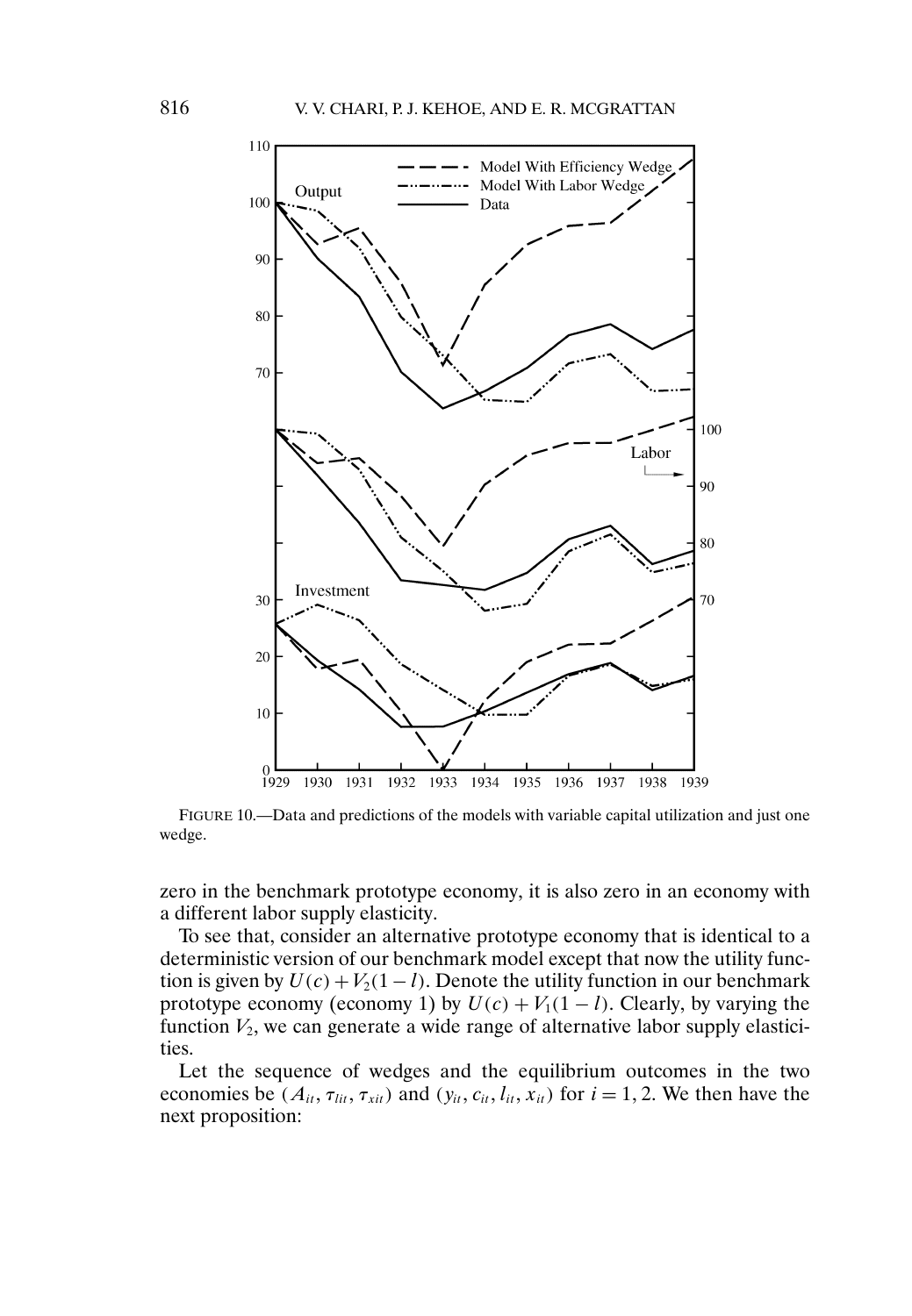<span id="page-36-0"></span>

FIGURE 11.—Data and predictions of the model with variable capital utilization and just the investment wedge.

PROPOSITION 4: *If the sequence of wedges for the alternative prototype economy*, *economy* 2, *is given by*

$$
1 - \tau_{l2t} = (1 - \tau_{l1t}) \frac{V_2'(1 - l_{1t})}{V_1'(1 - l_{1t})},
$$

*and if*  $A_{2t} = A_{1t}$  *and*  $\tau_{x2t} = \tau_{x1t}$ , *then the equilibrium outcomes for the two economies coincide*.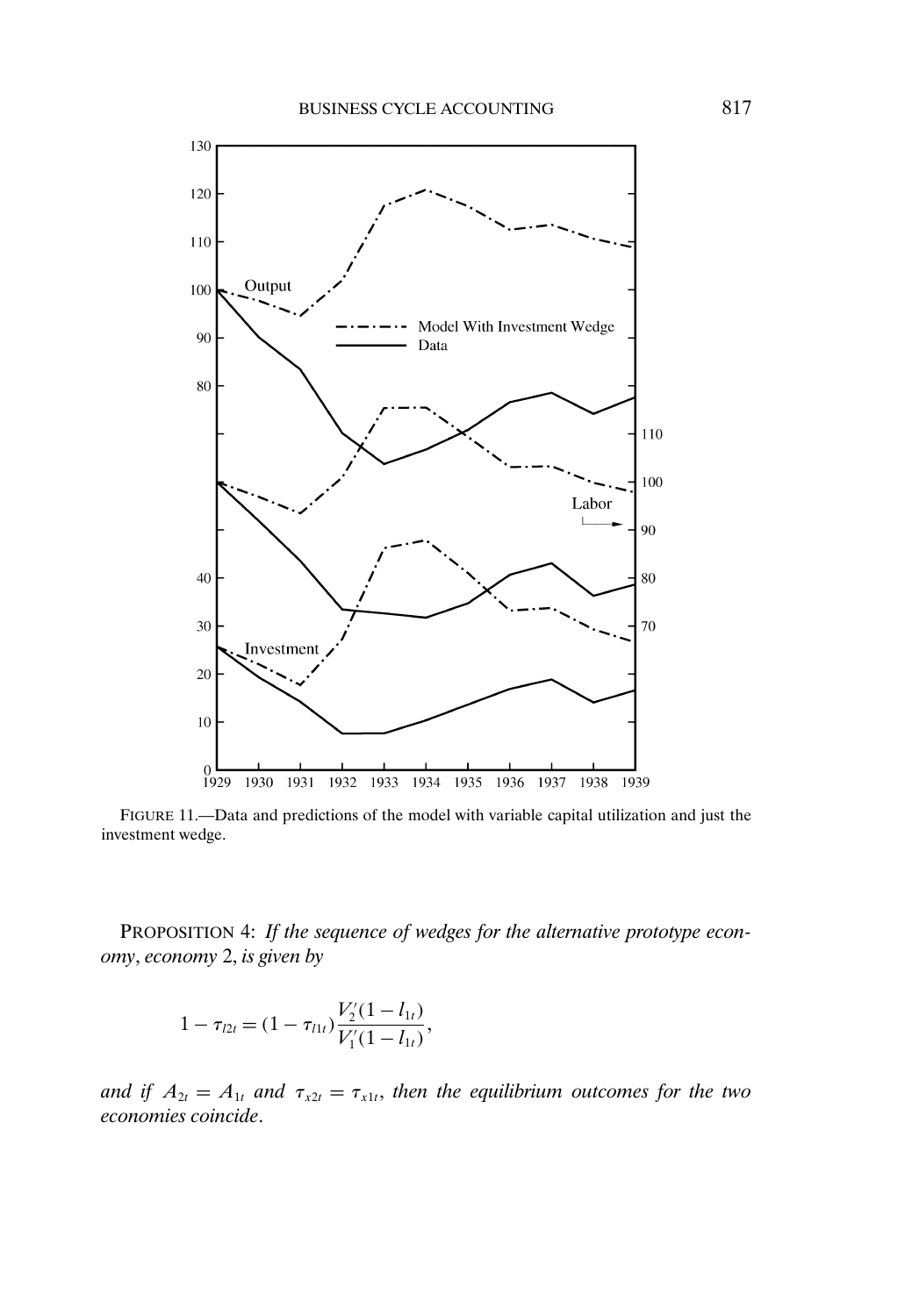<span id="page-37-0"></span>

FIGURE 12.—Predictions of the models with fixed and variable capital utilization and with all but the investment wedge.

PROOF: We prove this proposition by showing that the equilibrium conditions of economy 2 are satisfied at the equilibrium outcomes of economy 1. The first-order condition for labor input in economy 1 is

$$
-\frac{V_1'(1-l_{1t})}{U'(c_{1t})}=(1-\tau_{l1t})\frac{(1-\alpha)y_{1t}}{l_{1t}}.
$$

Using the definition of  $\tau_{12t}$ , we have that

$$
-\frac{V_2'(1-l_{1t})}{U'(c_{1t})}=(1-\tau_{12t})\frac{(1-\alpha)y_{1t}}{l_{1t}},
$$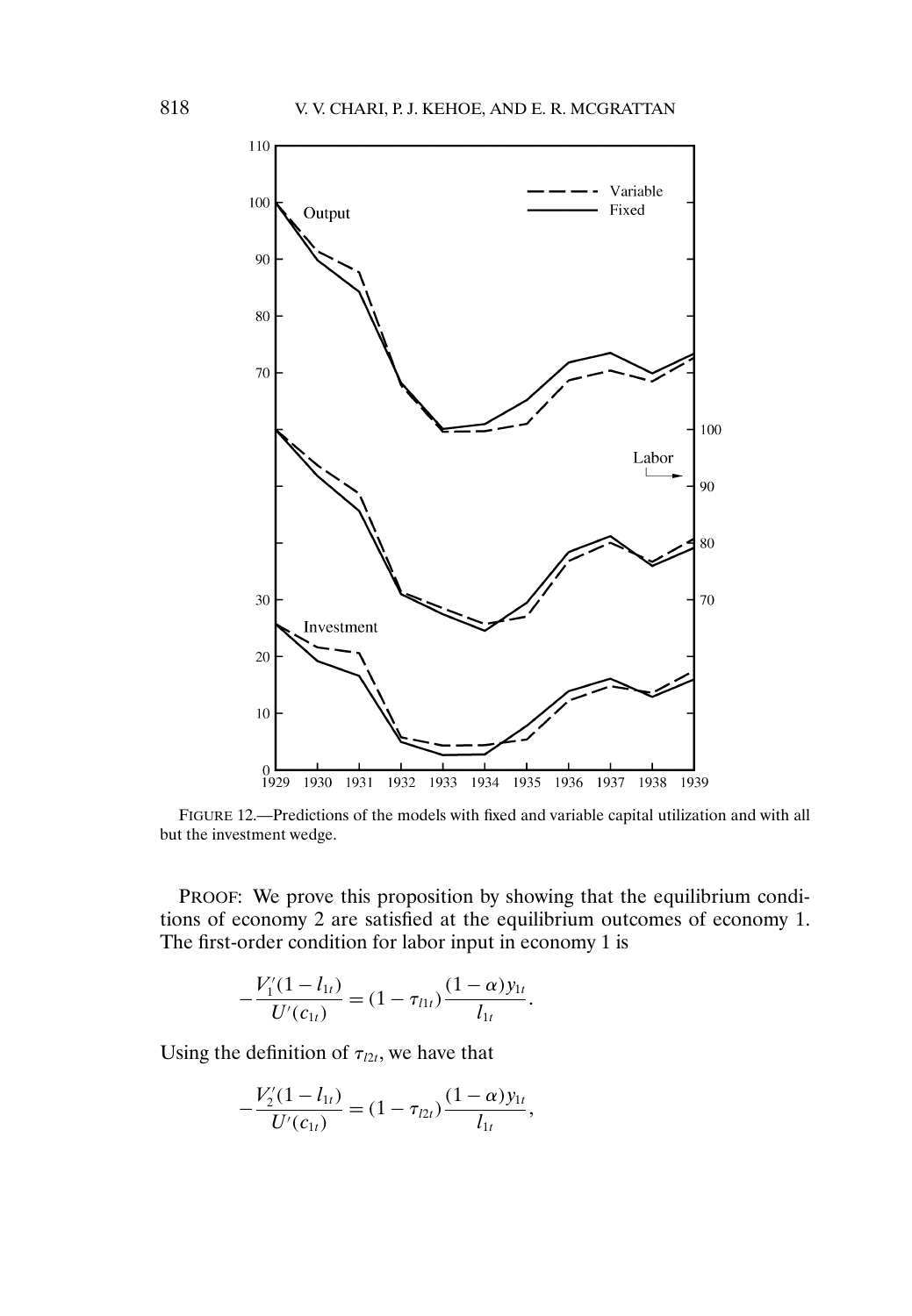<span id="page-38-0"></span>so that the first-order condition for labor in economy 2 is satisfied. The rest of the equations that govern the equilibrium are unaffected. *Q.E.D.*

Note that here even if the labor wedge does not fluctuate in our benchmark prototype economy, it typically will in the alternative prototype economy. Note also that the investment wedges are the same in both economies. Thus, if the investment wedge is constant in one economy, it is constant in the other, and the contribution of the investment wedge to fluctuations is zero in both economies. Extending this proposition to a stochastic environment is immediate.

# C. *Investment adjustment costs*

Now we consider a third alternative prototype economy, this one with investment adjustment costs. These costs can be interpreted as standing in for one of two features of detailed economies. One is that the detailed economies have adjustment costs in converting output into installed capital. Another interpretation is that the detailed model does not have adjustment costs, but that financial frictions manifest themselves as adjustment costs in the alternative prototype economy (as in Bernanke and Gertler [\(1989\)](#page-53-0) and Carlstrom and Fuerst [\(1997\)](#page-53-0)).

In this alternative prototype economy, the only difference from the benchmark prototype economy is that the capital accumulation law is no longer [\(1\)](#page-5-0), but rather is

(29) 
$$
(1 + \gamma_n)k_{t+1} = (1 - \delta)k_t + x_t - \phi\left(\frac{x_t}{k_t}\right)k_t,
$$

where  $\phi$  represents the per unit cost of adjusting the capital stock. In the macroeconomic literature, a commonly used functional form for the adjustment costs  $\phi$  is

$$
(30) \qquad \phi\left(\frac{x}{k}\right) = \frac{a}{2}\left(\frac{x}{k} - b\right)^2,
$$

where  $b = \delta + \gamma + \gamma_n$  is the steady-state value of the investment–capital ratio.

To set up the analog of Propositions [3](#page-32-0) and [4,](#page-36-0) let the wedges in the benchmark prototype economy, economy 1, and the alternative prototype economy, economy 2, be  $(A_{it}, \tau_{lit}, \tau_{xit})$  and  $(y_{it}, c_{it}, l_{it}, x_{it})$  for  $i = 1, 2$ . For simplicity, let  $\tau_{x2t}$  and  $g_{2t}$  be identically zero. The proof of the following proposition is immediate.

PROPOSITION 5: *If the sequence of wedges for the alternative prototype economy*, *economy* 2, *is given by*  $A_{2t} = A_{1t}$ ,  $\tau_{12t} = \tau_{11t}$ ,  $\tau_{x1t}$  implicitly defined by

(31) 
$$
\frac{A_{1t+1}F_{kt+1} + (1-\delta)(1+\tau_{x1t+1})}{1+\tau_{x1t}}
$$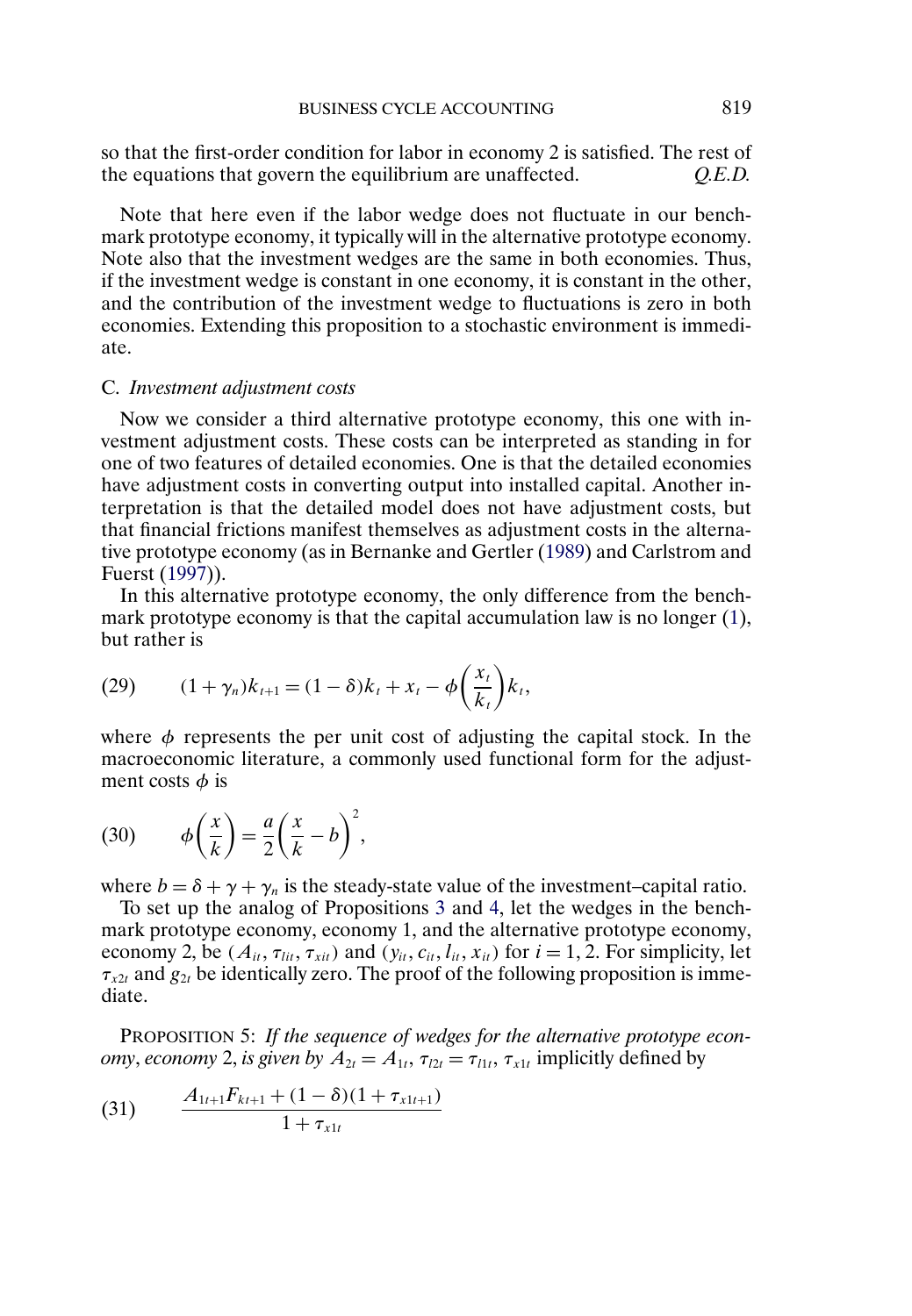<span id="page-39-0"></span>820 V. V. CHARI, P. J. KEHOE, AND E. R. MCGRATTAN

$$
=\frac{A_{2t+1}F_{kt+1}+(1-\delta+\phi_t-x_{2t+1}\phi_{t+1}^{\prime}/k_{2t+1})(1-\phi_{t+1}^{\prime})^{-1}}{(1-\phi_t^{\prime})^{-1}},
$$

*and*  $g_{1t} = \phi_t k_{2t}$ , *then the equilibrium outcomes for the two economies coincide.* 

To understand the investment wedge  $\tau_{x1t}$ , note that if adjustment costs are given by [\(30\)](#page-38-0), then the term  $\phi_t - x_{t+1} \phi'_{t+1}/k_{t+1}$  in [\(31\)](#page-38-0) equals  $a[(x/k)^2 - b^2]/2$ , which is an order of magnitude smaller than  $\phi'_t = a[x/k - b]$ . Setting this term to zero gives the approximation

(32) 
$$
1 + \tau_{x1t} = \frac{1}{1 - \phi'_t}.
$$

From (32) and the convexity of  $\phi$ , we see that  $\tau_{x1}$  is increasing in  $x/k$  and is zero when  $x/k$  is at its steady-state value. Hence, in recessions, when  $x/k$  is relatively low,  $\tau_{x1}$  is negative; in booms, when  $x/k$  is relatively high,  $\tau_{x1}$  is positive. In this sense, even when the alternative prototype economy has no investment wedges,  $\tau_{x1}$  will be countercyclical in the benchmark prototype economy, so investment distortions will be smaller in recessions.

Note, more generally, that when investment wedges in the alternative prototype economy are nonzero, the analog of (32) is

(33) 
$$
1 + \tau_{x1t} = \frac{1 + \tau_{x2t}}{1 - \phi'_t}.
$$

We can also use the equivalence map in  $(33)$  in the reverse direction. Imagine that the data are generated from a detailed economy with no adjustment costs and no frictions. The benchmark prototype economy will have  $\tau_{x1t} = 0$ . Suppose a researcher considers an alternative prototype economy with adjustment costs. This researcher will find that  $1 + \tau_{x2t} = 1 - \phi_t'$ , so that the investment wedge will be procyclical even though the detailed economy has no frictions.

More generally, a researcher who incorrectly specifies too high a level of adjustment costs in the alternative prototype economy will infer that investment wedges play a much larger role than they actually do. To get some intuition for this result, consider two alternative prototype economies  $A$  and  $B$ , both of which have investment wedges and adjustment costs. The analog of our approximation (33) is  $(1 + \tau_{xAt})/(1 - \phi'_{At}) = (1 + \tau_{xBt})/(1 - \phi'_{Bt})$ , where  $\phi_{it}$  denotes adjustment costs in economy  $i = A, B$ . Straightforward algebra establishes that specifying too high a level of adjustment costs makes investment wedges seem worse in recessions than they actually are.

Now we consider a prototype economy with adjustment costs and ask whether frictions that manifest themselves as investment wedges in such a prototype economy play an important role. We find that they do not, either when they are set at the level chosen by Bernanke, Gertler, and Gilchrist [\(1999\)](#page-53-0)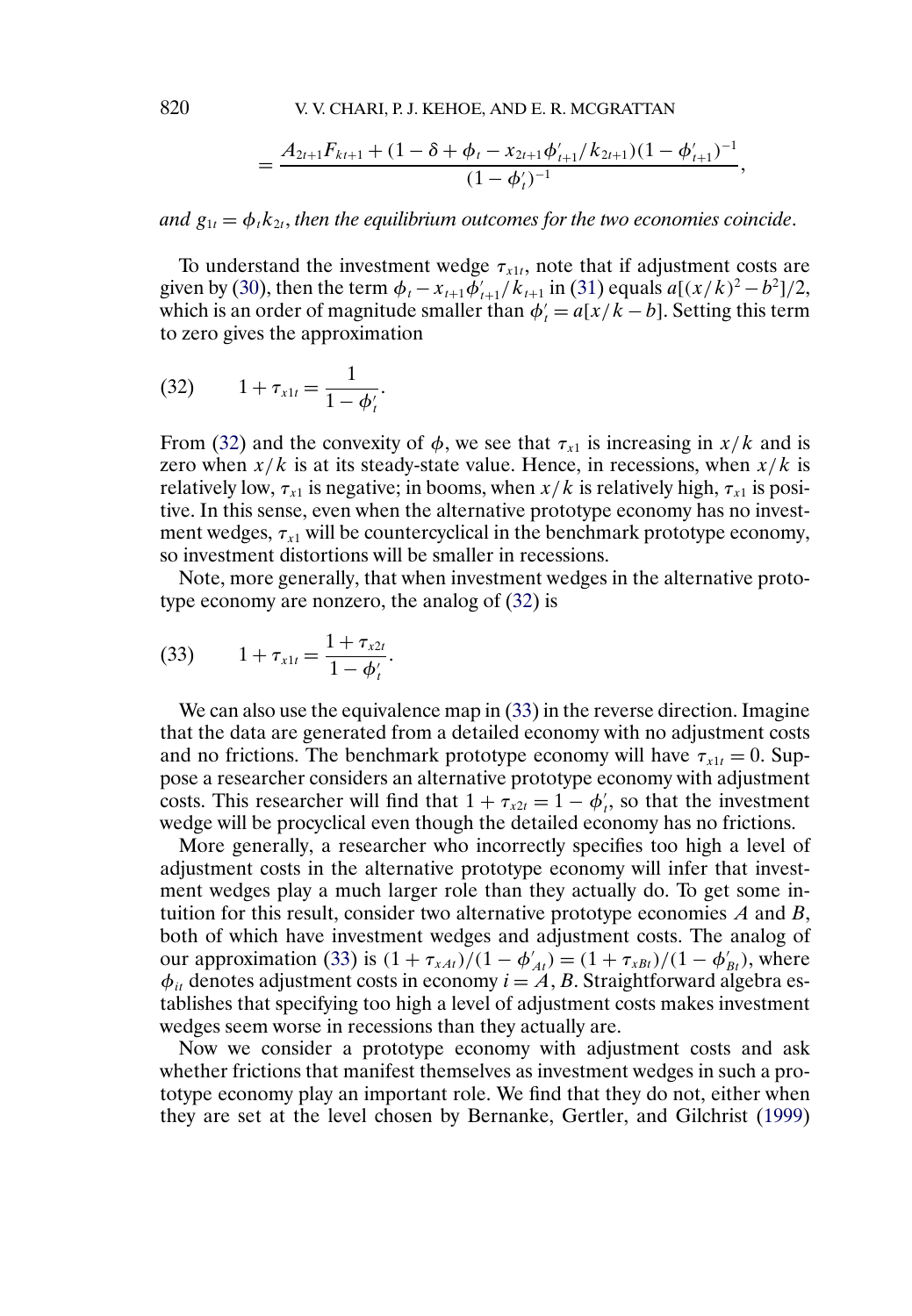<span id="page-40-0"></span>

FIGURE 13.—Measured investment wedges for two adjustment cost specifications (normalized to equal 100 in 1929 or 1979:1).

or at four times that level. We begin by following Bernanke, Gertler, and Gilchrist [\(1999\)](#page-53-0) in how we choose the value for the parameter *a*. Bernanke, Gertler, and Gilchrist (BGG) chose this parameter so that the elasticity,  $\eta$ , of the price of capital with respect to the investment–capital ratio is -25. In this setup, the price of capital  $q = 1/(1 - \phi')$ , so that, evaluated at the steady state,  $\eta = a(\delta + \gamma + \gamma_n)$ . Given our other parameters,  $a = 3.22$ . In Figures 13 and [14,](#page-41-0) this parameterization is the model labeled BGG Costs. Bernanke, Gertler, and Gilchrist also argued that a reasonable range for the elasticity  $\eta$  is between 0 and .5, and that values much outside this range imply implausibly high adjustment costs. We consider an extreme case in which  $\eta = 1$ , so that  $a = 12.88$ , roughly four times the BGG level. In the figures, this parameterization is the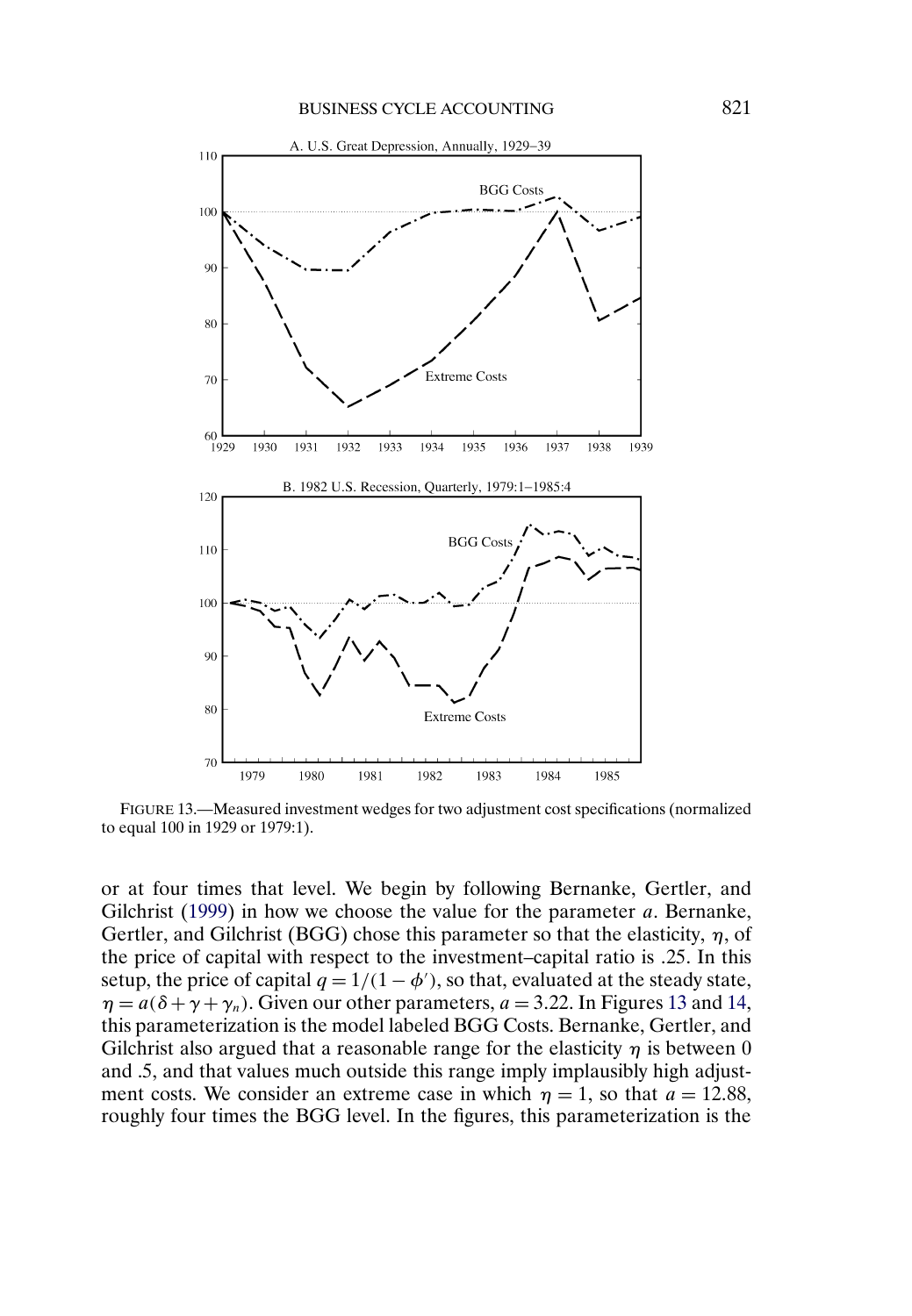<span id="page-41-0"></span>

FIGURE 14.—U.S. output and predictions of model with alternative adjustment costs and just the investment wedge (normalized to equal 100 in 1929 or 1979:1).

model labeled Extreme Costs. For each setting of the parameter  $a$ , we reestimate the stochastic process for the state. (For the parameter values of the stochastic process, see the technical appendix.)

Comparing the investment wedges in Figure [1](#page-20-0) and panel A of Figure [13,](#page-40-0) we see that introducing investment adjustment costs leads the investment wedge to worsen rather than improve in the early part of the Great Depression. In panel A of Figure 14 we see that this worsening produces a decline in output from 1929 to 1933. With the BGG adjustment costs, however, the decline is tiny (2% from 1929 to 1933). Even with the extreme adjustment costs, the decline is only 6.5% and, hence, accounts for only about one-sixth of the overall decline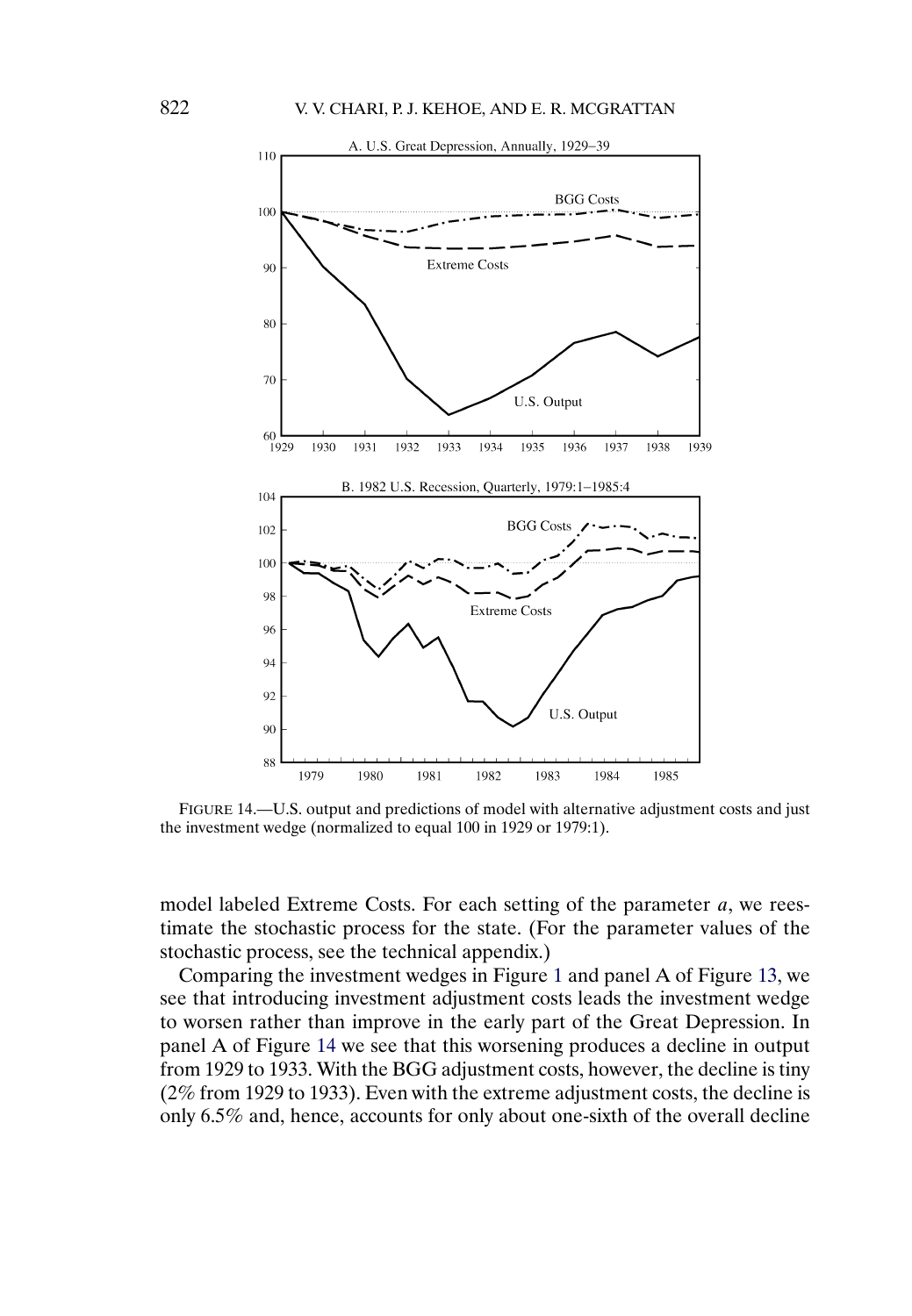<span id="page-42-0"></span>in output.3 Moreover, with these extreme adjustment costs, the consumption anomaly associated with investment wedges is acute. For example, from 1929 to 1932, relative to trend, consumption in the data falls about 18%, while in the model it actually rises by more than 5%.

We are skeptical that detailed models with extreme adjustment costs are worth exploring. With extreme costs, given the observed levels of investment and the capital stock in the data, [\(30\)](#page-38-0) implies that the resources lost due to adjustment costs as a fraction of output are nearly 7% in 1933. We share Bernanke, Gertler, and Gilchrist's [\(1999\)](#page-53-0) concerns that costs of this magnitude are implausibly large. From 1929 to 1933, investment falls sharply, but the adjustment costs implied by [\(30\)](#page-38-0) rise sharply. Why would firms incur adjustment costs simply by investing at positive rates below their steady-state value? The idea that managers incurred huge adjustment costs simply because they were watching their machines depreciate seems farfetched. Furthermore, the idea that from 1929 to 1933 investment fell sharply but adjustment costs rose sharply is inconsistent with interpreting these costs as arising from monitoring costs in an economy with financial frictions. Indeed, in such an economy, as investment activity falls, so do monitoring costs.

We performed similar experiments for the 1982 recession period with similar results. In panel B of Figure [13,](#page-40-0) we see that with BGG costs, the investment wedge fluctuates little through the end of 1982 and improves thereafter. With extreme costs, the investment wedge worsens until 1983 and improves thereafter. Panel B of Figure [14](#page-41-0) shows that in the model with costs at the BGG level, the investment wedge plays essentially no role in output fluctuations. With costs at four times the BGG level, the panel shows that the investment wedge plays a bit larger but still modest role. Recall that, relative to trend, output in the data falls almost 10% from its peak to its trough. With extreme adjustment costs, output due to the investment wedge falls about 2.2%, so that the investment wedge appears to account for roughly one-fifth of the fall in output.

In our judgment, the investment wedge actually accounts for much less than one-fifth of the 1982 recession fall in output because we think extreme adjustment costs are implausible. Even aside from the Great Depression issues, we find models with extreme adjustment costs difficult to reconcile with data on plant level investment decisions. An extensive literature has documented that investment at the plant level has large spikes. Doms and Dunne [\(1994\)](#page-54-0), for example, examined plant level data for 33,000 plants over 17 years. They showed that much of the growth in the capital stock of a plant is concentrated in a short period of time. In the year of highest investment, the capital stock grows 45%,

<sup>3</sup>In general, in our Great Depression experiments, linear methods perform poorly compared to our nonlinear method. With extreme adjustment costs, for example, linear methods produce large errors, on the order of 100%.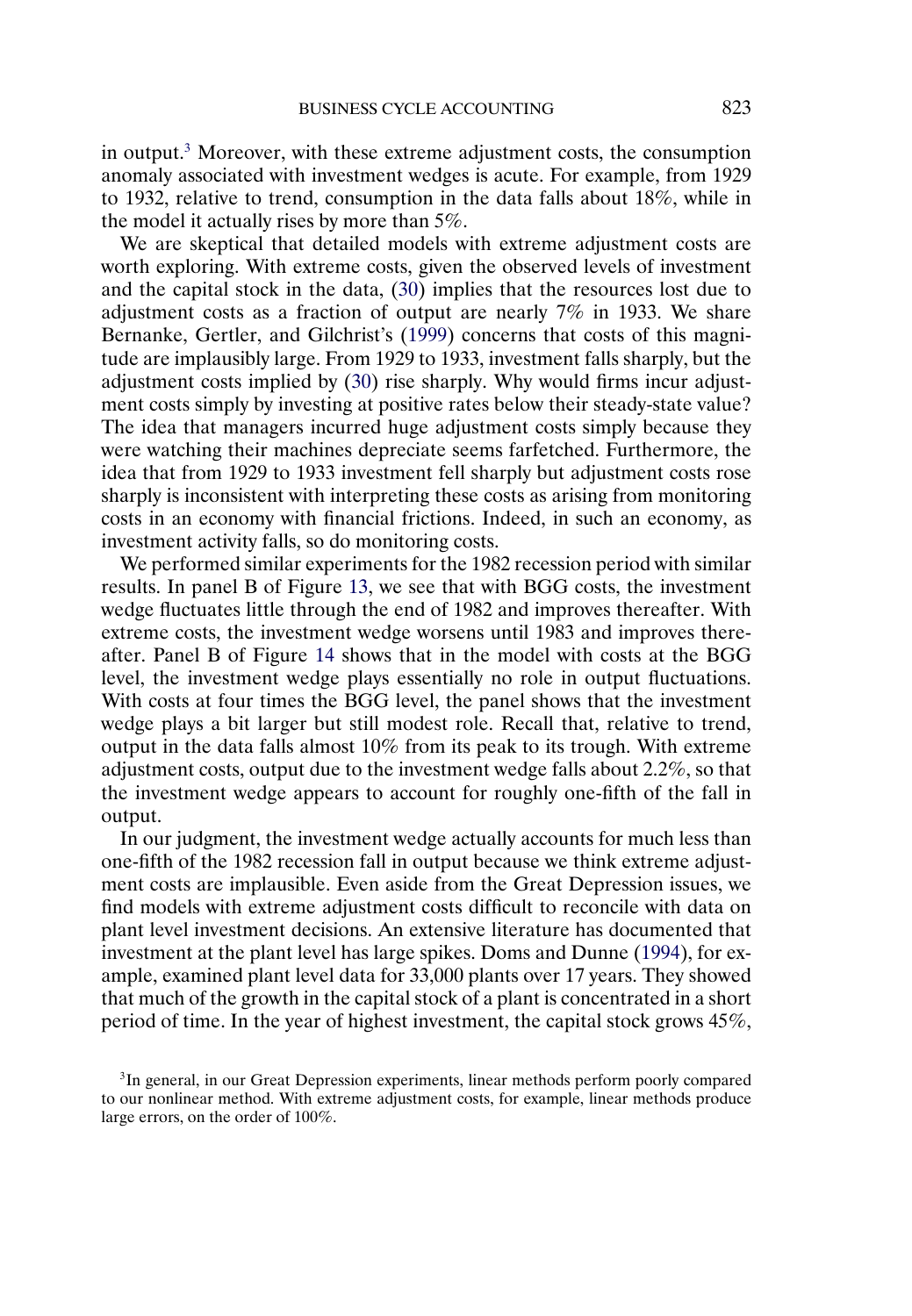<span id="page-43-0"></span>while in the years immediately before and after that, it grows less than  $10\%$ . Such behavior is clearly inconsistent with extreme adjustment costs.

Furthermore, the use of adjustment costs in macroeconomic analysis is controversial. Kydland and Prescott [\(1982\)](#page-54-0), for example, have argued that models with adjustment costs like those in equation [\(30\)](#page-38-0) are inconsistent with the data. Such models imply a static relationship between the investment– capital ratio and the relative price of investment goods to output (of the form  $q = 1/[1 - \phi'(x/k)]$ . This means that the elasticity of the investment-capital ratio with respect to the relative price is the same in the short run and the long run. Kydland and Prescott argued that this is not consistent with the data, where short-run elasticities are much smaller than long-run elasticities.

Finally, the finding that investment wedges play a modest role when adjustment costs are extreme is easy to reconcile with the view that financial frictions, which manifest themselves primarily as investment wedges, play a small role over the business cycle. This reconciliation uses the insight discussed above that a modeler who incorrectly specifies too high a level of adjustment costs will incorrectly find too large a role for investment wedges.

# 5. CONTRASTING OUR DECOMPOSITION WITH TRADITIONAL DECOMPOSITIONS

Our decomposition of business cycle fluctuations is intended to isolate the partial effects of each of the wedges on equilibrium outcomes, and in this sense, it is different from traditional decompositions. Those decompositions attempt to isolate the effects of (so-called) primitive shocks on equilibrium outcomes; ours does not. Isolating the effects of primitive shocks requires specifying a detailed model. Because our procedure precedes the specification of a detailed model, it obviously cannot be used to isolate the effects of primitive shocks. To clarify the distinction between our decomposition and a traditional one, here we describe a traditional decomposition and explain why we prefer ours.

The traditional decomposition attempts to isolate the effects of primitive shocks by "naming the innovations." Recall that in our stochastic process for the four wedges, [\(27\)](#page-17-0), the innovations  $\varepsilon_{t+1}$  are allowed to be contemporaneously correlated with the covariance matrix  $V$ . Under the traditional decomposition, the primitive shocks, say,  $\eta_{t+1}$ , are assumed to be mean zero, to be contemporaneously uncorrelated with  $E \eta_{t+1} \eta'_{t+1} = I$ , and to lead to the same stochastic process for the wedges. Identifying these primitive shocks requires specifying a matrix R so that  $R\eta_{t+1} = \varepsilon_{t+1}$  and  $RR' = V$ . Names are then made up for these shocks, including *money* shocks, *demand* shocks, *technology* shocks, and so on.

In the traditional method, then, given any sequence of realized wedges  $s_t$ and the specification of the matrix R, the associated realized values of  $\eta_t =$  $(\eta_{1t}, \eta_{2t}, \eta_{3t}, \eta_{4t})$  are computed. The movements in, say, output, are then decomposed into the movements due to each one of these primitive shocks as follows. Let  $s_t(\eta_1) = (\log A_t(\eta_1), \tau_{tt}(\eta_1), \tau_{xt}(\eta_1), \log g_t(\eta_1))$  denote the realized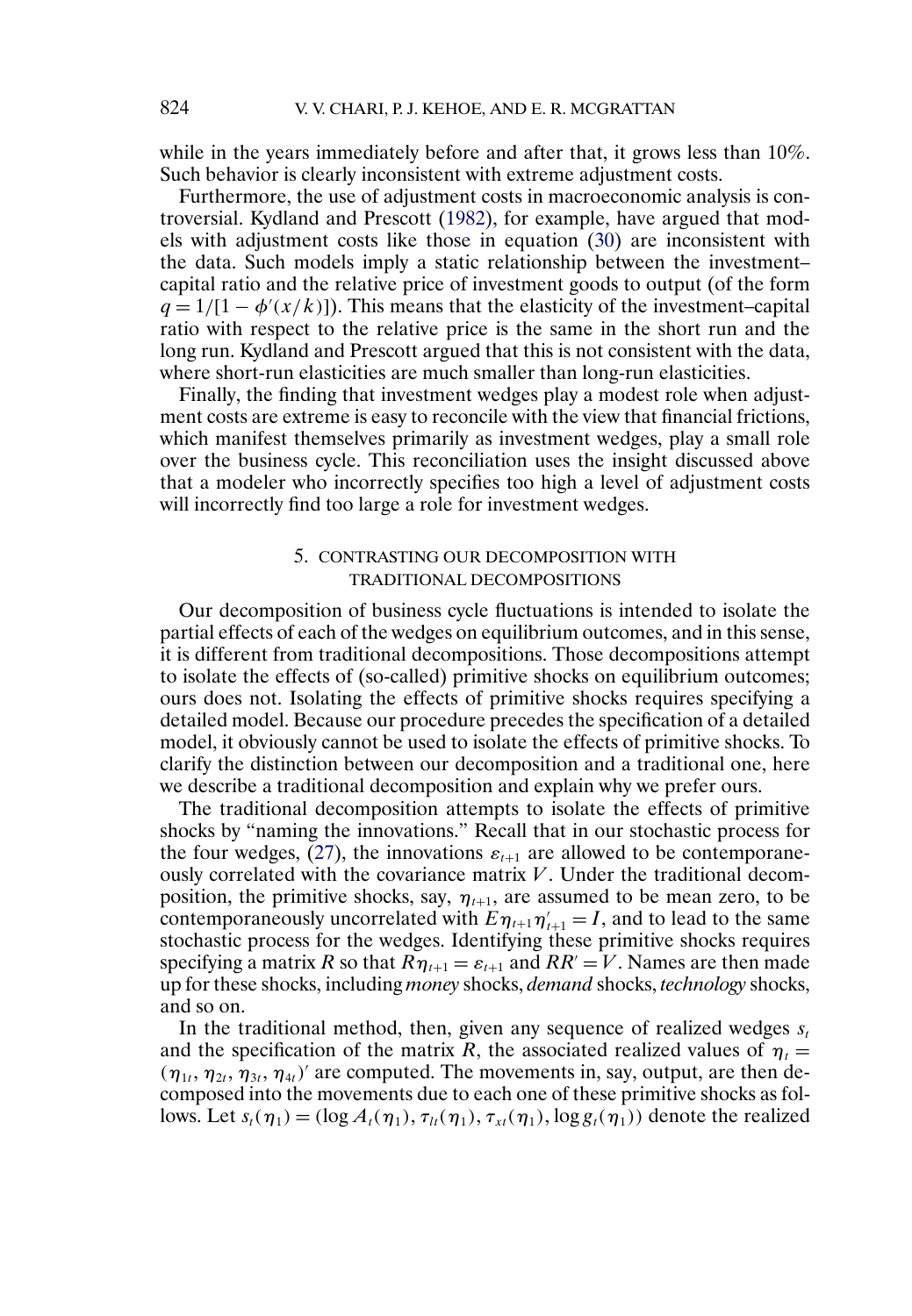values of the four wedges when the primitive shock sequence  $\eta_t = (\eta_{1t}, 0, 0, 0)$ is fed into

$$
s_{t+1} = P_0 + Ps_t + R\eta_{t+1}.
$$

(Note that when the covariance matrix  $V$  is not diagonal, movements in a primitive shock  $\eta_{1t}$  will lead to movements in more than one wedge.) The predicted value of, say, output due to  $\eta_1$  is then computed from the decision rules of the model according to  $y_t(\eta_1) = y(k_t(\eta_1), s_t(\eta_1))$ , where  $k_t(\eta_1)$  is computed recursively using the decision rule for investment, the initial capital stock, and the capital accumulation law. The values  $s_t(\eta_2)$ ,  $y_t(\eta_2)$ , and so forth are computed in a similar way.

Notice that in this traditional decomposition method, the realized value of each wedge is simply the sum of the parts due to  $\eta_1$ ,  $\eta_2$ , and so on, in that

$$
\log A_t = \sum_i \log A_t(\eta_i), \quad \tau_{lt} = \sum_i \tau_{lt}(\eta_i),
$$
  

$$
\tau_{xt} = \sum_i \tau_{xt}(\eta_i), \quad \log g_t = \sum_i \log g_t(\eta_i).
$$

In this sense, the traditional decomposition attempts to decompose each of the four wedges into four component parts, each of which is due to a primitive shock.

Our decomposition is purposefully less ambitious. It includes only the effect of the movements of each total wedge, not any of its subparts. The advantage of our decomposition is that it is invariant to  $R$ , so that we do not need to make identifying assumptions implicit in the specification of the matrix  $R$ , nor do we need to make up names for the shocks. The invariance makes our method valuable. The problem with the traditional approach is that finding identifying assumptions that apply to a broad class of detailed models is very difficult. Hence, this approach is not useful to point researchers toward classes of promising models. In a sense, the traditional approach puts the cart before the horse: the decomposition requires specifying the matrix  $R$ , but doing that requires a detailed model. Our decomposition is useful precisely because it does not need to make up identifying assumptions to specify the matrix R. Our equivalence results have identifying assumptions built into them, so that results from the benchmark prototype economy can be used to uncover promising classes of detailed models.

#### 6. REVIEWING THE RELATED LITERATURE

Our work here is related to the existing literature in terms of methodology and the interpretation of the wedges.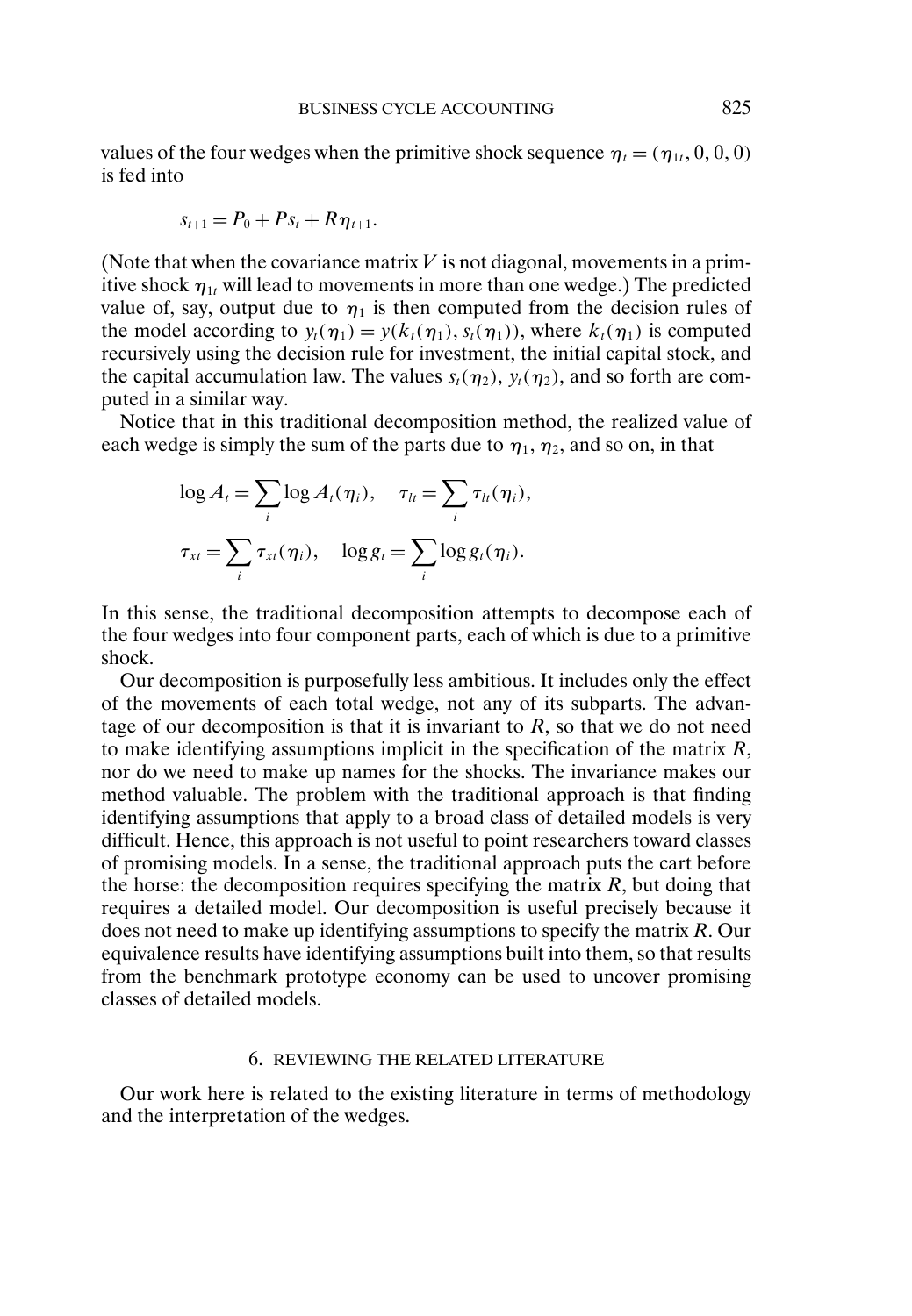#### 6.1. *Methodology*

<span id="page-45-0"></span>Our basic method is to use restrictions from economic theory to back out wedges from the data, formulate stochastic processes for these wedges, and then put the wedges back into a quantitative general equilibrium model for an accounting exercise. This basic idea is at the heart of an enormous amount of work in the real business cycle theory literature. Prescott [\(1986\)](#page-54-0), for example, asked what fraction of the variance of output can plausibly be attributed to productivity shocks, which we have referred to as the *efficiency wedge*. Subsequent studies have expanded this general equilibrium accounting exercise to include a wide variety of other shocks. (See, for example, the studies in Cooley's [\(1995\)](#page-54-0) volume.)

An important difference between our method and others is that we back out the labor wedge and the investment wedge from the combined consumer and firm first-order conditions, while most of the recent business cycle literature uses direct measures of labor and investment shocks. Perhaps the most closely related precursor of our method is McGrattan's [\(1991\)](#page-54-0); she used the equilibrium of her model to infer the implicit wedges. Ingram, Kocherlakota, and Savin [\(1997\)](#page-54-0) advocated a similar approach.

#### 6.2. *Wedge Interpretations*

The idea that taxes of various kinds distort the relationship between various marginal conditions is the cornerstone of public finance. Taxes are not the only well-known distortions; monopoly power by unions or firms is also commonly thought to produce a labor wedge. Additionally, the idea that a labor wedge is produced by sticky wages or sticky prices is the cornerstone of the new Keynesian approach to business cycles; see, for example, the survey by Rotemberg and Woodford [\(1999\)](#page-54-0). One contribution of our work here is to show the precise mapping between the wedges and general equilibrium models with frictions.

Many studies have plotted one or more of the four wedges. The efficiency wedge has been extensively studied. (See, for example, Kehoe and Prescott [\(2002\)](#page-54-0).) The labor wedge has also been studied. For example, Parkin [\(1988\)](#page-54-0), Hall [\(1997\)](#page-54-0), and Galí, Gertler, and López-Salido [\(2007\)](#page-54-0) all graphed and interpreted the labor wedge for the postwar data. Parkin discussed how monetary shocks might drive this wedge, and Hall discussed how search frictions might drive it. Galí, Gertler, and López-Salido discussed a variety of interpretations of the labor wedge, as did Rotemberg and Woodford [\(1991,](#page-54-0) [1999\)](#page-54-0). Mulligan [\(2002a,](#page-54-0) [2002b\)](#page-54-0) plotted the labor wedge for the United States for much of the 20th century, including the Great Depression period. He interpreted movements in this wedge as arising from changes in labor market institutions and regulation, including features we discuss here. Cole and Ohanian [\(2002\)](#page-54-0) plotted the labor wedge for the Great Depression and offered interpretations similar to ours. The investment wedge has been investigated by McGrattan [\(1991\)](#page-54-0), Braun [\(1994\)](#page-53-0), Carlstrom and Fuerst [\(1997\)](#page-53-0), and Cooper and Ejarque [\(2000\)](#page-54-0).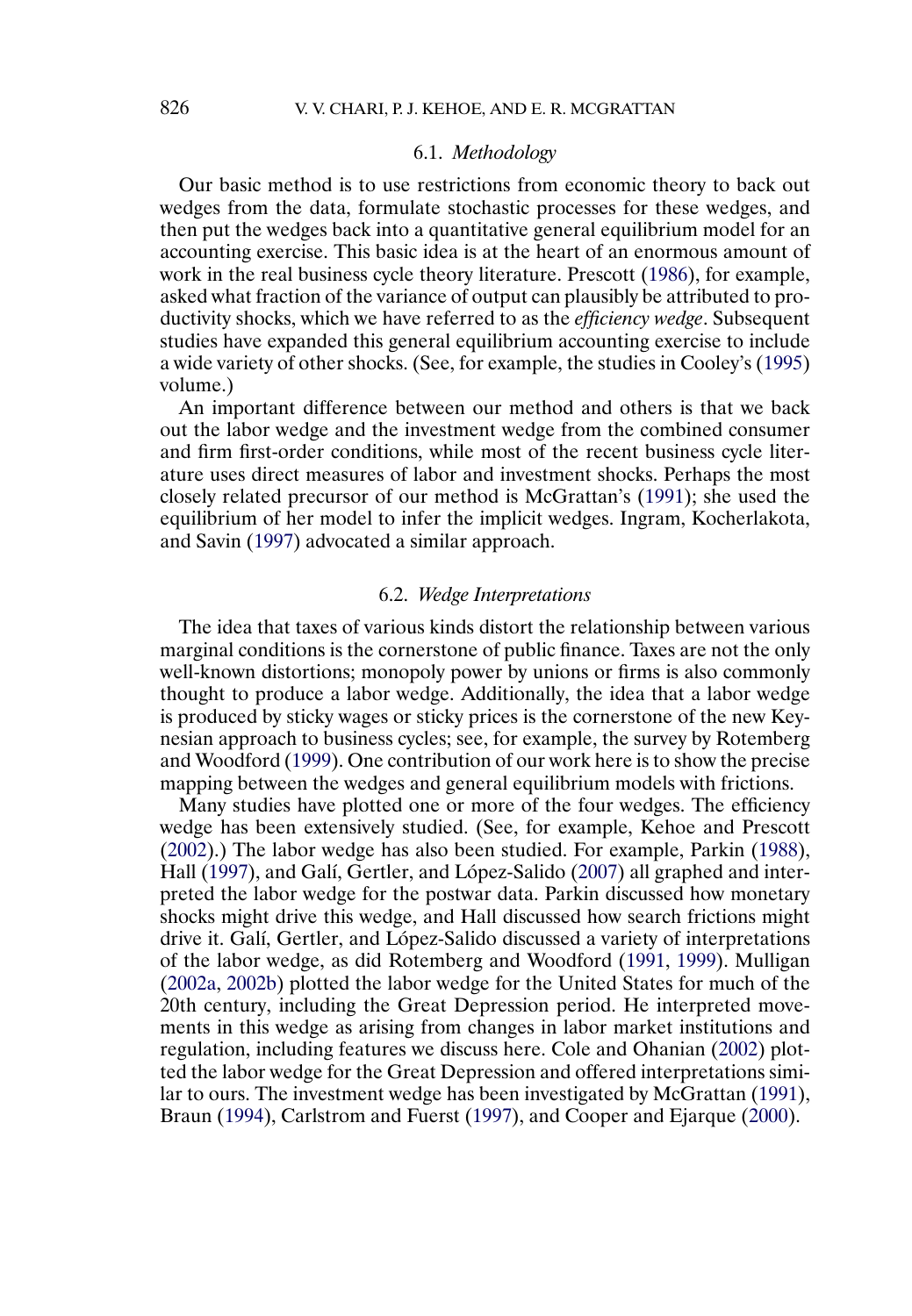# BUSINESS CYCLE ACCOUNTING 827

#### 7. CONCLUSIONS AND EXTENSIONS

<span id="page-46-0"></span>This study is aimed at applied theorists who are interested in building detailed, quantitative models of economic fluctuations. Once such theorists have chosen the primitive sources of shocks to economic activity, they need to choose the mechanisms through which the shocks lead to business cycle fluctuations. We have shown that these mechanisms can be summarized by their effects on four wedges in the standard growth model. Our business cycle accounting method can be used to judge which mechanisms are promising and which are not, thus helping theorists narrow their options. We view our method as an alternative to the use of structural vector autoregressions (VARs), which has also been advocated as a way to identify promising mechanisms. (Elsewhere, in Chari, Kehoe, and McGrattan [\(2005\)](#page-53-0), we argued that structural VARs have deficiencies that limit their usefulness.)

Here we have demonstrated how our method works by applying it to two historical episodes—the Great Depression and the 1982 U.S. recession. We have found that efficiency and labor wedges, in combination, account for essentially all of the decline and recovery in these business cycles; investment wedges play, at best, a tertiary role. These results hold in summary statistics of the entire postwar period and in alternative specifications of the growth model. We have also found that when we maximize the contribution of the investment wedge, the models display a consumption anomaly: they tend to produce much smaller declines in consumption during downturns than occur in the data. These findings together imply that existing models of financial frictions in which the distortions primarily manifest themselves as investment wedges can account, at best, for only a small fraction of the fluctuations in the Great Depression or more typical U.S. downturns. This finding is our primary substantive contribution.

We have seen that if adjustment costs are extreme, investment wedges can play a larger but still modest role over the business cycle. A combination of microeconomic and macroeconomic observations argue against extreme adjustment costs, and we view them as a theoretical curiosity of no applied interest.

A useful extension of our work here would be to decompose our wedges into a portion that comes from explicit taxes imposed by governments and a portion that comes from frictions in detailed models. This decomposition would be particularly useful when explicit taxes vary significantly over the business cycle.

Researchers have argued—quite beyond the prominent model of Bernanke and Gertler [\(1989\)](#page-53-0)—that frictions in financial markets are important for business cycle fluctuations. (See Bernanke [\(1983\)](#page-53-0) and the motivation in Bernanke and Gertler [\(1989\)](#page-53-0).) We stress that our findings do not contradict this idea. Indeed, we have shown that a detailed economy with input-financing frictions is equivalent to a prototype economy with efficiency wedges. In this sense, although existing models of financial frictions are not promising, new models in which financial frictions show up as efficiency and labor wedges are.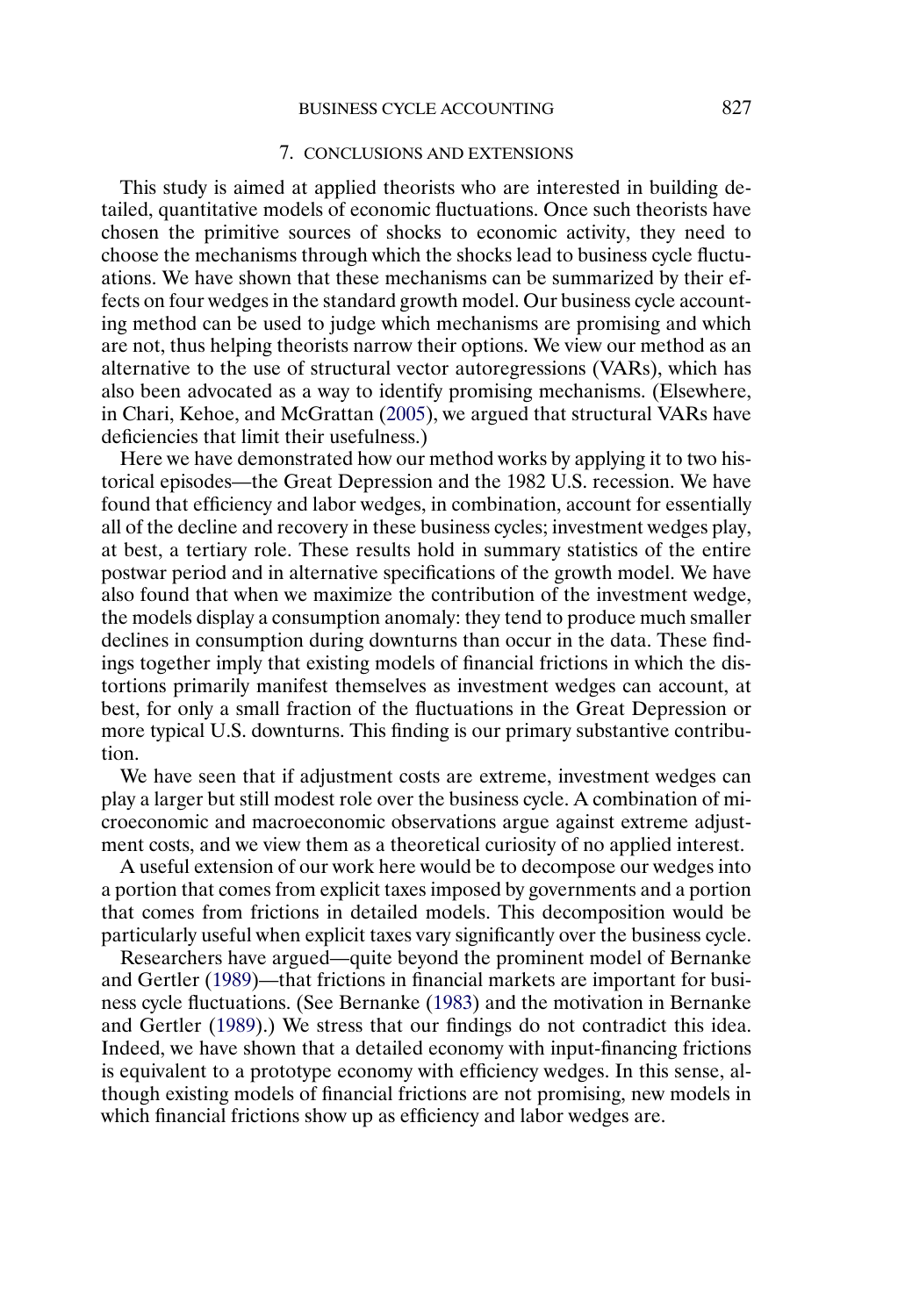<span id="page-47-0"></span>Our results suggest that future theoretical work should focus on developing models that lead to fluctuations in efficiency and labor wedges. Many existing models produce fluctuations in labor wedges. The challenging task is to develop detailed models in which primitive shocks lead to fluctuations in efficiency wedges as well.

*University of Minnesota and Research Department, Federal Reserve Bank of Minneapolis, 90 Hennepin Avenue, Minneapolis, MN 55401, U.S.A.; [chari@res.](mailto:chari@res.mpls.frb.fed.us) [mpls.frb.fed.us](mailto:chari@res.mpls.frb.fed.us),*

*Research Department, Federal Reserve Bank of Minneapolis, 90 Hennepin Avenue, Minneapolis, MN 55401, U.S.A., and University of Minnesota; [pkehoe@res.](mailto:pkehoe@res.mpls.frb.fed.us) [mpls.frb.fed.us](mailto:pkehoe@res.mpls.frb.fed.us),*

*and*

*Research Department, Federal Reserve Bank of Minneapolis, 90 Hennepin Avenue, Minneapolis, MN 55401, U.S.A., and University of Minnesota; [erm@](mailto:erm@mcgrattan.mpls.frb.fed.us) [mcgrattan.mpls.frb.fed.us](mailto:erm@mcgrattan.mpls.frb.fed.us).*

*Manuscript received September, 2004; final revision received December, 2006.*

#### APPENDIX: THE MAPPING FOR TWO OTHER WEDGES

Here we demonstrate the mapping from two other detailed economies with frictions to two prototype economies with wedges. In the preceding text, we described the mapping for efficiency and labor wedges. In this appendix, we describe it for investment and government consumption wedges.

# A1. *Investment Wedges Due to Financial Frictions*

We start with the mapping of financial frictions to investment wedges.

In Chari, Kehoe, and McGrattan [\(2004\)](#page-53-0), we showed the equivalence between the Carlstrom and Fuerst [\(1997\)](#page-53-0) model and a prototype economy. Here we focus on the financial frictions in the Bernanke, Gertler, and Gilchrist [\(1999\)](#page-53-0) model and abstract from the monetary features of that model. Bernanke, Gertler, and Gilchrist began by deriving the optimal financial contracts between risk-neutral entrepreneurs and financial intermediaries in an environment with no aggregate uncertainty. These contracts resemble debt contracts (with default). Bernanke, Gertler, and Gilchrist tried to extend their derivation of optimal contracts to an economy with aggregate uncertainty. The contracts they considered are not optimal given the environment, because these contracts do not allow risk sharing between risk-averse consumers and risk-neutral entrepreneurs. Here we solve for optimal debt-like contracts that arbitrarily rule out such risk sharing, but even so, our first-order conditions differ from those of Bernanke, Gertler, and Gilchrist. (One reason for this difference is that our break-even constraint for the financial intermediary and our law of motion for entrepreneurial net worth differ from theirs. See equations [\(35\)](#page-48-0) and [\(37\)](#page-49-0) below.)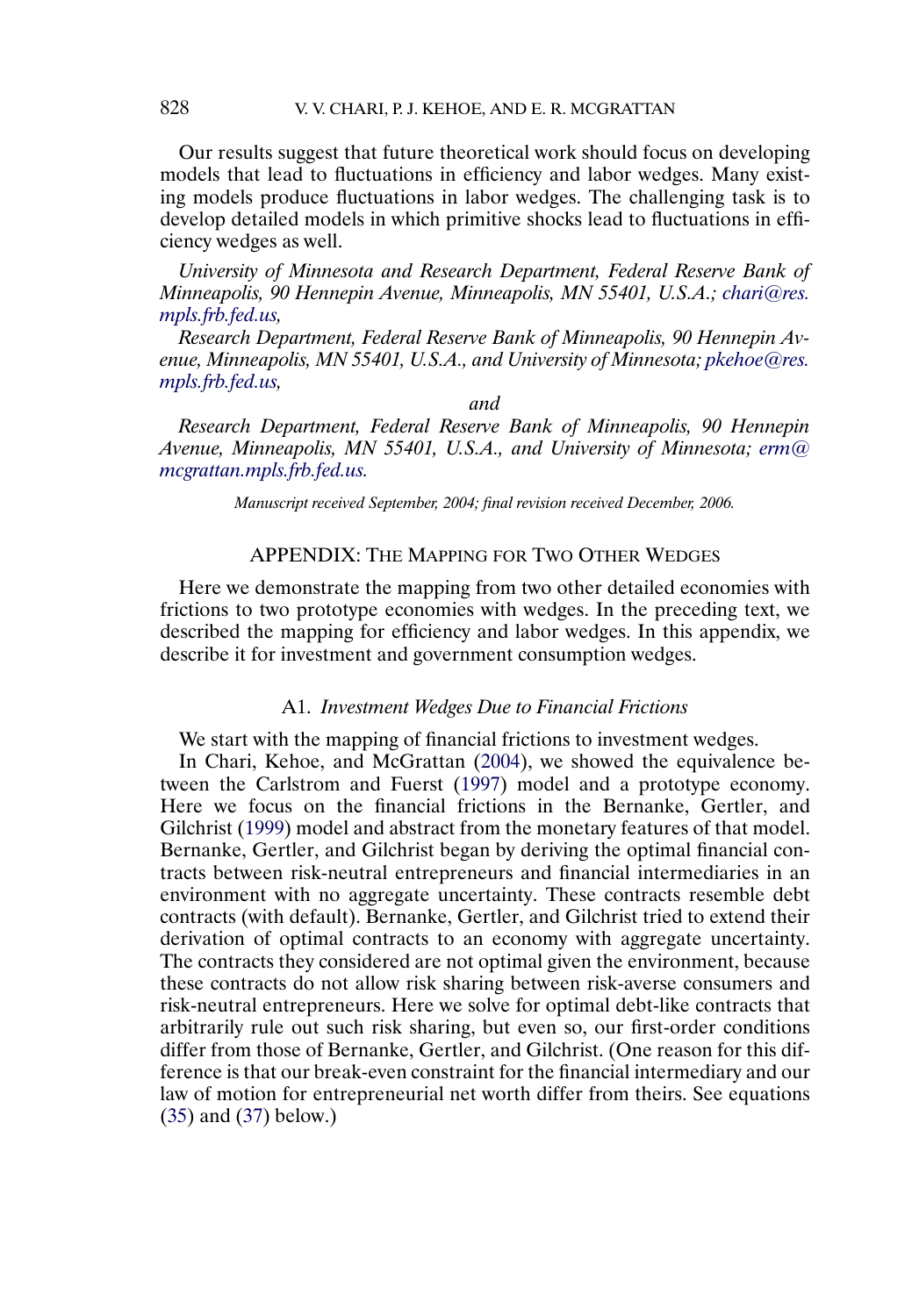# <span id="page-48-0"></span>A1.1. *A detailed economy with financial frictions*

The Bernanke–Gertler–Gilchrist model has a continuum of risk-neutral entrepreneurs of mass  $L_e$ , a continuum of consumers of mass 1, and a representative firm. Output  $y(s^t)$  is produced according to

(34) 
$$
y(s^t) = A(s^t)k^{\alpha}[l^{\Omega}L_e^{1-\Omega}]^{1-\alpha},
$$

where  $A(s^t)$ , k, and l denote the technology shock, the capital stock, and the labor supplied by consumers. The stochastic process for the technology shock is given by  $\log A(s^{t+1}) = (1 - \rho_A) \log A + \rho_A \log A(s^t) + \varepsilon_A(s^{t+1}).$ Each entrepreneur supplies one unit of labor inelastically. The representative firm's maximization problem is to choose  $l, L_e$ , and k to maximize profits  $A(s^t)k^{\alpha}[l^{\Omega}L_e^{1-\Omega}]^{1-\alpha} - w(s^t)l - w_e(s^t)L_e - r(s^t)k$ , where  $w(s^t)$ ,  $w_e(s^t)$ , and  $r(s^t)$ denote the wage rate for consumers, the wage rate for entrepreneurs, and the rental rate on capital.

New capital goods can be produced only by entrepreneurs. Each entrepreneur owns a technology that transforms output and old capital at the end of any period into capital goods at the beginning of the following period. In each period t, each entrepreneur receives an idiosyncratic shock  $\omega$  drawn from a distribution  $F(\omega)$  with expected value 1. This shock is independent and identically distributed across entrepreneurs and time. The realization of  $\omega$  is private information to the entrepreneur. An entrepreneur who buys  $k(s^{t-1})$  units of goods in period  $t - 1$  produces  $\omega k(s^{t-1})$  units of capital at the beginning of period *t*. These capital goods are sold at price  $R_k(s^t) = r(s^t) + (1 - \delta)$ , where  $\delta$  is the rate of depreciation of the capital goods.

Entrepreneurs finance the production of new capital goods partly with their own net worth,  $n(s^{t-1})$ , and partly with loans from financial intermediaries. These intermediaries offer contracts with the following cutoff form: in all idiosyncratic states at t in which  $\omega \geq \bar{\omega}(s^t)$ , the entrepreneur pays  $\bar{\omega}(s^t)R_k(s^t)k(s^{t-1})$  and keeps  $[\omega - \bar{\omega}(s^t)]R_k(s^t)k(s^{t-1})$ . In all other states, the entrepreneur receives nothing, while the financial intermediary receives ω $R_k(s^t)k(s^{t-1})$  net of monitoring costs  $\mu \omega R_k(s^t)k(s^{t-1})$ . We assume that financial intermediaries make zero profit in equilibrium.

Given an entrepreneur's net worth  $n(s^{t-1})$ , the contracting problem for a representative entrepreneur is to choose the cutoff  $\bar{\omega}(s^t)$  for each state and the amount of goods invested  $k(s^{t-1})$  to maximize the expected utility of the entrepreneurs,

$$
\sum \pi(s^t|s^{t-1})\{[1-\Gamma(\bar{\omega}(s^t))]R_k(s^t)k(s^{t-1})dF(\omega)\},\
$$

subject to a break-even constraint for the intermediary,

(35) 
$$
\sum (s^t|s^{t-1}) \Big[ \Gamma(\bar{\omega}(s^t)) - \mu G(\bar{\omega}(s^t)) \Big] R_k(s^t) k(s^{t-1}) = k(s^{t-1}) - n(s^{t-1}),
$$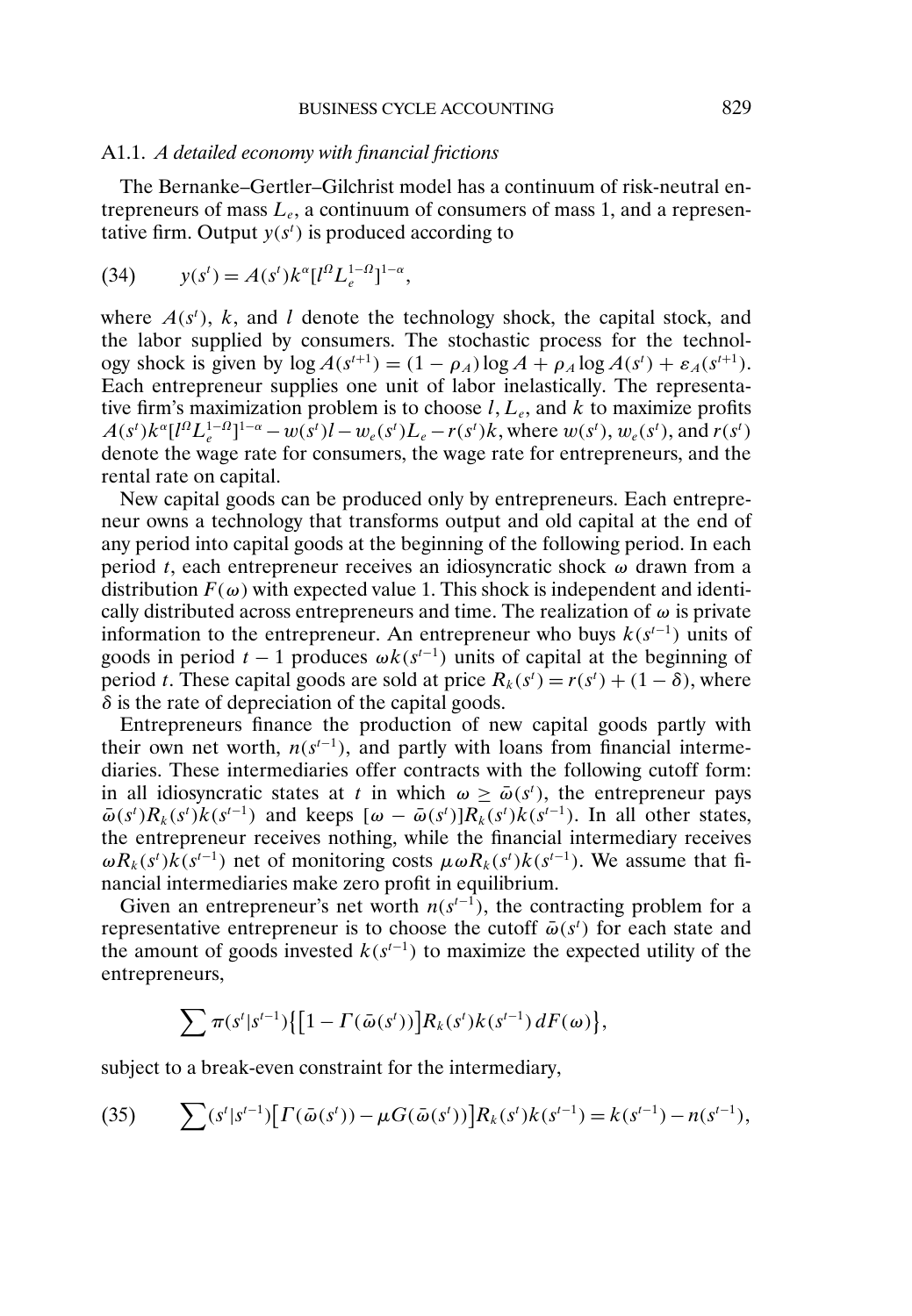<span id="page-49-0"></span>where  $\Gamma(\bar{\omega}) = \int_0^{\bar{\omega}} \omega f(\omega) d\omega + \bar{\omega} \int_{\bar{\omega}}^{\infty} f(\omega) d\omega$  and  $G(\bar{\omega}) = \int_0^{\bar{\omega}} \omega f(\omega) d\omega$ . Here  $q(s^t | s^{t-1})$  denotes the price of consumption goods in state s<sup>t</sup> in units of consumption goods in state  $s^{t-1}$ .

This formulation implies an aggregation result: The capital demand of the entrepreneurs is linear in their net worth, so that total demand for goods from them depends only on their total net worth. The solution to the contracting problem is characterized by the first-order conditions with respect to  $k(s^{t-1})$ and  $\bar{\omega}(s^t)$ , which can be summarized by

(36) 
$$
\frac{\sum \pi(s^t | s^{t-1}) [1 - \Gamma(\bar{\omega}(s^t))] R_k(s^t)}{\sum \pi(s^t | s^{t-1}) \Gamma'(\bar{\omega}(s^t)) R_k(s^t)} \n= \frac{\sum q(s^t | s^{t-1}) [\Gamma(\bar{\omega}(s^t)) - \mu G(\bar{\omega}(s^t))] R_k(s^t) - 1}{\sum q(s^t | s^{t-1}) [\Gamma'(\bar{\omega}(s^t)) - \mu G'(\bar{\omega}(s^t))] R_k(s^t)}
$$

and the break-even constraint [\(35\)](#page-48-0).

In each period, a fraction  $\gamma$  of existing entrepreneurs dies and is replaced by a fraction  $\gamma$  of newborn entrepreneurs. At the beginning of each period, entrepreneurs learn whether they will die this period. We assume that  $\gamma$  is sufficiently small and the technology for producing investment goods is sufficiently productive so that entrepreneurs consume their net worth only when they are about to die. All entrepreneurs who are going to die consume their entire net worth and do not supply labor in the current period. (The newborn replacements do instead.) Those entrepreneurs who do not die save their wage income plus their income from producing capital goods. The aggregate income of the entrepreneurs is, then,

$$
\int [\omega - \bar{\omega}(s^t)] R_k(s^t) k(s^{t-1}) dF(\omega) + w_e(s^t) L_e,
$$

where  $k(s^{t-1})$  is the aggregate capital stock. The law of motion for aggregate net worth is given by

(37) 
$$
n(s^t) = \gamma \int [\omega - \bar{\omega}(s^t)] R_k(s^t) k(s^{t-1}) dF(\omega) + w_e(s^t) L_e.
$$

Total consumption by entrepreneurs in any period is

(38) 
$$
c_e(s^t) = (1 - \gamma) \int [\omega - \bar{\omega}(s^t)] R_k(s^t) k(s^{t-1}) dF(\omega).
$$

Consumers maximize utility given by

(39) 
$$
\sum_{t=0}^{\infty} \sum_{s^t} \beta^t \pi_t(s^t) U(c(s^t), l(s^t)),
$$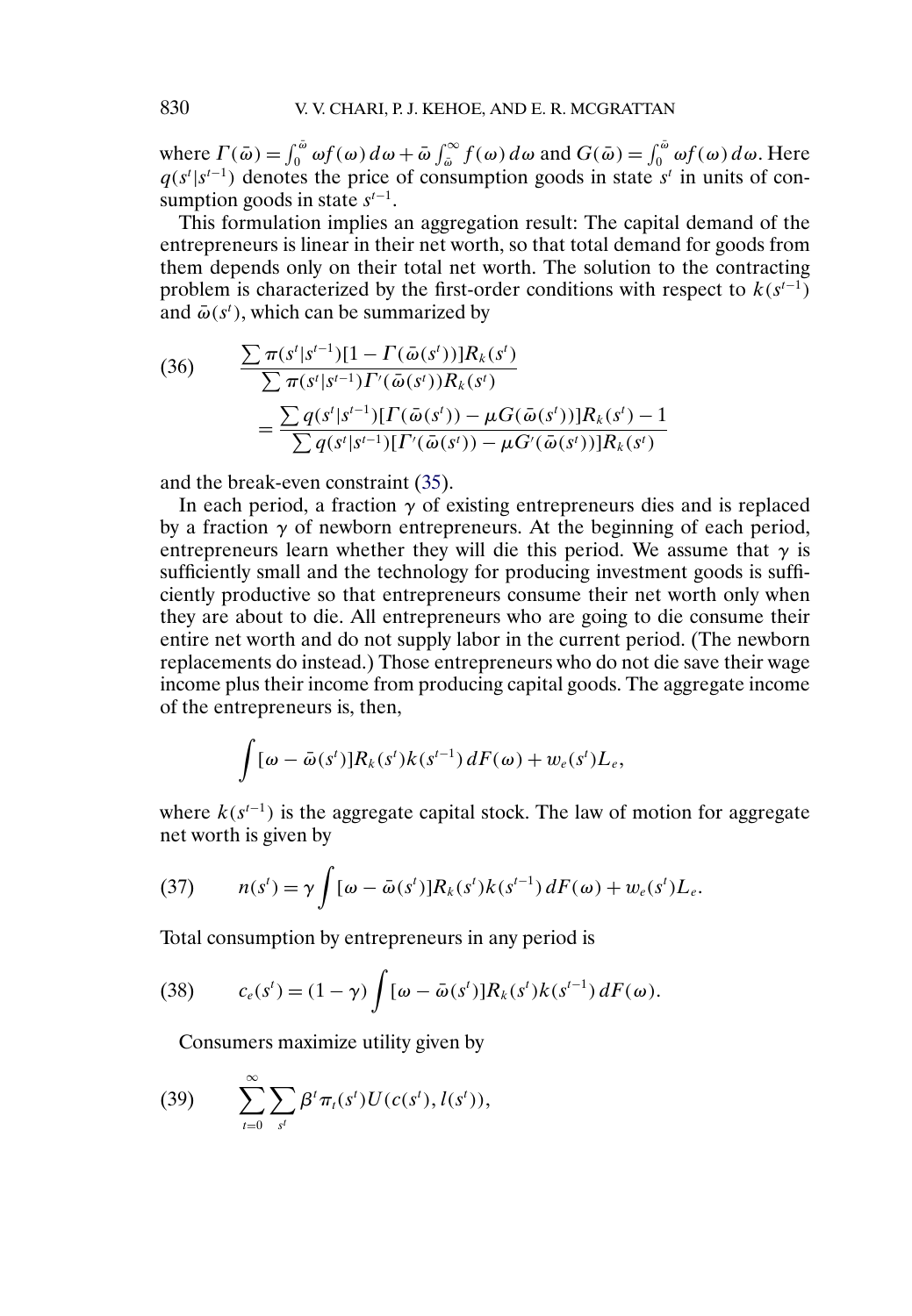<span id="page-50-0"></span>where  $c(s^t)$  denotes consumption in state  $s^t$  subject to

(40) 
$$
c(s^{t}) + \sum_{s_{t+1}} q(s^{t+1}|s^{t})b(s^{t+1}) \leq w(s^{t})l(s^{t}) + b(s^{t}) + T(s^{t})
$$

for  $t = 0, 1, \dots$  and to borrowing constraints,  $b(s^{t+1}) \ge \bar{b}$ , for some large negative number  $\bar{b}$ . Here  $T(s^t)$  is lump-sum transfers. The initial condition  $b(s^0)$ is given. Each of the bonds  $b(s^{t+1})$  is a claim to one unit of consumption in state  $s^{t+1}$  and costs  $q(s^{t+1}|s^t)$  dollars in state  $s^t$ . The first-order conditions for the consumer can be written as

(41) 
$$
-\frac{U_l(s^t)}{U_c(s^t)} = w(s^t)
$$

and

(42) 
$$
q(s^{t+1}|s^t) = \beta \pi(s^{t+1}|s^t) \frac{U_c(s^{t+1})}{U_c(s^t)}.
$$

The market-clearing condition for final goods is then

$$
c(s^{t}) + c_{\epsilon}(s^{t}) + \mu G(\bar{\omega}(s^{t}))R_{k}(s^{t})k(s^{t-1}) + k(s^{t}) - (1 - \delta)k(s^{t-1})
$$
  
=  $y(s^{t}).$ 

## A1.2. *The associated prototype economy with investment wedges*

Now consider a prototype economy that is the same as our benchmark prototype economy except for the following changes. We assume that the produc-tion function is as in [\(34\)](#page-48-0), with  $L_e$  interpreted as a fixed input rented from the government, and we assume that consumers are taxed on capital income but not on investment or labor income. With capital income taxes, the consumers' budget constraint is given by

$$
c(s^{t}) + k(s^{t}) - (1 - \delta)k(s^{t-1})
$$
  
=  $w(s^{t})l(s^{t}) + [1 - \tau_{k}(s^{t})]r(s^{t})k(s^{t-1}) + \delta\tau_{k}(s^{t})k(s^{t-1}) + T(s^{t}),$ 

where  $\tau_k(s^t)$  is the tax rate on capital income. Here  $\tau_k(s^t)$  plays the role of an investment wedge. The resource constraint for the prototype economy is as in the benchmark prototype economy. Let government consumption in the prototype economy be given by

(43) 
$$
g(s^t) = c_e^*(s^t) + \mu G(\bar{\omega}^*(s^t)) R_k^*(s^t) k^*(s^{t-1}),
$$

where asterisks denote the allocations in the detailed economy with investment frictions.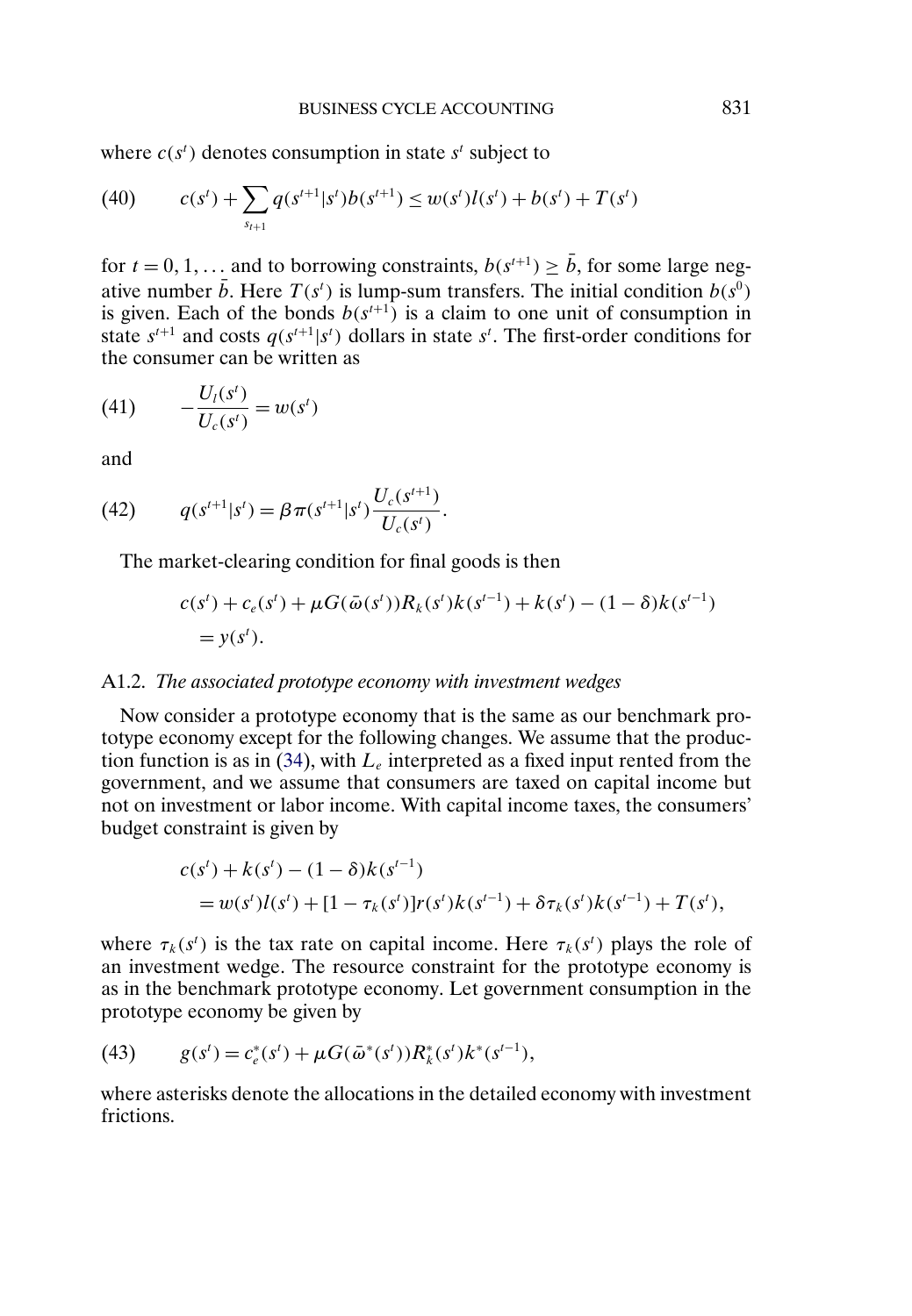<span id="page-51-0"></span>We now show how the tax on capital income in our prototype economy can be constructed from the detailed economy. First, the break-even constraint in the detailed economy can be rewritten as

$$
\sum q^*(s^t|s^{t-1}) \left\{ \left[ \Gamma(\bar{\omega}^*(s^t)) - \mu G(\bar{\omega}^*(s^t)) \right] R_k^*(s^t) + \frac{n^*(s^{t-1})}{k^*(s^{t-1})} \frac{U_c^*(s^{t-1})}{\beta \pi(s^t|s^{t-1}) U_c^*(s^t)} \right\} = 1,
$$

where  $q^*(s^t | s^{t-1}) = \beta \pi(s^t | s^{t-1}) U_c^*(s^t) / U_c^*(s^{t-1})$ . The intertemporal Euler equation in the prototype economy is

$$
\sum q(s^t|s^{t-1})\{[1-\tau_k(s^t)]A(s^t)F_k(s^t)+(1-\delta)\}=1,
$$

where  $q(s^t|s^{t-1}) = \beta \pi(s^t|s^{t-1}) U_c(s^t) / U_c(s^{t-1})$ . Let the tax rate on capital income  $\tau_k(s^t)$  be such that

(44) 
$$
[1 - \tau_k(s^t)][A(s^t)F_k^*(s^t) - \delta] + 1
$$

$$
= [ \Gamma(\bar{\omega}^*(s^t)) - \mu G(\bar{\omega}^*(s^t))]R_k^*(s^t) + \frac{n^*(s^{t-1})}{k^*(s^{t-1})} \frac{U_c^*(s^{t-1})}{\beta \pi(s^t | s^{t-1}) U_c^*(s^t)}.
$$

Comparing first-order conditions for the two economies, we then have the next proposition:

PROPOSITION 6: *Consider the prototype economy just described*, *with government consumption given by* [\(43\)](#page-50-0) *and capital income taxes given by* (44). *The aggregate equilibrium allocations for this prototype economy coincide with those of the detailed economy with financial frictions*.

# A2. *Government Consumption Wedges Due to International Borrowing and Lending*

Now we develop a detailed economy with international borrowing and lending, and show that net exports in that economy are equivalent to a government consumption wedge in an associated prototype economy.

# A2.1. *A detailed economy with international borrowing and lending*

Consider a model of a world economy with  $N$  countries and a single homogeneous good in each period. We use the same notation for uncertainty as before.

The representative consumer in country  $i$  has preferences

$$
(45) \qquad \sum \beta^t \pi_t(s^t) U(c_i(s^t), l_i(s^t)),
$$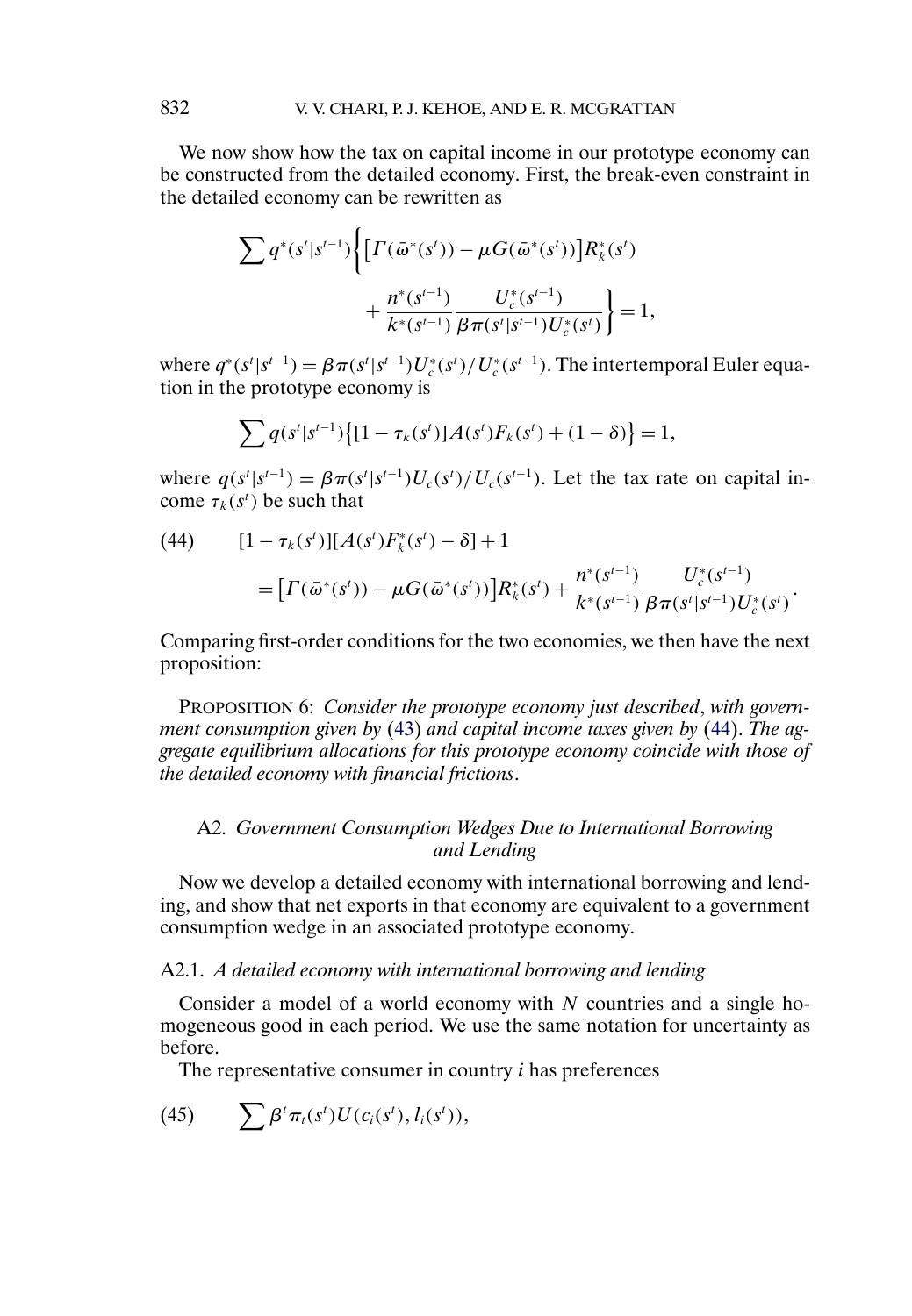<span id="page-52-0"></span>where  $c_i(s^t)$  and  $l_i(s^t)$  denote consumption and labor. The consumer's budget constraint is

(46) 
$$
c_i(s^t) + b_i(s^t) + k_i(s^t) \n\leq F(k_i(s^{t-1}), l_i(s^t)) + (1 - \delta)k_i(s^{t-1}) + \sum_{s^{t+1}} q(s^{t+1}/s^t) b_i(s^{t+1}),
$$

where  $b^{i}(s^{t+1})$  denotes the amount of state-contingent borrowing by the consumer in country *i* in period *t*,  $q(s^{t+1}/s^t)$  denotes the corresponding statecontingent price, and  $k_i(s^t)$  denotes the capital stock.

An *equilibrium for this detailed economy* is a set of allocations  $(c_i(s^t), k_i(s^t))$ ,  $l_i(s^t)$ ,  $b_i(s^{t+1})$  and prices  $q(s^t/s^{t-1})$  such that these allocations both solve the consumer's problem in each country i and satisfy the world resource constraint:

(47) 
$$
\sum_{i=1}^N[c_i(s^t) + k_i(s^t)] \leq \sum_{i=1}^N [F(k_i(s^{t-1}), l_i(s^t)) + (1-\delta)k_i(s^{t-1})].
$$

Note that in this economy, the net exports of country  $i$  are given by

$$
F(k_i(s^{t-1}), l_i(s^t)) - [k_i(s^t) - (1-\delta)k_i(s^{t-1})] - c_i(s^t).
$$

# A2.2. *The associated prototype economy with government consumption wedges*

Now consider a prototype economy of a single closed economy  $i$  with an exogenous stochastic variable, government consumption  $g_i(s^t)$ , which we call the *government consumption wedge*. In this economy, consumers maximize [\(45\)](#page-51-0) subject to their budget constraint

(48) 
$$
c_i(s^t) + k_i(s^t) = w_i(s^t)l_i(s^t) + [r_i(s^t) + 1 - \delta]k_i(s^{t-1}) + T_i(s^t),
$$

where  $w_i(s^t)$ ,  $r_i(s^t)$ , and  $T_i(s^t)$  are the wage rate, the capital rental rate, and lump-sum transfers. In each state  $s<sup>t</sup>$ , firms choose k and l to maximize  $F(k, l)$  –  $r_i(s^t)k - w_i(s^t)l$ . The government's budget constraint is

(49) 
$$
g_i(s^t) + T_i(s^t) = 0.
$$

The resource constraint for this economy is

(50) 
$$
c_i(s^t) + g_i(s^t) + k_i(s^t) = F(k_i(s^{t-1}), l_i(s^t)) + (1 - \delta)k_i(s^{t-1}).
$$

An *equilibrium of the prototype economy* is, then, a set of allocations  $(c_i(s^t))$ ,  $k_i(s^t), l_i(s^t), g_i(s^t), T_i(s^t))$  and prices  $(w_i(s^t), r_i(s^t))$  such that these allocations are optimal for consumers and firms, and the resource constraint is satisfied.

The following proposition shows that the government consumption wedge in this prototype economy consists of net exports in the original economy.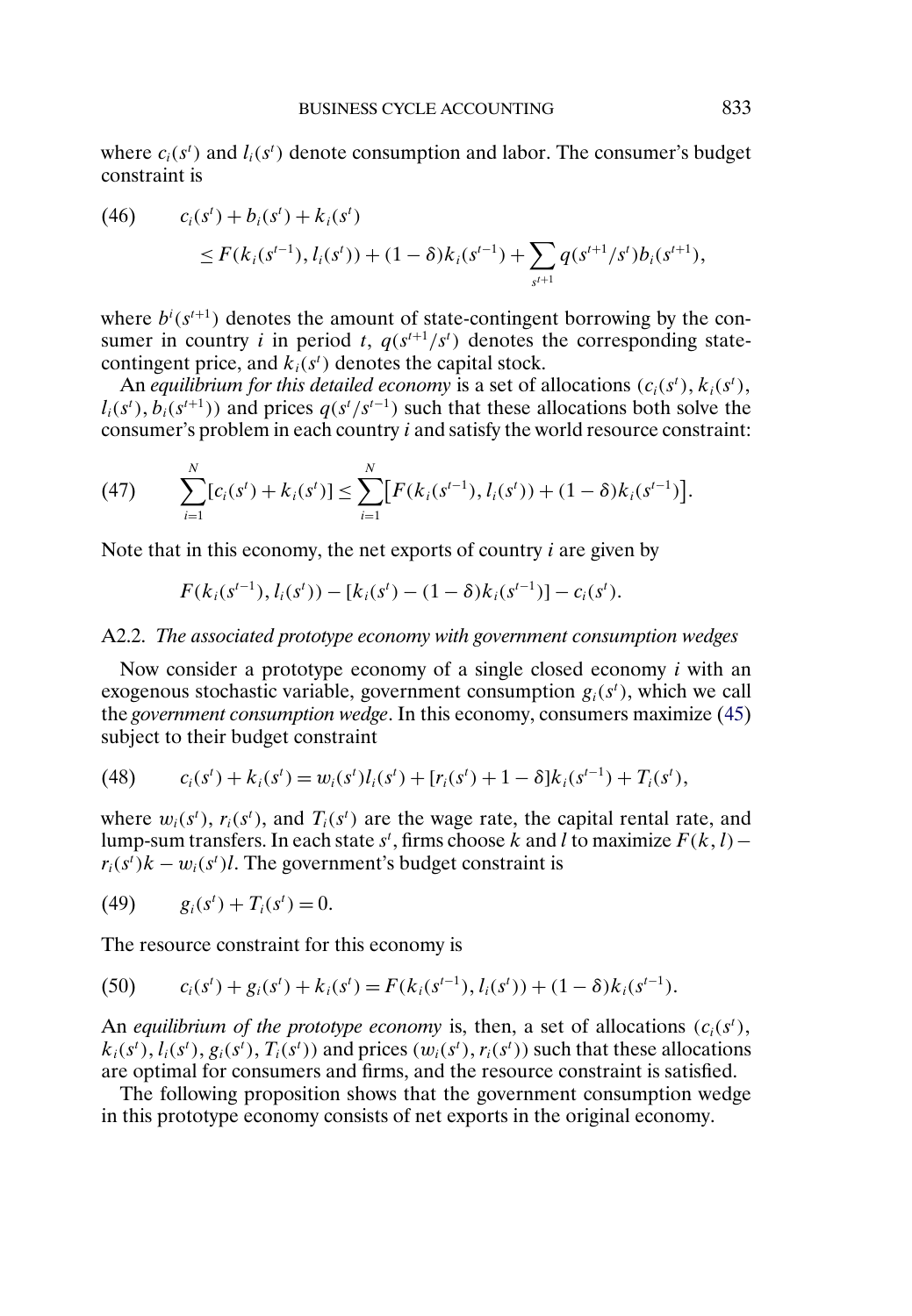<span id="page-53-0"></span>PROPOSITION 7: *Consider the equilibrium allocations*  $(c_i^*(s^t), k_i^*(s^t), l_i^*(s^t))$ , b∗ <sup>i</sup> (st<sup>+</sup><sup>1</sup> )) *for country* i *in the detailed economy*. *Let the government consumption wedge be*

(51) 
$$
g_i(s^t) = F(k_i^*(s^{t-1}), l_i^*(s^t)) - [k_i^*(s^t) - (1 - \delta)k_i^*(s^{t-1})] - c_i^*(s^t),
$$

*let the wage and capital rental rates be*  $w_i(s^t) = F_{li}^*(s^t)$  *and*  $r_i(s^t) = F_{ki}^*(s^t)$ *, and let*  $T_i(s^t)$  *be defined by* [\(49\)](#page-52-0). *Then the allocations*  $(c_i^*(s^t), k_i^*(s^t), l_i^*(s^t), g_i^*(s^t),$  $T_i(s^t)$ ) and the prices  $(w_i(s^t), r_i(s^t))$  are an equilibrium for the prototype econ*omy*.

The proof follows by noting that the first-order conditions are the same in the two economies and that, given the government consumption wedge (51), the consumer's budget constraint [\(46\)](#page-52-0) in the detailed economy is equivalent to the resource constraint [\(50\)](#page-52-0) in the prototype economy.

Note that for simplicity we have abstracted from government consumption in the detailed economy. If that economy had government consumption as well, then the government consumption wedge in the prototype economy would be the sum of net exports and government consumption in the detailed economy.

#### **[REFERENCES](http://www.e-publications.org/srv/ecta/linkserver/setprefs?rfe_id=urn:sici%2F0012-9682%28200705%2975%3A3%3C781%3ABCA%3E2.0.CO%3B2-8)**

- [BERNANKE, B. \(1983\): "Nonmonetary Effects of the Financial Crisis in the Propagation of the](http://www.e-publications.org/srv/ecta/linkserver/openurl?rft_dat=bib:1/ber83&rfe_id=urn:sici%2F0012-9682%28200705%2975%3A3%3C781%3ABCA%3E2.0.CO%3B2-8) Great Depression," *[American Economic Review](http://www.e-publications.org/srv/ecta/linkserver/openurl?rft_dat=bib:1/ber83&rfe_id=urn:sici%2F0012-9682%28200705%2975%3A3%3C781%3ABCA%3E2.0.CO%3B2-8)*, 73, 257–276. [\[783,827\]](#page-2-0)
- BERNANKE, B., AND M. GERTLER [\(1989\): "Agency Costs, Net Worth, and Business Fluctuations,"](http://www.e-publications.org/srv/ecta/linkserver/openurl?rft_dat=bib:2/berGet89&rfe_id=urn:sici%2F0012-9682%28200705%2975%3A3%3C781%3ABCA%3E2.0.CO%3B2-8) *[American Economic Review](http://www.e-publications.org/srv/ecta/linkserver/openurl?rft_dat=bib:2/berGet89&rfe_id=urn:sici%2F0012-9682%28200705%2975%3A3%3C781%3ABCA%3E2.0.CO%3B2-8)*, 79, 14–31. [\[783,819](#page-2-0)[,827\]](#page-38-0)
- BERNANKE, B., M. GERTLER, AND S. GILCHRIST (1999): "The Financial Accelerator in a Quantitative Business Cycle Framework," in *Handbook of Macroeconomics*, Vol. 1C, ed. by J. Taylor and M. Woodford. Amsterdam: North-Holland, 1341–1393. [\[782,783](#page-1-0)[,785](#page-2-0)[,812,](#page-4-0)[820,](#page-31-0)[821,](#page-39-0)[823](#page-40-0)[,828\]](#page-42-0)
- BORDO, M., C. ERCEG, AND C. EVANS [\(2000\): "Money, Sticky Wages, and the Great Depression,"](http://www.e-publications.org/srv/ecta/linkserver/openurl?rft_dat=bib:4/borErcEva00&rfe_id=urn:sici%2F0012-9682%28200705%2975%3A3%3C781%3ABCA%3E2.0.CO%3B2-8) *[American Economic Review](http://www.e-publications.org/srv/ecta/linkserver/openurl?rft_dat=bib:4/borErcEva00&rfe_id=urn:sici%2F0012-9682%28200705%2975%3A3%3C781%3ABCA%3E2.0.CO%3B2-8)*, 90, 1447–1463. [\[782,783\]](#page-1-0)
- [BRAUN, R. \(1994\): "How Large Is the Optimal Inflation Tax?"](http://www.e-publications.org/srv/ecta/linkserver/openurl?rft_dat=bib:5/bra94&rfe_id=urn:sici%2F0012-9682%28200705%2975%3A3%3C781%3ABCA%3E2.0.CO%3B2-8) *Journal of Monetary Economics*, [34, 201–214.](http://www.e-publications.org/srv/ecta/linkserver/openurl?rft_dat=bib:5/bra94&rfe_id=urn:sici%2F0012-9682%28200705%2975%3A3%3C781%3ABCA%3E2.0.CO%3B2-8) [\[826\]](#page-45-0)
- CARLSTROM, C., AND T. FUERST [\(1997\): "Agency Costs, Net Worth, and Business Fluctuations:](http://www.e-publications.org/srv/ecta/linkserver/openurl?rft_dat=bib:6/carFue97&rfe_id=urn:sici%2F0012-9682%28200705%2975%3A3%3C781%3ABCA%3E2.0.CO%3B2-8) [A Computable General Equilibrium Analysis,"](http://www.e-publications.org/srv/ecta/linkserver/openurl?rft_dat=bib:6/carFue97&rfe_id=urn:sici%2F0012-9682%28200705%2975%3A3%3C781%3ABCA%3E2.0.CO%3B2-8) *American Economic Review*, 87, 893–910. [\[783,](#page-2-0) [819,826,](#page-38-0)[828\]](#page-45-0)
- CHARI, V., P. KEHOE, AND E. MCGRATTAN [\(2002\): "Accounting for the Great Depression,"](http://www.e-publications.org/srv/ecta/linkserver/openurl?rft_dat=bib:7/chaKehMcg02&rfe_id=urn:sici%2F0012-9682%28200705%2975%3A3%3C781%3ABCA%3E2.0.CO%3B2-8) *Amer[ican Economic Review](http://www.e-publications.org/srv/ecta/linkserver/openurl?rft_dat=bib:7/chaKehMcg02&rfe_id=urn:sici%2F0012-9682%28200705%2975%3A3%3C781%3ABCA%3E2.0.CO%3B2-8)*, 92, 22–27. [\[797\]](#page-16-0)
	- (2004): "Business Cycle Accounting," Working Paper 10351, National Bureau of Economic Research. [\[782,809,](#page-1-0)[828\]](#page-28-0)
- (2005): "A Critique of Structural VARs Using Business Cycle Theory," Research Department Staff Report 364, Federal Reserve Bank of Minneapolis. [\[827\]](#page-46-0)
- (2006): "Appendices: Business Cycle Accounting," Research Department Staff Report 362, Federal Reserve Bank of Minneapolis. [\[787,800\]](#page-6-0)
- CHRISTIANO, L., C. GUST, AND J. ROLDOS [\(2004\): "Monetary Policy in a Financial Crisis,"](http://www.e-publications.org/srv/ecta/linkserver/openurl?rft_dat=bib:11/chrGusRol04&rfe_id=urn:sici%2F0012-9682%28200705%2975%3A3%3C781%3ABCA%3E2.0.CO%3B2-8) *Journal [of Economic Theory](http://www.e-publications.org/srv/ecta/linkserver/openurl?rft_dat=bib:11/chrGusRol04&rfe_id=urn:sici%2F0012-9682%28200705%2975%3A3%3C781%3ABCA%3E2.0.CO%3B2-8)*, 119, 64–103. [\[785\]](#page-4-0)
- CHU, T. (2001): "Exit Barriers and Economic Stagnation: The Macro-Impact of Government Subsidies to Industries," Unpublished Manuscript, East–West Center. [\[788\]](#page-7-0)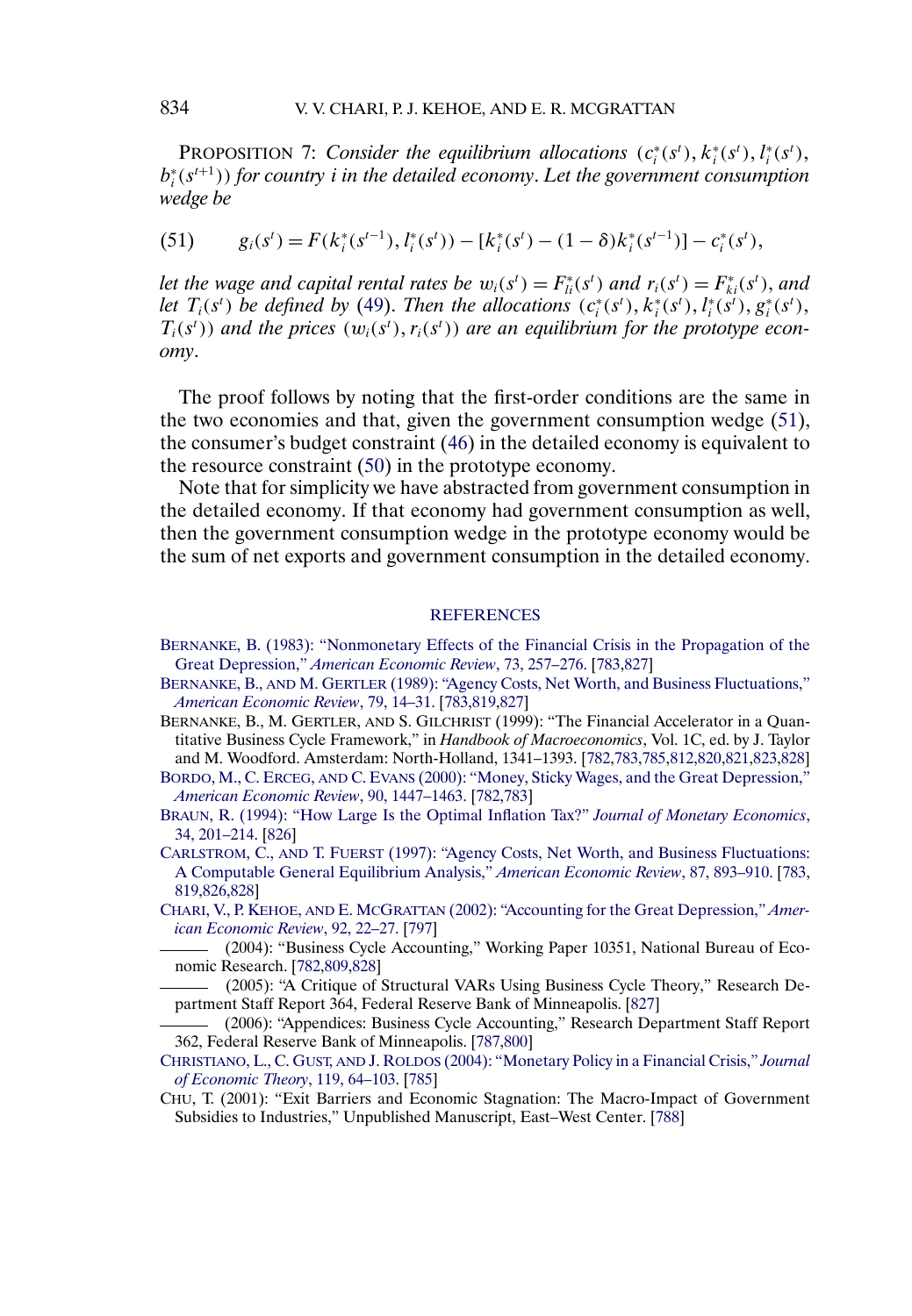- <span id="page-54-0"></span>COLE, H., AND L. OHANIAN [\(1999\): "The Great Depression in the United States from a Neo](http://www.e-publications.org/srv/ecta/linkserver/openurl?rft_dat=bib:13/colOba99&rfe_id=urn:sici%2F0012-9682%28200705%2975%3A3%3C781%3ABCA%3E2.0.CO%3B2-8)classical Perspective," *[Federal Reserve Bank of Minneapolis Quarterly Review](http://www.e-publications.org/srv/ecta/linkserver/openurl?rft_dat=bib:13/colOba99&rfe_id=urn:sici%2F0012-9682%28200705%2975%3A3%3C781%3ABCA%3E2.0.CO%3B2-8)*, 23 (Winter), 2–24. [\[784\]](#page-3-0)
	- [\(2002\): "The U.S. and U.K. Great Depressions Through the Lens of Neoclassical](http://www.e-publications.org/srv/ecta/linkserver/openurl?rft_dat=bib:14/colOba02&rfe_id=urn:sici%2F0012-9682%28200705%2975%3A3%3C781%3ABCA%3E2.0.CO%3B2-8) Growth Theory," *[American Economic Review](http://www.e-publications.org/srv/ecta/linkserver/openurl?rft_dat=bib:14/colOba02&rfe_id=urn:sici%2F0012-9682%28200705%2975%3A3%3C781%3ABCA%3E2.0.CO%3B2-8)*, 92, 28–32. [\[826\]](#page-45-0)
- [\(2004\): "New Deal Policies and the Persistence of the Great Depression: A General](http://www.e-publications.org/srv/ecta/linkserver/openurl?rft_dat=bib:15/colOba04&rfe_id=urn:sici%2F0012-9682%28200705%2975%3A3%3C781%3ABCA%3E2.0.CO%3B2-8) Equilibrium Analysis," *[Journal of Political Economy](http://www.e-publications.org/srv/ecta/linkserver/openurl?rft_dat=bib:15/colOba04&rfe_id=urn:sici%2F0012-9682%28200705%2975%3A3%3C781%3ABCA%3E2.0.CO%3B2-8)*, 112, 779–816. [\[782-784\]](#page-1-0)
- COOLEY, T. (ED.) (1995): *Frontiers of Business Cycle Research*. Princeton, NJ: Princeton University Press. [\[826\]](#page-45-0)
- COOPER, R., AND J. EJARQUE [\(2000\): "Financial Intermediation and Aggregate Fluctuations:](http://www.e-publications.org/srv/ecta/linkserver/openurl?rft_dat=bib:17/cooEja00&rfe_id=urn:sici%2F0012-9682%28200705%2975%3A3%3C781%3ABCA%3E2.0.CO%3B2-8) A Quantitative Analysis," *[Macroeconomic Dynamics](http://www.e-publications.org/srv/ecta/linkserver/openurl?rft_dat=bib:17/cooEja00&rfe_id=urn:sici%2F0012-9682%28200705%2975%3A3%3C781%3ABCA%3E2.0.CO%3B2-8)*, 4, 423–447. [\[826\]](#page-45-0)
- DOMS, M., AND T. DUNNE (1994): "Capital Adjustment Patterns in Manufacturing Plants," Report CES 94-11, U.S. Bureau of the Census. [\[823\]](#page-42-0)
- GALI, J., M. GERTLER, AND D. LOPEZ-SALIDO [\(2007\): "Markups, Gaps, and the Welfare Costs](http://www.e-publications.org/srv/ecta/linkserver/openurl?rft_dat=bib:19/galGerLop07&rfe_id=urn:sici%2F0012-9682%28200705%2975%3A3%3C781%3ABCA%3E2.0.CO%3B2-8) of Business Fluctuations," *[Review of Economics and Statistics](http://www.e-publications.org/srv/ecta/linkserver/openurl?rft_dat=bib:19/galGerLop07&rfe_id=urn:sici%2F0012-9682%28200705%2975%3A3%3C781%3ABCA%3E2.0.CO%3B2-8)*, 89, 44–59. [\[826\]](#page-45-0)
- [HALL, R. \(1997\): "Macroeconomic Fluctuations and the Allocation of Time,"](http://www.e-publications.org/srv/ecta/linkserver/openurl?rft_dat=bib:20/hal97&rfe_id=urn:sici%2F0012-9682%28200705%2975%3A3%3C781%3ABCA%3E2.0.CO%3B2-8) *Journal of Labor Economics*[, 15, S223–S250.](http://www.e-publications.org/srv/ecta/linkserver/openurl?rft_dat=bib:20/hal97&rfe_id=urn:sici%2F0012-9682%28200705%2975%3A3%3C781%3ABCA%3E2.0.CO%3B2-8) [\[826\]](#page-45-0)
- HORNSTEIN, A., AND E. PRESCOTT (1993): "The Firm and the Plant in General Equilibrium Theory," in *General Equilibrium, Growth, and Trade*, Vol. 2, ed. by R. Becker et al. San Diego: Academic Press, 393–410. [\[813\]](#page-32-0)
- INGRAM, B., N. KOCHERLAKOTA, AND N. SAVIN [\(1997\): "Using Theory for Measurement: An](http://www.e-publications.org/srv/ecta/linkserver/openurl?rft_dat=bib:22/ingKocSav97&rfe_id=urn:sici%2F0012-9682%28200705%2975%3A3%3C781%3ABCA%3E2.0.CO%3B2-8) [Analysis of the Cyclical Behavior of Home Production,"](http://www.e-publications.org/srv/ecta/linkserver/openurl?rft_dat=bib:22/ingKocSav97&rfe_id=urn:sici%2F0012-9682%28200705%2975%3A3%3C781%3ABCA%3E2.0.CO%3B2-8) *Journal of Monetary Economics*, 40, [435–456.](http://www.e-publications.org/srv/ecta/linkserver/openurl?rft_dat=bib:22/ingKocSav97&rfe_id=urn:sici%2F0012-9682%28200705%2975%3A3%3C781%3ABCA%3E2.0.CO%3B2-8) [\[826\]](#page-45-0)
- KEHOE, T., AND E. PRESCOTT [\(2002\): "Great Depressions of the 20th Century,"](http://www.e-publications.org/srv/ecta/linkserver/openurl?rft_dat=bib:23/kehPre02&rfe_id=urn:sici%2F0012-9682%28200705%2975%3A3%3C781%3ABCA%3E2.0.CO%3B2-8) *Review of Eco[nomic Dynamics](http://www.e-publications.org/srv/ecta/linkserver/openurl?rft_dat=bib:23/kehPre02&rfe_id=urn:sici%2F0012-9682%28200705%2975%3A3%3C781%3ABCA%3E2.0.CO%3B2-8)*, 5, 1–18. [\[826\]](#page-45-0)
- KIYOTAKI, N., AND J. MOORE (1997): "Credit Cycles," *[Journal of Political Economy](http://www.e-publications.org/srv/ecta/linkserver/openurl?rft_dat=bib:24/kiyMoo&rfe_id=urn:sici%2F0012-9682%28200705%2975%3A3%3C781%3ABCA%3E2.0.CO%3B2-8)*, 105, 211–248. [\[783\]](#page-2-0)
- KYDLAND, F., AND E. PRESCOTT [\(1982\): "Time to Build and Aggregate Fluctuations,"](http://www.e-publications.org/srv/ecta/linkserver/openurl?rft_dat=bib:25/kydPres82&rfe_id=urn:sici%2F0012-9682%28200705%2975%3A3%3C781%3ABCA%3E2.0.CO%3B2-8) *Econometrica*[, 50, 1345–1370.](http://www.e-publications.org/srv/ecta/linkserver/openurl?rft_dat=bib:25/kydPres82&rfe_id=urn:sici%2F0012-9682%28200705%2975%3A3%3C781%3ABCA%3E2.0.CO%3B2-8) [\[824\]](#page-43-0)
- [\(1988\): "The Workweek of Capital and Its Cyclical Implications,"](http://www.e-publications.org/srv/ecta/linkserver/openurl?rft_dat=bib:26/kydPres88&rfe_id=urn:sici%2F0012-9682%28200705%2975%3A3%3C781%3ABCA%3E2.0.CO%3B2-8) *Journal of Monetary Economics*[, 21, 343–360.](http://www.e-publications.org/srv/ecta/linkserver/openurl?rft_dat=bib:26/kydPres88&rfe_id=urn:sici%2F0012-9682%28200705%2975%3A3%3C781%3ABCA%3E2.0.CO%3B2-8) [\[813\]](#page-32-0)
- [LAGOS, R. \(2006\): "A Model of TFP,"](http://www.e-publications.org/srv/ecta/linkserver/openurl?rft_dat=bib:27/lag06&rfe_id=urn:sici%2F0012-9682%28200705%2975%3A3%3C781%3ABCA%3E2.0.CO%3B2-8) *Review of Economic Studies*, 73, 983–1007. [\[788\]](#page-7-0)
- MCGRATTAN, E. (1991): "The Macroeconomic Effects of Distortionary Taxation," Discussion Paper 37, Institute for Empirical Macroeconomics, Federal Reserve Bank of Minneapolis. [\[826\]](#page-45-0)
- MULLIGAN, C. (2002a): "A Century of Labor–Leisure Distortions," Working Paper 8774, National Bureau of Economic Research. [\[826\]](#page-45-0)
	- (2002b): "A Dual Method of Empirically Evaluating Dynamic Competitive Equilibrium Models with Market Distortions, Applied to the Great Depression and World War II," Working Paper 8775, National Bureau of Economic Research. [\[826\]](#page-45-0)
- [PARKIN, M. \(1988\): "A Method for Determining Whether Parameters in Aggregative Models Are](http://www.e-publications.org/srv/ecta/linkserver/openurl?rft_dat=bib:31/par88&rfe_id=urn:sici%2F0012-9682%28200705%2975%3A3%3C781%3ABCA%3E2.0.CO%3B2-8) Structural," *[Carnegie-Rochester Conference Series on Public Policy](http://www.e-publications.org/srv/ecta/linkserver/openurl?rft_dat=bib:31/par88&rfe_id=urn:sici%2F0012-9682%28200705%2975%3A3%3C781%3ABCA%3E2.0.CO%3B2-8)*, 29, 215–252. [\[826\]](#page-45-0)
- [PRESCOTT, E. \(1986\): "Theory Ahead of Business Cycle Measurement,"](http://www.e-publications.org/srv/ecta/linkserver/openurl?rft_dat=bib:32/pre86&rfe_id=urn:sici%2F0012-9682%28200705%2975%3A3%3C781%3ABCA%3E2.0.CO%3B2-8) *Federal Reserve Bank of [Minneapolis Quarterly Review](http://www.e-publications.org/srv/ecta/linkserver/openurl?rft_dat=bib:32/pre86&rfe_id=urn:sici%2F0012-9682%28200705%2975%3A3%3C781%3ABCA%3E2.0.CO%3B2-8)*, 10 (Fall), 9–22. [\[826\]](#page-45-0)
- [\(1999\): "Some Observations on the Great Depression,"](http://www.e-publications.org/srv/ecta/linkserver/openurl?rft_dat=bib:33/pre99&rfe_id=urn:sici%2F0012-9682%28200705%2975%3A3%3C781%3ABCA%3E2.0.CO%3B2-8) *Federal Reserve Bank of Min[neapolis Quarterly Review](http://www.e-publications.org/srv/ecta/linkserver/openurl?rft_dat=bib:33/pre99&rfe_id=urn:sici%2F0012-9682%28200705%2975%3A3%3C781%3ABCA%3E2.0.CO%3B2-8)*, 23 (Winter), 25–31. [\[784\]](#page-3-0)
- RESTUCCIA, D., AND R. ROGERSON (2003): "Policy Distortions and Aggregate Productivity with Heterogeneous Plants," Unpublished Manuscript, Arizona State University. [\[788\]](#page-7-0)
- ROTEMBERG, J., AND M. WOODFORD (1991): "Markups and the Business Cycle," in *NBER Macroeconomics Annual 1991*, ed. by O. Blanchard and S. Fischer. Cambridge, MA: MIT Press, 63–129. [\[826\]](#page-45-0)
- (1999): "The Cyclical Behavior of Prices and Costs," in *Handbook of Macroeconomics*, ed. by J. Taylor and M. Woodford. Amsterdam: North-Holland, 1051–1135. [\[826\]](#page-45-0)